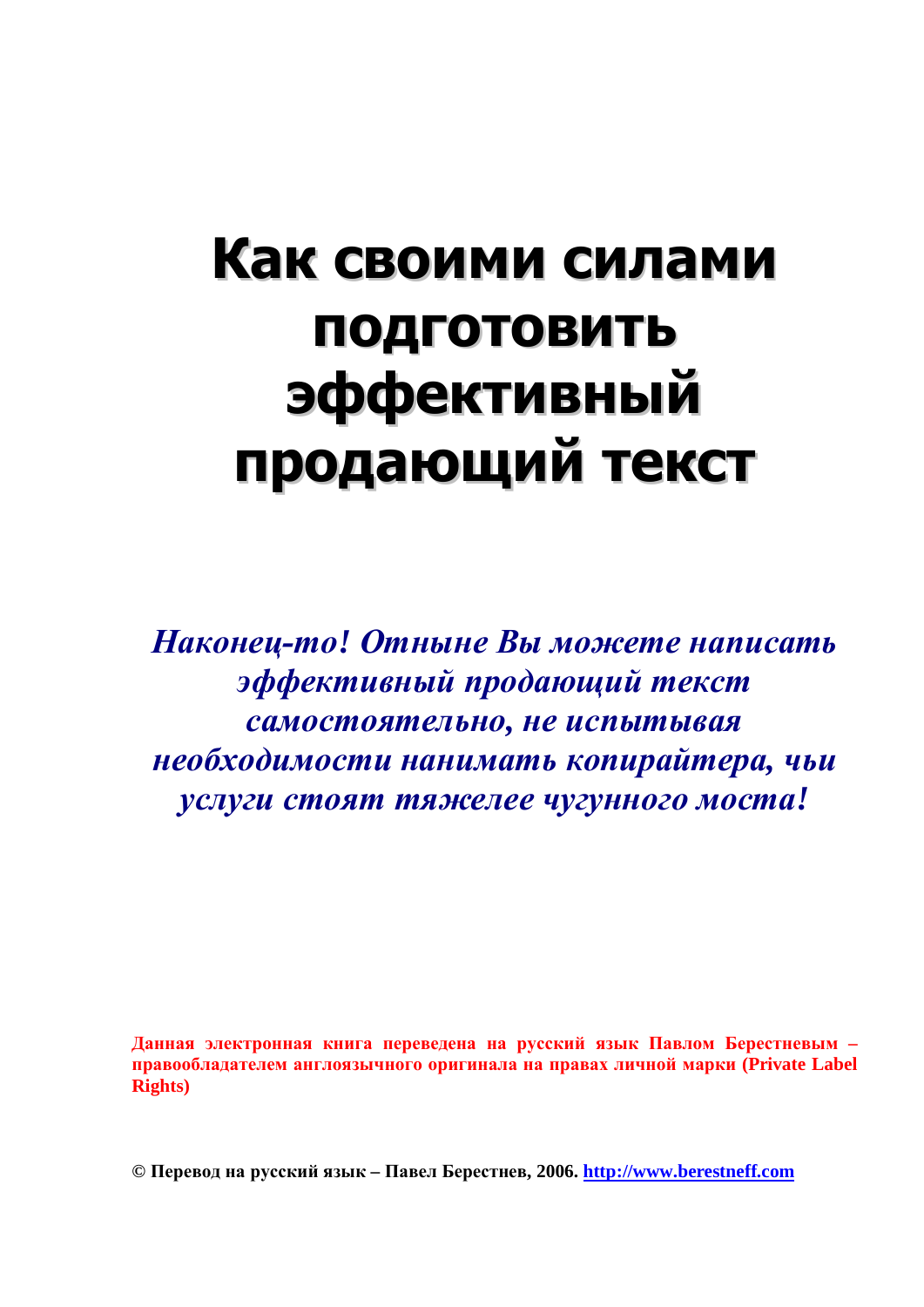# Содержание:

| Вы являетесь обладателем прав перепродажи на данную электронную книгу!3 |  |  |
|-------------------------------------------------------------------------|--|--|
|                                                                         |  |  |
|                                                                         |  |  |
|                                                                         |  |  |
|                                                                         |  |  |
|                                                                         |  |  |
| Что Вам понадобится для обеспечения эффективности продающего текста10   |  |  |
|                                                                         |  |  |
|                                                                         |  |  |
|                                                                         |  |  |
|                                                                         |  |  |
|                                                                         |  |  |
|                                                                         |  |  |
|                                                                         |  |  |
|                                                                         |  |  |
|                                                                         |  |  |
|                                                                         |  |  |
|                                                                         |  |  |
|                                                                         |  |  |
|                                                                         |  |  |
|                                                                         |  |  |
|                                                                         |  |  |
|                                                                         |  |  |
|                                                                         |  |  |
|                                                                         |  |  |
|                                                                         |  |  |
|                                                                         |  |  |
|                                                                         |  |  |
|                                                                         |  |  |
|                                                                         |  |  |
|                                                                         |  |  |
|                                                                         |  |  |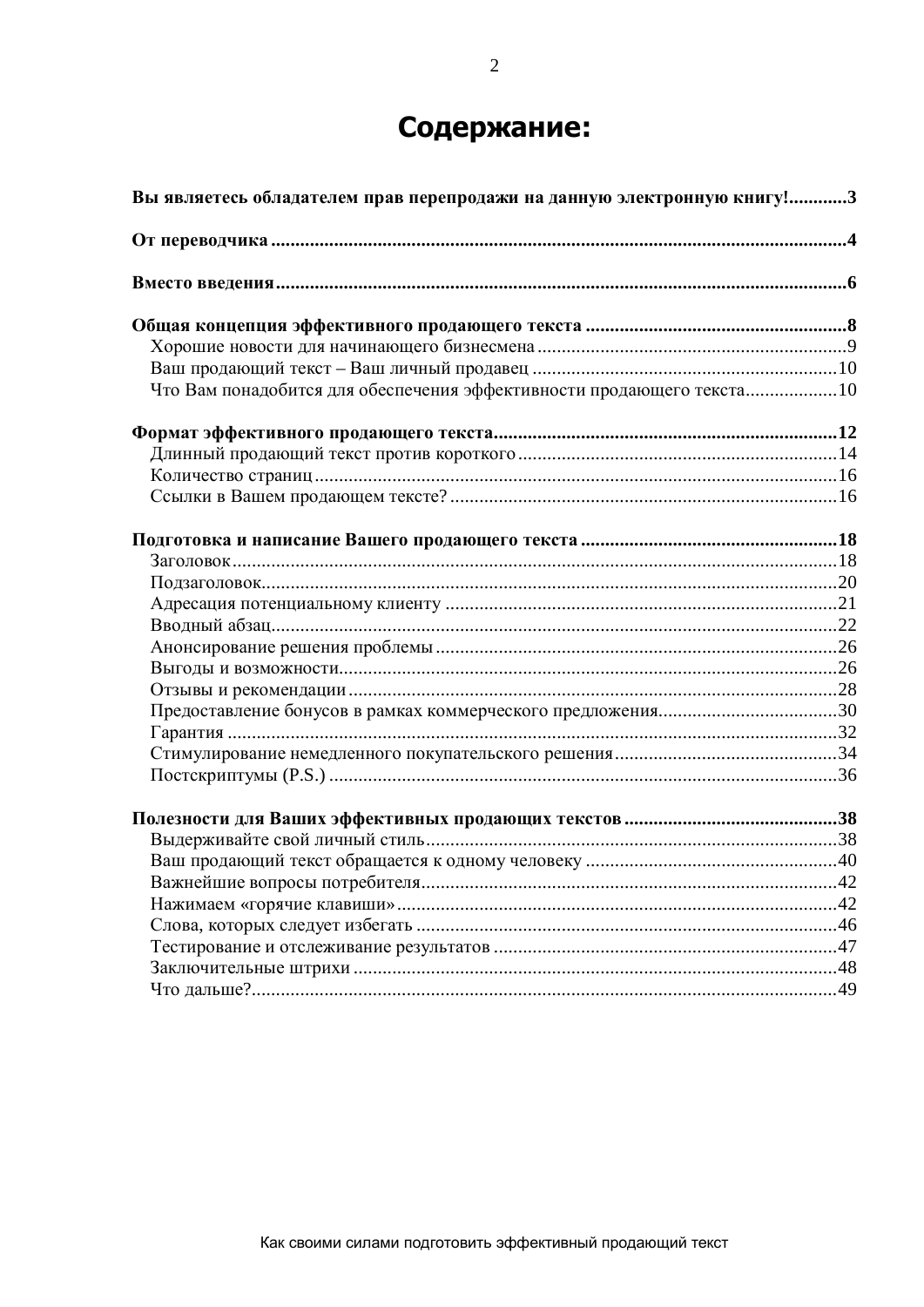# Вы являетесь обладателем прав перепродажи на данную электронную **КНИГУ!**

Дорогой читатель! Спешу Вас поздравить!

Отныне Вы являетесь обладателем прав перепродажи на данную электронную книгу! Эти права стоят \$ 95, но Вам они сегодня достаются совершенно бесплатно! Ловите удачу, как говорится, и цените момент. J

Обладая правами перепродажи, Вы можете продавать настоящую электронную книгу и удерживать в собственном кармане 100 % прибыли! Кроме того, Вы имеете право включать настоящую книгу в качестве бонуса в собственные коммерческие предложения. Но при этом...

**Вы не имеете права делать две вещи:** 

— Вы не имеете права раздавать эту книгу бесплатно;

— Вы не имеете права каким-либо образом изменять контент настоящего документа – Вы обязаны сохранить данную книгу как есть!

Вот такие два исключения. Думаю, что Вы с легкостью справитесь с тем, чтобы их не нарушить. J

Прочитав настоящую книгу, Вы откроете секреты написания по-настоящему эффективных продающих текстов, опираясь на которые, сможете многократно повысить уровень собственных продаж. Так что пользуйтесь этими секретами, пишите продающие тексты с высокой конверсией и извлекайте из этого прибыль!

Не забудьте обеспечить себе дополнительный поток прибыли также и от продажи данной электронной книги!

Наслаждайтесь! Ј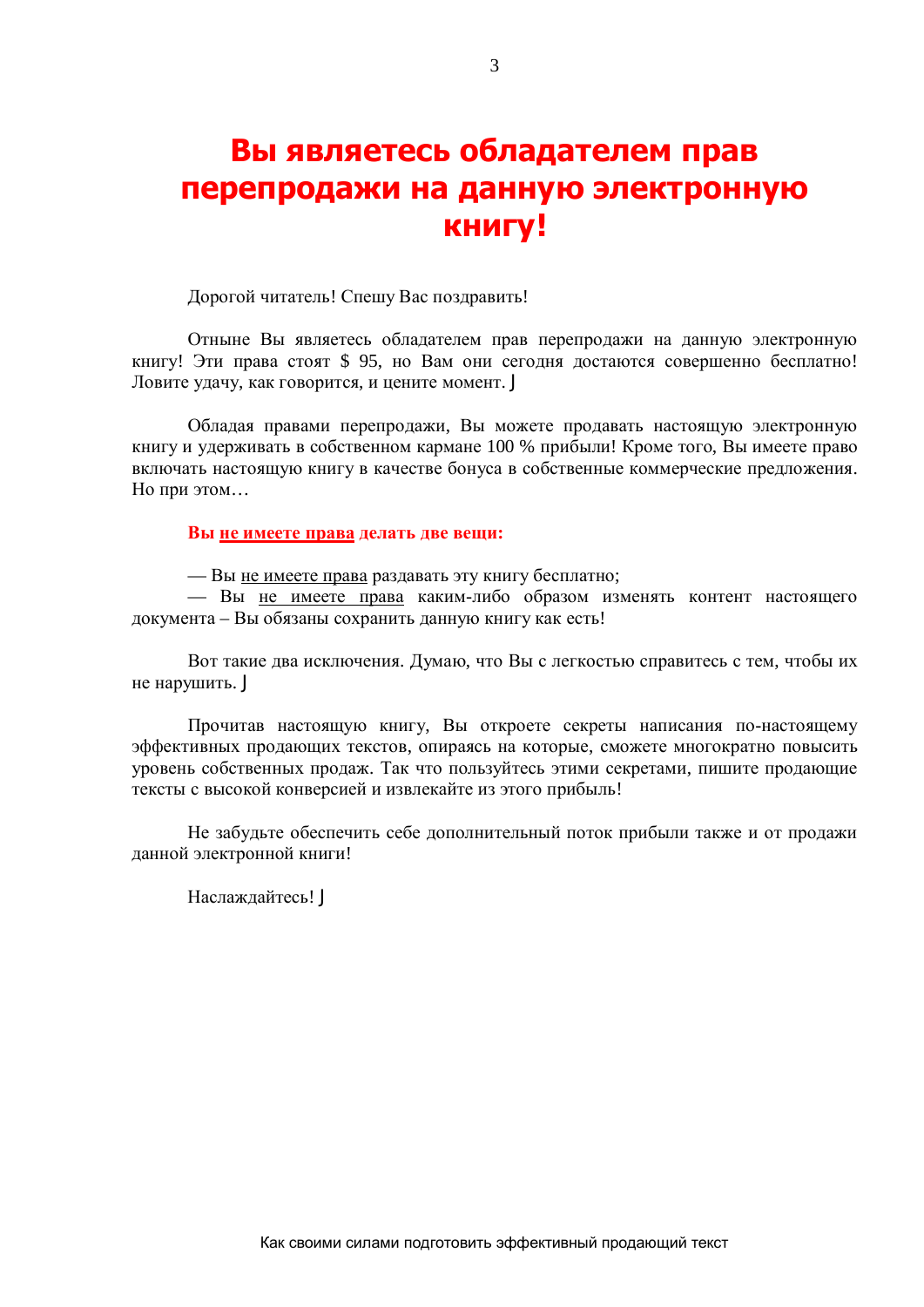# **От переводчика**

Дорогой читатель!

За все годы пребывания в онлайновом бизнесе мной было переведено с английского языка на русский немало прекрасных книг, посвященных нашему нелегкому. но увлекательному занятию. Что же касается той книги, которую Вы в настоящий момент держите в руках, то у меня в ее отношении весьма противоречивые чувства. Ј

С одной стороны, она является именно тем учебным пособием, которого так не хватает среднестатистическому РуNET'овскому новичку INTERNETпредпринимательства. Ибо она содержит в конспективной форме основы самого сложного, но одновременно и самого увлекательного искусства - копирайтинга, т.е. мастерства написания продающих текстов, мастерства заключения сделок купли-продажи с представителями целевой аудитории посредством печатного текста.

Каждый, кто начинает заниматься домашним онлайновым информационным бизнесом, очень быстро понимает, что создать потрясающий товар, наработать приличный подписной лист и обеспечить посещаемость своих сайтов – еще далеко недостаточно для достижения нужного успеха. Для того, чтобы получить желанную прибыль, необходим инструмент обеспечения продаж, то есть продающий текст. А написать качественный и эффективный продающий текст, который с успехом продавал бы тот или иной товар – задача весьма нетривиальная.

Ибо, если бы это было просто – копирайтинг никогда не приобрел бы статус науки и искусства, причем довольно сложного и комплексного.

Соответственно, меня постоянно осаждали и осаждают грудой писем с просьбой порекомендовать какой-либо учебник или учебное пособие, в котором бы «было сказано, как написать эффективный продающий текст». До настоящего времени в моем ассортименте подобных книг не было (и по моему мнению – даже быть не могло, о чем несколько далее). И вот, наконец, такая книга появилась на свет в моем переводе на русский язык.

Но с другой стороны, поскольку я сам немножко разбираюсь в искусстве копирайтинга, то отдаю себе отчет в том, что все необходимые вопросы, моменты и нюансы, которые следует знать для того, чтобы быть способным написать эффективный продающий текст, изложить в одной книге попросту невозможно. Точно так же, как нельзя написать единый учебник по физике или по устройству автомобилей. Если попытаться вместить в одно издание все то, что следует знать и уметь для обеспечения эффективности продающих текстов – получится фолиант, равный по объему нескольким десяткам собраний сочинений В.И. Ленина.

Таким образом, несмотря на то, что предлагаемое Вашему вниманию учебное пособие содержит довольно внушительное количество ценной информации, оно не претендует на то, чтобы сделать Вас профессиональным копирайтером. Строго говоря, перед ним такая задача и не стоит. Оно предназначено для того, чтобы заложить в Вас фундамент копирайтерского мастерства, на базе которого Вы смогли бы самостоятельно совершенствовать свои навыки в данной области.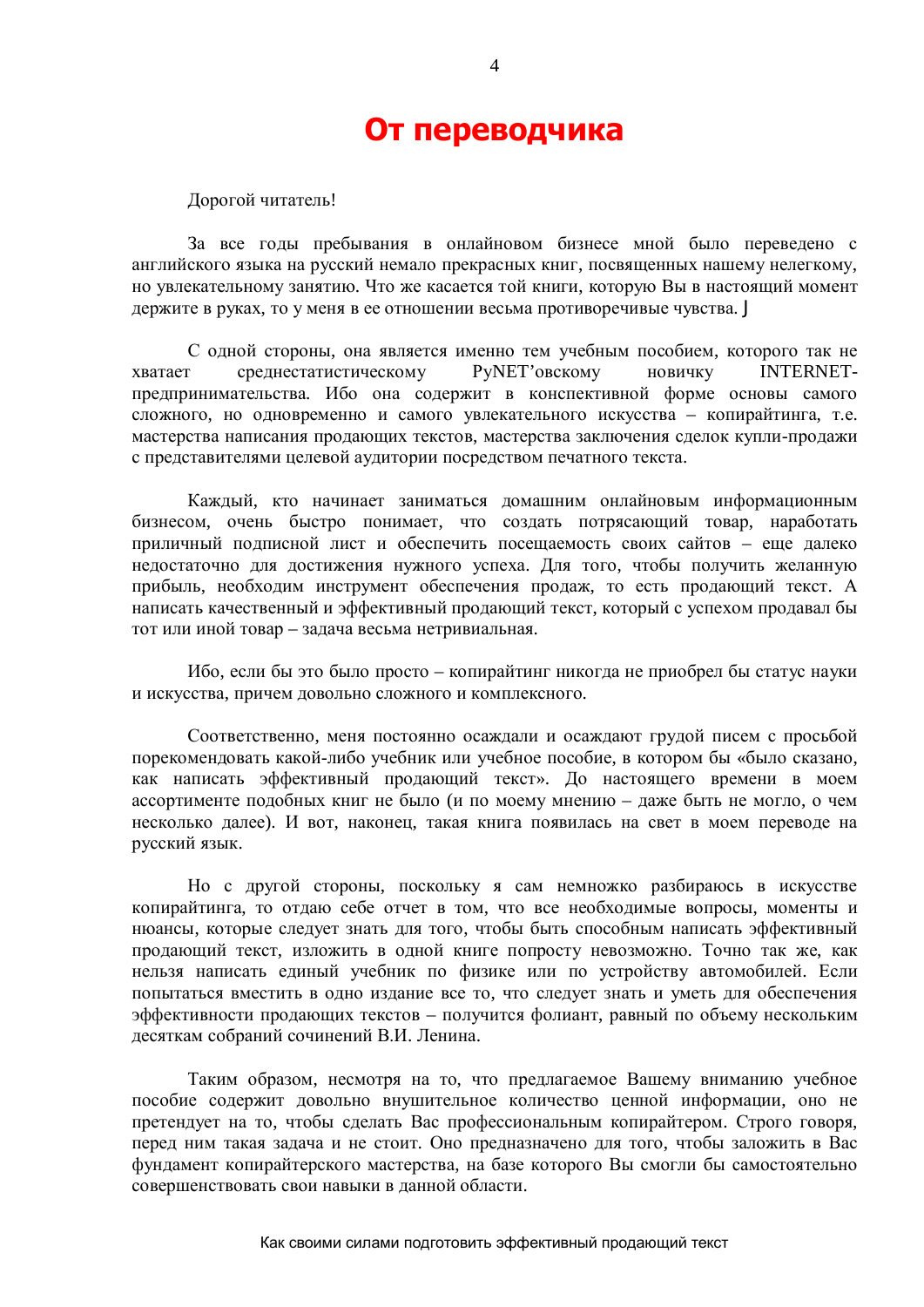Иными словами, было бы ошибкой воспринимать данную книгу как полное и исчерпывающее пособие по копирайтингу. Лично я советую Вам воспринимать ее как путеводитель для начинающего. Она познакомит Вас с основами формирования эффективного продающего текста, но Вы должны понимать – для того, чтобы постоянно совершенствовать и улучшать свои результаты, Вам необходимо изучать дополнительную информацию по данным вопросам, а также проводить постоянные тесты своих продающих текстов, накапливая нужные знания и опыт.

Искренне надеюсь, что Вы правильно воспримете данную книгу. Она является своеобразной «точкой отталкивания», а не сборником готовых решений и шаблонов, которые являются незыблемыми и непоколебимыми. Материал данной книги следует воспринимать творчески, применять на практике и делать соответствующие поправки в зависимости от специфики продаваемого товара (услуги) и Вашей предпринимательской ситуации.

Только в этом случае работа с данной книгой принесет Вам успех. Искренне надеюсь, что с ее помощью Вы многого добьетесь и, покинув ряды топчущихся на месте новичков, вольетесь в сообщество успешных и процветающих INTERNETпрелпринимателей.

Желаю Вам потрясающей конверсии и восхитительного бизнеса!

Искренне Ваш,

Antonio Beferrench/

Директор Виртуального Колледжа электронной коммерции.

E-mail: [info@berestneff.com](mailto:info@berestneff.com)

Адреса проектов: <http://www.berestneff-blog.ru> <http://www.berestneff-board.ru> <http://www.arhivstatey.ru> <http://www.berestneff.com>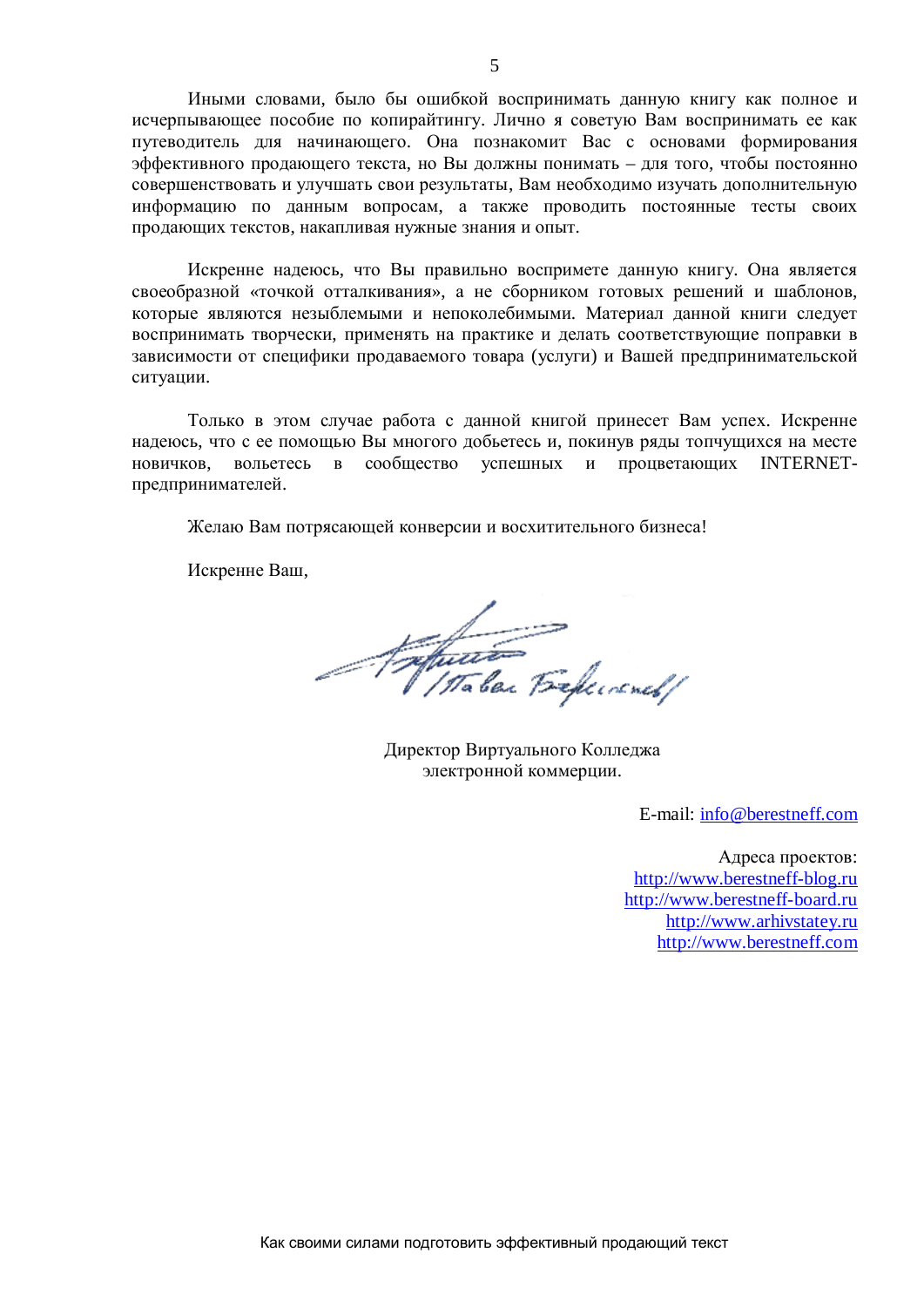# **Вместо введения**

6

Здравствуйте, дорогой INTERNET-предприниматель!

Прежде всего – позвольте поблагодарить Вас за приобретение данной книги и поприветствовать на ее страницах!

Данное руководство имеет своей целью показать Вам, каким образом Вы сможете собственными силами подготовить эффективный продающий текст, который обеспечит Вам нужное количество продаж Вашего товара (услуги) и избавит от необходимости платить весьма внушительные суммы денег за услуги копирайтера, который выполнитл бы данную работу за Вас.

На страницах настоящего руководства Вы откроете для себя:

- достоверную общую концепцию продающего текста, который на самом деле эффективно обеспечит Вам нужное количество продаж Вашего товара (услуги);

- какой формат должен иметь Ваш продающий текст, чтобы быть на самом деле эффективным;

- каким образом разработать эффективный заголовок, который привлечет внимание Вашего потенциального клиента и втянет его в чтение продающего текста (также Вы познакомитесь с пятью типами эффективных заголовков, которые используют в своей работе профессиональные копирайтеры):

- каким образом правильно разработать и подготовить основную часть продающего текста – от того места, где Вы представляете самого себя целевой аудитории, до того момента, когда Вы подталкиваете потребителя к покупательскому решению и заключению слелки:

- самые главные вопросы любого Вашего потенциального клиента, на которые в обязательном порядке должен отвечать продающий текст для того, чтобы обеспечить покупку того, что Вы продаете;

- подлинный ответ на извечный вопрос о том, какой продающий текст работает лучше – длинный или короткий;

- конкретные и наглядные примеры использования эффективных техник и методик копирайтинга, проверенных многочисленными тестами и практическими применениями;

- так называемые «продающие слова», которые эффективно воздействуют на эмоциональную сферу потенциального клиента, нажимают на его «горячие клавиши» и побуждают к принятию покупательского решения;

- как собирать и эффективно использовать нужное количество потрясающих отзывов от довольных и счастливых клиентов для повышения результативности работы продающего текста;

#### **- и многое, многое, очень многое другое!**

Как своими силами подготовить эффективный продающий текст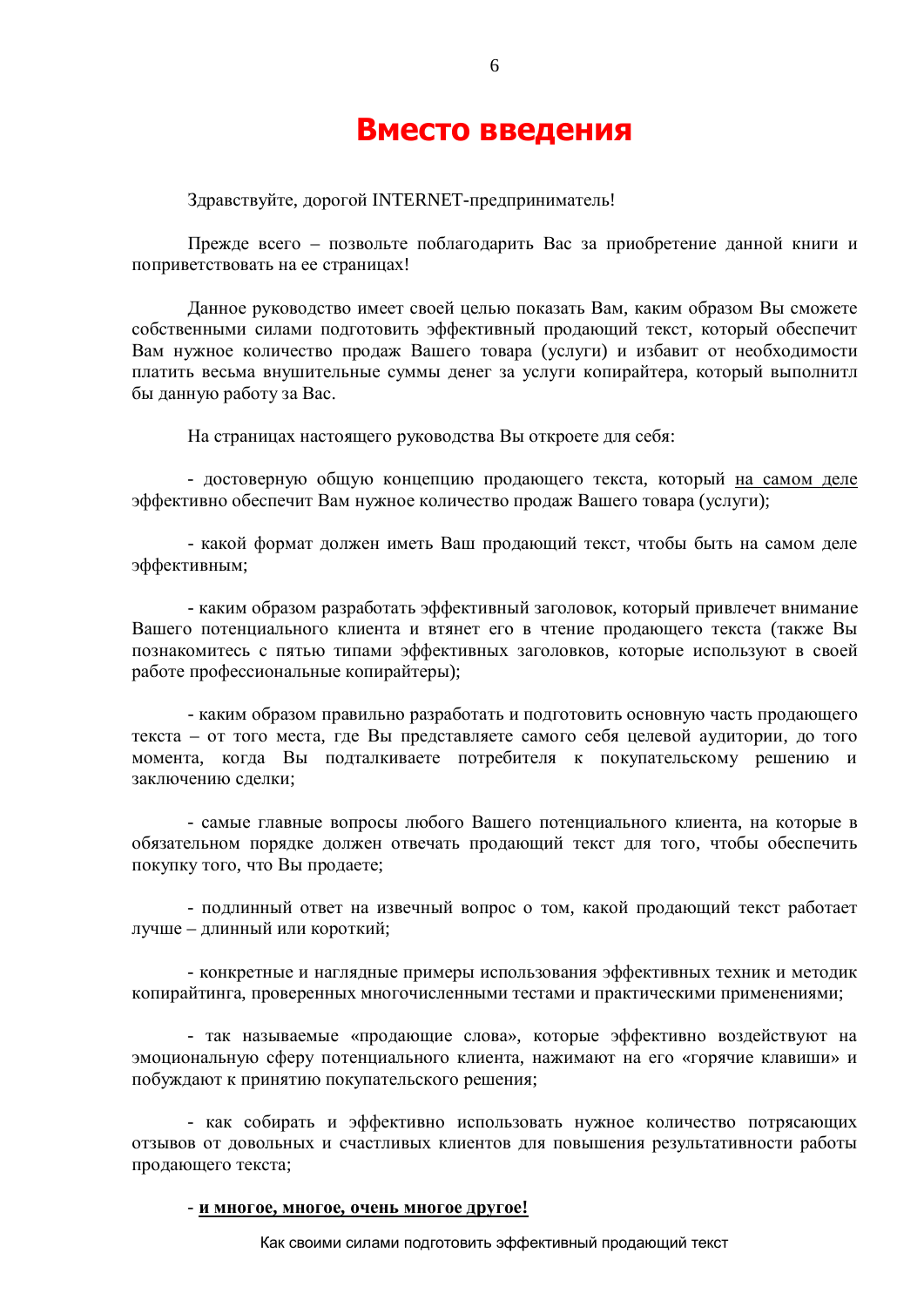Еще раз хочу подчеркнуть - Вам крупно повезло в том, что Вы обладаете настоящим руководством, имеете возможность подробно изучить его и применить все, что в нем сказано в собственной практике! Ибо Вы можете не располагать сотнями и тысячами долларов для того, чтобы оплатить услуги профессионального копирайтера, но для получения нужного результата Вам вполне достаточно было уплатить \$ 15 для приобретения настоящего руководства.

Ибо, заплатив данную цену, Вы уже прямо сейчас освоите основы разработки, подготовки и доведения до ума продающего текста, который будет эффективно работать на обеспечение Ваших продаж, а затем, проводя тесты и эксперименты, выяснить, что лучше всего работает именно в Вашей ситуации.

И далее, постоянно применяя эти знания на практике, Вы сможете писать новые продающие тексты для новых товаров и услуг, которые будут работать также эффективно – и все это своими руками, своими силами, не испытывая никакой необходимости платить копирайтерам снова и снова – вначале вознаграждение за написание продающего текста, а потом – постоянные проценты с каждой обеспеченной им продажи.

Таким образом, мизерное вложение средств в приобретение данного руководства является весьма и весьма выгодным, не так ли?

Но самого по себе этого вложения недостаточно. Для того, чтобы получить только что описанные результаты. Вам необхолимо применить на практике все, что написано на страницах данной книги.

Поэтому, не откладывая дела в долгий ящик, приступайте к изучению, а затем – к активной практической работе!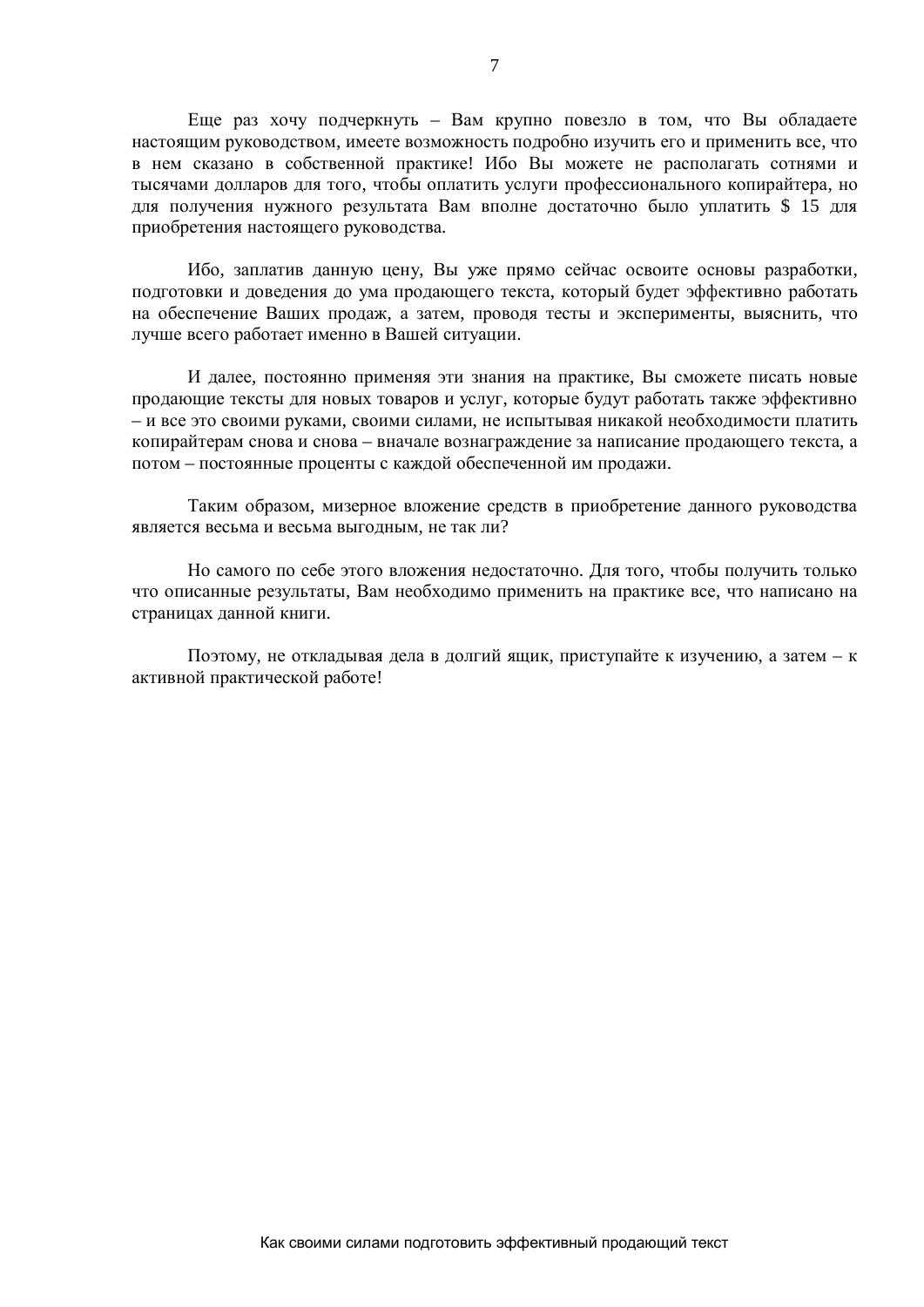# Общая концепция эффективного продающего текста

Прежде чем мы перейдем к практической части, в которой рассказывается о том, каким образом готовить продающий текст для Ваших товаров и услуг – от одного элемента до другого – необходимо изучить общую концепцию данного явления. Иными словами, очень важно понимать, что собой представляет продающий текст, как именно он работает с потребителем и от чего зависит эффективность его работы.

Итак, приступим. Ј

# $E$ сли Вы хотите добиться успеха в бизнесе – Вы должны уметь продавать

Искусство продаж – это навык номер один, который Вы должны освоить и уметь воплощать на практике для того, чтобы добиться успеха в бизнесе - вне зависимости от того, в чем Ваш бизнес заключается. К онлайновому бизнесу это относится в не меньшей степени. Если Вы не умеете продавать и не знаете, каким образом обеспечивается нужное количество продаж – Вы очень быстро вылетите из бизнеса и никогда не сможете ничего заработать.

Забудьте о разного рода фразах и заверениях о том, что «для достижения успеха в онлайновом бизнесе ничего продавать не придется!» Это чистой воды популизм, причем весьма и весьма наглый. Ибо правда заключается в том, что прибыль любого бизнеса складывается из тех денег, которые покупатель платит за товары и услуги. А раз так значит, для того, чтобы получить эти деньги, Вам необходимо продать покупателю Ваш товар или услугу. А раз так – Вы должны уметь продавать для того, чтобы обеспечить нужное количество сделок и получить нужную сумму прибыли.

Вывод из всего сказанного предельно прост – если Вы не умеете продавать, Вы не сможете ничего заработать. Ибо если у Вас не будет продаж – откуда возьмется прибыль? Ниоткуда. Не умеете продавать – ничего не заработаете. Без вариантов.

Если профессиональные консультанты и другие специалисты не умели бы продавать собственные услуги – каким образом они заставили бы своих клиентов платить высокие суммы гонораров за эти услуги? Если бы братья Райт не владели искусством продаж – каким образом они сумели бы убедить мир в том, что их открытие – самолет – является полезным и стоит вкладываемых в него денег, в то время как весь мир успешно совершал поездки и без этого нового чуда техники?

С другой стороны, посмотрите на онлайновый рынок. Возможности здесь кажутся совершенно безграничными и перспективы организации собственного бизнеса просто необъятны. Не составляет никакого труда:

- разработать отличную идею извлечения прибыли в онлайне;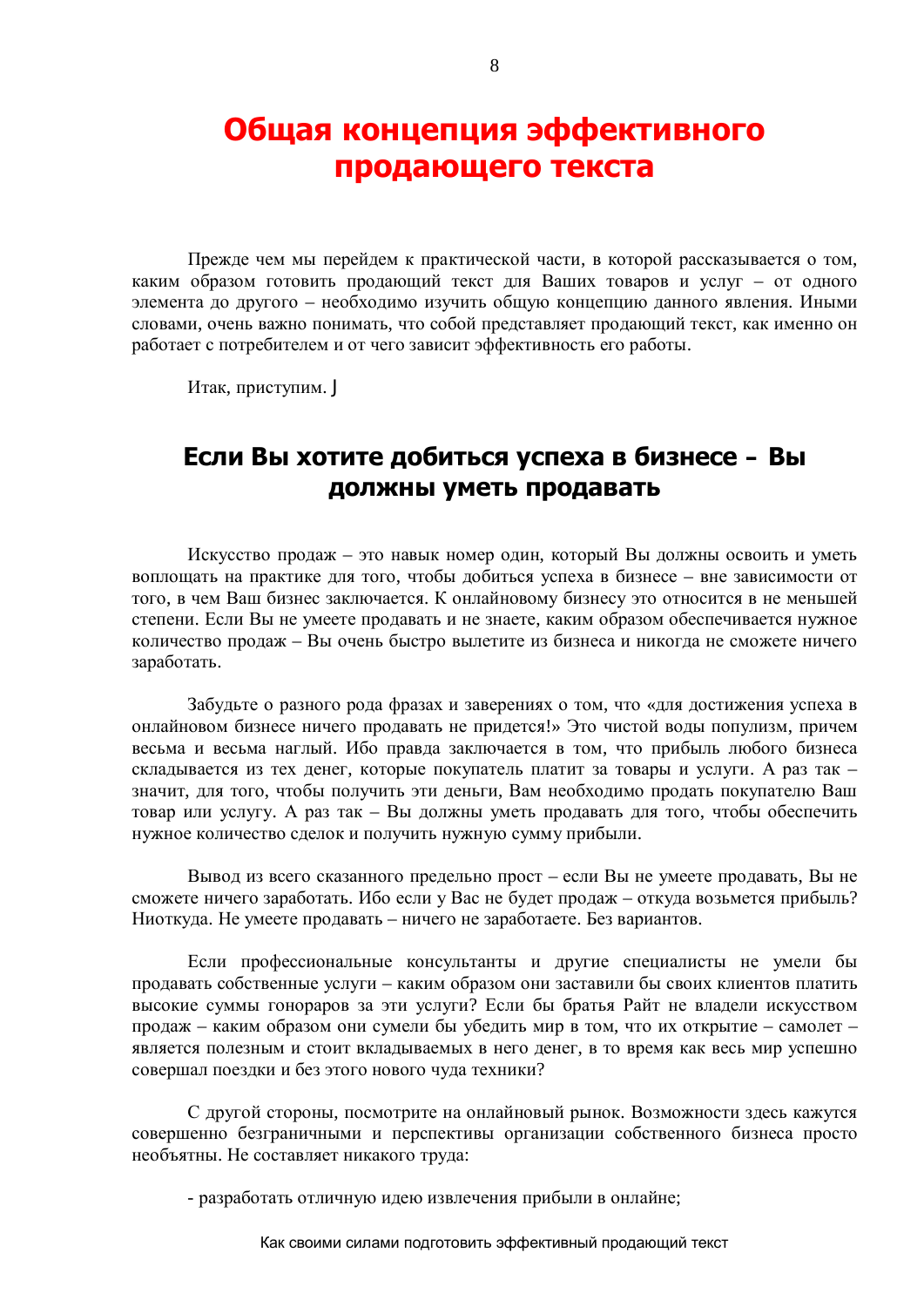- создать собственный товар или получить права на распространение уже готового товара, который решает ту или иную проблему потребителя и востребован на рынке;

- создать или отыскать возможность получения прибыли для предоставления ее другим людям;

- и прочее.

Но если в Сети подобные перспективы необъятны и безграничны – почему успеха добиваются лишь единицы из тех, кто начинает пытаться стать успешным INTERNETбизнесменом? Ответ на самом деле предельно прост. Правда заключается в том, что если Вы не умеете продавать – Вы никогда не сможете превратить собственный товар (услугу или возможность) в поток прибыли, вне зависимости от того, насколько Ваш товар востребован, качественен и восхитителен.

#### **Вот** и все.

Постоянно занимаясь организацией и претворением в жизнь многочисленных совместных проектов, я на собственном опыте выяснил одну весьма любопытную вещь. Очень многие начинающие предприниматели имеют в своих головах идеи на миллион долларов, но отсутствие у них способности что-либо продать сводит на нет всю коммерческую ценность их задумок. Идея без ее реализации на практике и без возможности продавать эту реализацию не стоит ровным счетом ничего. Если она остается лишь идеей и ничем более – никаких денег она никогда не принесет и грош ей нена.

Подводя итоги только что сказанному, хочу подчеркнуть еще раз – вне зависимости от того, каким видом (типом) бизнеса Вы собираетесь заняться в онлайне (впрочем, точно так же как и в оффлайне) и вне зависимости от того, что Вы собираетесь делать – продавать товары, оказывать услуги и пр., если Вы не умеете продавать, то Ваши товары, услуги и прочий ассортимент не стоят ровным счетом ничего и для обеспечения Вам желаемой прибыли совершенно бесполезны.

### **ǽȖȘȖȠȐȍȕȖȊȖșȚȐȌȓȧȕȈȟȐȕȈȦȡȍȋȖȉȐȏȕȍșȔȍȕȈ**

Хорошие новости относительно возможностей Всемирной Паутины заключаются в том, что если Вы работаете в онлайне - у Вас нет совершенно никакой необходимости сутками слоняться от одной двери к другой, стуча в каждую из них и предлагая тому, кто ее откроет, то, что Вы продаете. Даже в том случае, если Вы желаете заниматься много уровневым маркетингом (МЛМ) – у Вас имеется возможность в кратчайшие сроки охватить большую массу целевых потребителей – в таком количестве, достичь которого в оффлайне попросту невозможно.

У Вас нет совершенно никакой необходимости тратить драгоценное время на то, чтобы бегать из одного конца Вашего населенного пункта в другой, либо вообще ездить в другие города для того, чтобы встретиться с потенциальными клиентами, провести презентацию и пр. Отныне у Вас нет необходимости расходовать собственное время на личную работу с каждым из потребителей. У Вас нет необходимости набирать собственную команду продавцов и обучать их искусству продаж Вашего товара (услуги), а затем контролировать их работу.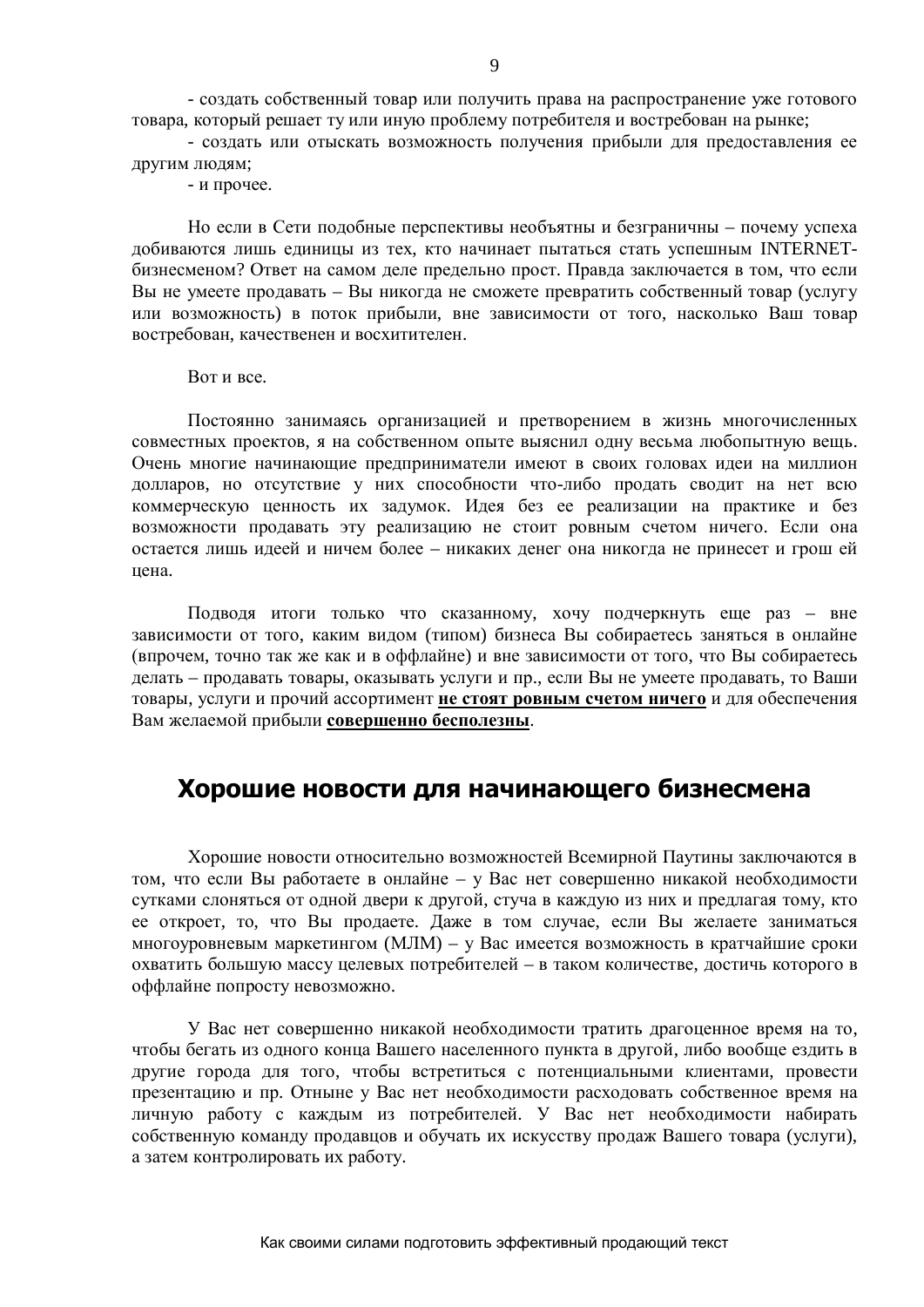Вы избавлены от всего этого. Единственное, что Вам на самом деле нужно для достижения успеха – разработать и написать эффективный продающий текст!

# Ваш продающий текст – Ваш личный продавец

Необходимо понимать, что собой представляет продающий текст с точки зрения его работы по обеспечению продаж. Фактически продающий текст – это Ваш персональный продавец, который выполняет всю работу с потенциальным клиентом по демонстрации возможностей и выгод Вашего коммерческого предложения в целом и его отдельных составляющих – в частности. При этом продающий текст работает с каждым потенциальным клиентом персонально и плюс ко всему имеет возможность работать с большим количеством потребителей одновременно, соблюдая в то же время требование работать с каждым клиентом отдельно.

Имея в своем распоряжении эффективный продающий текст, Вы не испытываете никакой потребности колесить по окрестностям, отыскивая, нанимая и тренируя тех, кто станет эффективно продавать Ваши товары и услуги. Всю эту работу за Вас и Ваших продавцов сделает продающий текст. Все, что Вам на самом деле нужно – разработать такой текст, который принесет изначально конверсию в  $3 - 4$  %, а затем неуклонно совершенствовать обеспечиваемые им результаты.

Что означает «конверсия в  $3 - 4$  %»? Проще говоря, из 100 посетителей, которые попадают на страницу с Вашим продающим текстом, покупки совершают  $3 - 4$  человека. Это начальный показатель, который Вам в дальнейшем необходимо постоянно повышать, совершенствуя Ваш продающий текст, но для начала этого вполне достаточно.

На первом этапе работы с готовым текстом Ваша задача состоит в том, чтобы направлять на страницу с текстом целевых посетителей (то есть тех, кто соответствует портрету Вашего типичного клиента), проводить сравнительные тесты и повышать эффективность текста, подправляя его в соответствии с результатами данных тестов.

С другой стороны, продающий текст представляет собой Ваше личное письмо каждому из потенциальных клиентов. В этом письме Вы стремитесь к установлению доверительных отношений между Вами и потребителем, входите с ним в психологический контакт, а также объясняете, почему ему жизненно необходим Ваш товар (услуга) и излагаете все, что нуно изложить для формирования у потребителя покупательского решения.

# Что Вам понадобится для обеспечения эффективности продающего текста

Итак, у Вас имеется потрясающий товар (услуга), на продажах которого Вы собираетесь заработать приличные деньги. Превосходно! Теперь дело за малым – все это нужно продать для того чтобы получить ту прибыль, которая Вам нужна. А для того, чтобы все это продать, нужен хороший продающий текст.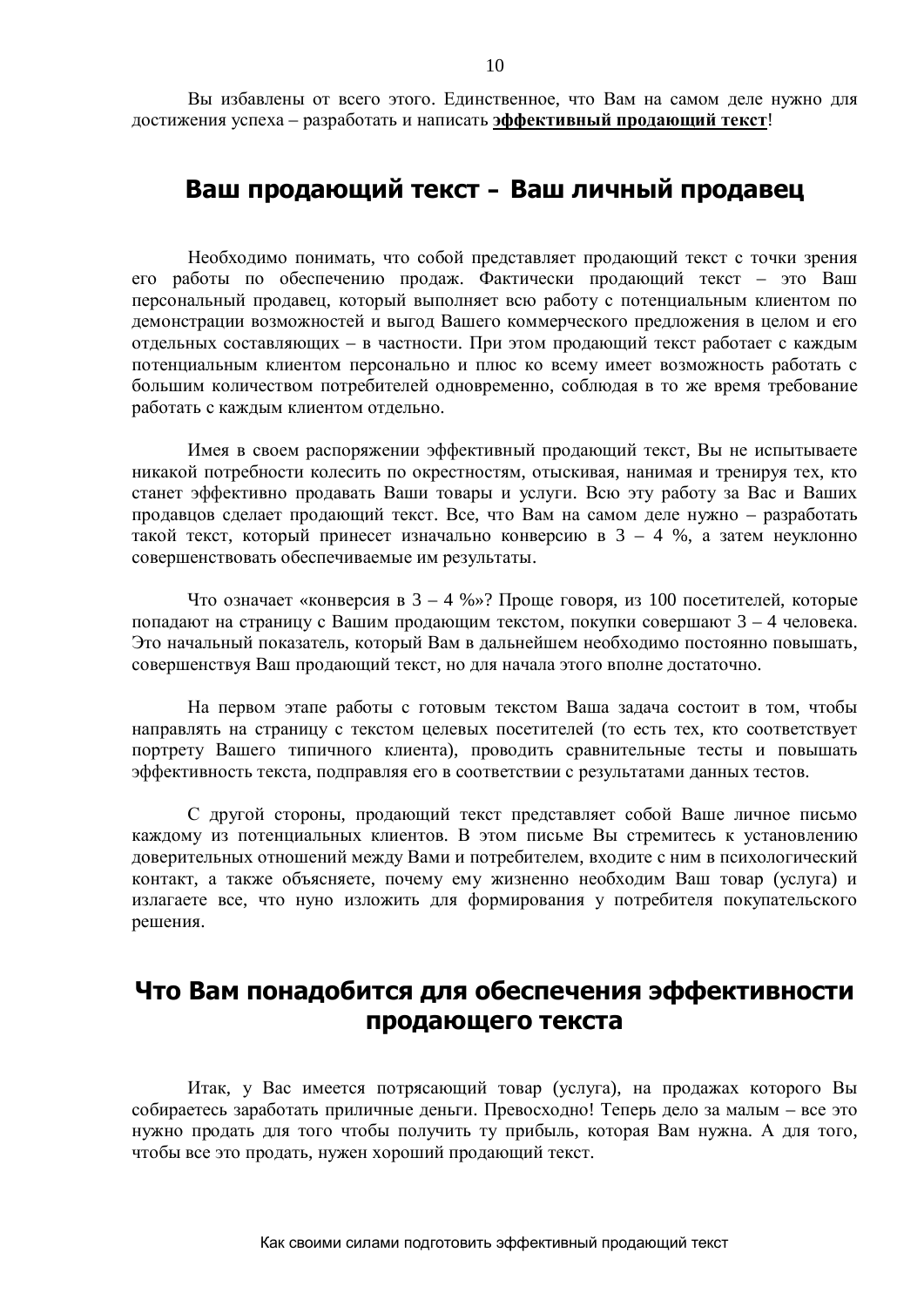А вот что необходимо для того, чтобы суметь подготовить эффективный продающий текст? В ближайшем приближении, эти моменты следующие.

**1. Навыки элементарной грамотности.** Естественно, нет никакой необходимости исполнять свои продающие тексты «солидным» университетским или академическим языком. Это ясно. Но в то же время текст должен быть написан грамотно, не содержать орфографических, синтаксических и прочих ошибок, ибо такие ошибки характеризуют Вас как малограмотного человека и отталкивают потребителя от Вашего коммерческого предложения и от Вас в целом.

Поэтому, если Вы на самом деле плохо дружите с грамматикой и языком вообще – выучитесь всему этому перед тем, как писать свои тексты, либо обзаведитесь специалистом (несколькими специалистами), которые устранят в подготовленном Вами тексте все ошибки и сделают его похожим на творение грамотного человека.

2. Собственный личный стиль. Как ни банально это звучит, собственный личный (персональный стиль) общения с целевой аудиторией – очень важный залог успеха как всего Вашего бизнеса в целом, так и Ваших продающих текстов – в частности. Поскольку, как мы только что сказали, продающий текст – это Ваше личное письмо каждому потребителю, оно должно быть написано в личной манере, чтобы читающий его потенциальный клиент чувствовал теплое, дружеское, а главное – персональное отношение к нему с Вашей стороны.

Не пишите в налменной и напышенной манере, не «крутите пальцами» и не «пускайте пыль в глаза», ибо подобные тексты не просто скучно и утомительно читать сама такая манера общения с потенциальными клиентами разгонит их прочь от Ваших коммерческих предложений и Вашего бизнеса в целом быстрее, чем слезоточивый газ!

Грамотно написанный с точки зрения языка текст, да еще изложенный в Вашем личном (персональном) стиле – это фундамент успеха Ваших продаж в онлайне. Запомните это важное правило!

И последнее по списку, но далеко не последнее по значению...

3. **Практическая работа, активное действие!** В Сети существует огромное количество информации по вопросу о том, каким образом Вы можете собственными силами подготовить эффективный продающий текст, это верно. Но ни одна крупица данной информации не принесет Вам ровным счетом никакого результата до тех пор, пока Вы не начнете активно работать по внедрению всех этих сведений в собственную практику!

Вы можете все это внимательно прочитать (если информация текстовая) или прослушать (если речь идет об аудиоматериалах), даже записать и обдумать, но... до тех пор, пока Вы не предпримете активных действий – все это будет бесполезно. И Вы будете попросту расходовать собственное драгоценное время совершенно бесполезным образом.

Надо работать!

Вам все ясно? Отлично.

Тогла лвигаемся лальше. Ј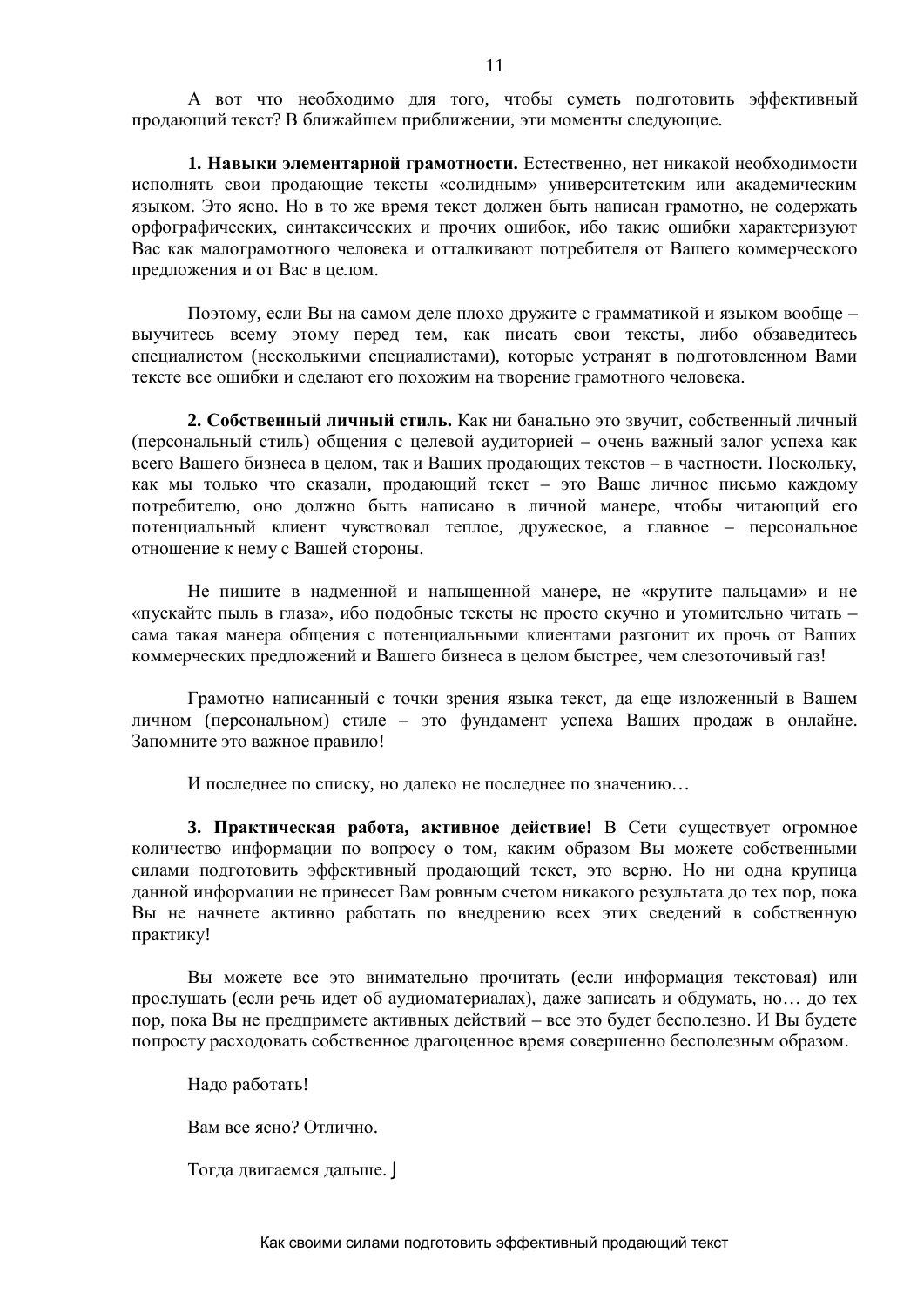# Формат эффективного продающего текста

Структура (формат) эффективного текста в большинстве случаев выглядит примерно следующим образом.

# Заголовок Продающего Текста

# Подзаголовок Продающего Текста

**От:** [Ваше имя] **Дата:** [Сегодняшнее число, месяц, год]

Представляете аудитории самого себя – кто Вы такой, чем занимаетесь, почему потребитель должен слушать то, что Вы ему говорите и т.п. Описываете проблему, имеющуюся у потенциального клиента и пр.

# **ǷȖȌȏȈȋȖȓȖȊȖȒ: ǨȕȖȕșȐȘțȍȚȍǹȊȖȑǺȖȊȈȘ (ǻșȓțȋț)**



Объясняете самым подробным образом все возможности, преимущества и выгоды Вашего товара (услуги).

# Подзаголовок: Анонсируете Отзывы **Довольных Клиентов**

Здесь размещаете подборку качественных отзывов о Вашем товаре /(услуге), написанных теми клиентами, которые уже приобрели Ваш товар (услугу) и остались очень довольны своей покупкой.

# Подзаголовок: Анонсируете Бонусы **ǵȍȖȉȧȏȈȚȍȓȤȕȣȑȅȓȍȔȍȕȚ)**

Как своими силами подготовить эффективный продающий текст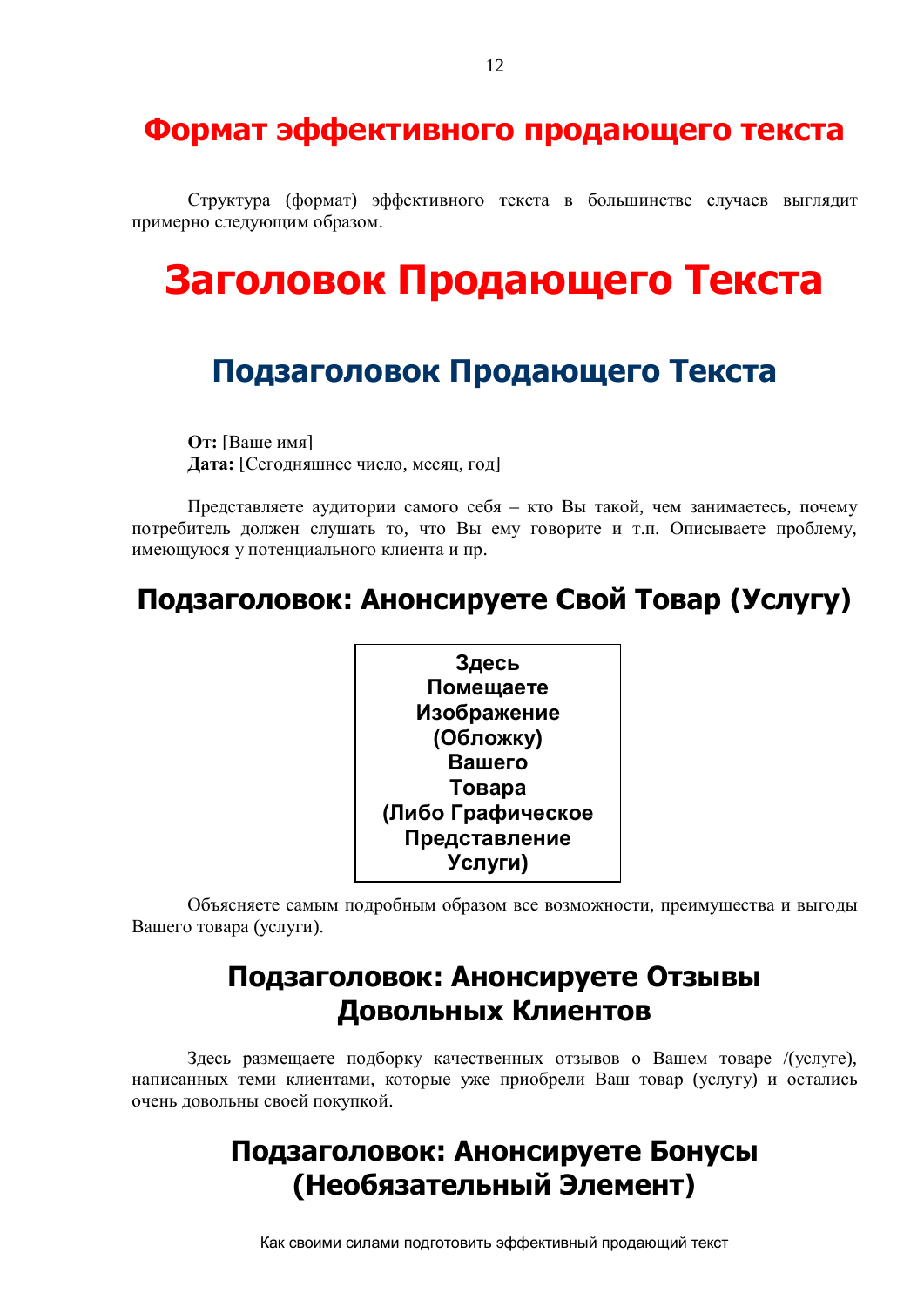Перечень бонусов, предлагающихся в составе коммерческого предложения к Вашему товару с указанием характеристик, преимуществ и возможностей данных бонусов.

# Подзаголовок: Анонсируете Вашу Гарантию

Излагаете перечень гарантий и их условий.

### Подзаголовок: Призыв К Действию!

Размещаете эффективный призыв к действию, побуждающий принять покупательское решение немедленно, а также ссылку на страницу заказа, либо форму заказа.

Условия политики приватности и иные юридические тонкости

Приведенная только что схема представляет собой общий вид того, как должен выглядеть Ваш продающий текст, если Вы желаете, чтобы он эффективно работал и обеспечивал продажи Ваших товаров и услуг.

Раскладка. Цвет шрифта, которым исполнен основной текст, должен всегда быть черным, причем он должен в обязательном порядке располагаться на белом фоне. Естественно, для повышения эффективности текста, обращения внимания потребителя на те или иные моменты, Вы можете использовать на продающей странице шрифты других цветов, фоновые и иные графические изображения. Но в любом случае цвет шрифта основного текста лолжен быть черным, а его фон – белым.

Почему? Ответ прост – это самый простой и удобный формат для чтения. Проведите элементарный эксперимент – посмотрите на любой продающий текст, написанный профессиональным копирайтером, а также доказавший свою эффективность – и Вы в десяти случаях из десяти обнаружите, что основная (главная) его часть исполнена черным шрифтом на белом фоне.

**Набор шрифтов.** В своем продающем тексте Вам следует использовать шрифты, которые легко читать и которые не вызывают напряжения глаз. Не следует использовать шрифты слишком мелкого размера, точно так же, как и слишком крупные – они раздражают глаза и затрудняют чтение.

Самые распространенные шрифты, которые предпочтительно использовать, следующие (кстати, они являются наиболее распространенными именно потому, что их проще всего и удобнее читать):

- Arial (самый легкий с точки зрения чтения шрифт, если чтение происходит на экране компьютерного монитора);

- Verdana;
- Georgia;
- Tahoma:
- Courier New.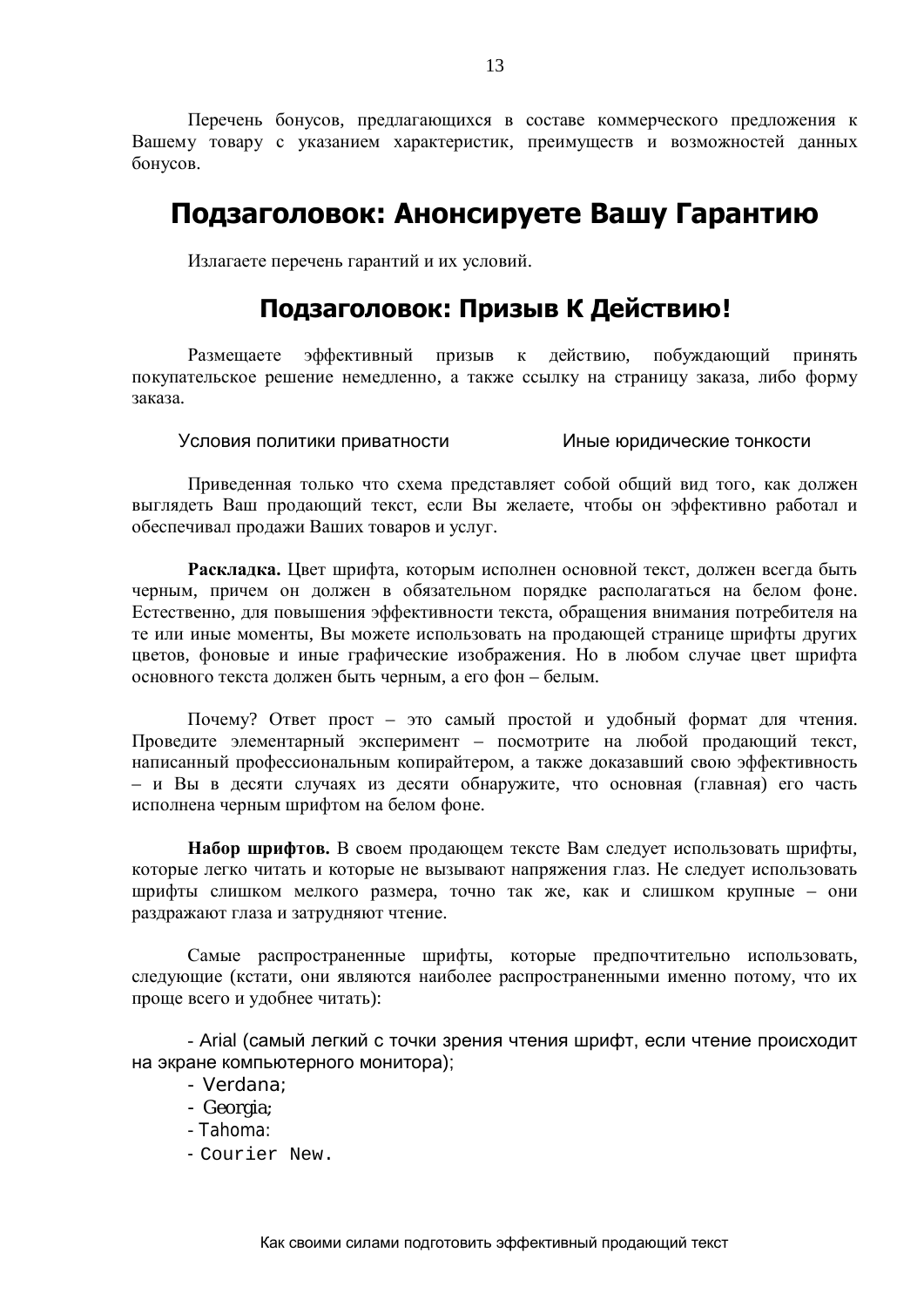При этом обратите внимание на следующую тонкость. Так называемые «словамагниты», которые призваны оказывать специфическое влияние на эмоциональную сферу потенциального клиента и склонять его к принятию покупательского решения, чаще всего бывает целесообразно выделять различными способами. Например, с помощью использования жирного шрифта, курсива, подчеркивания, шрифта другого цвета, шрифта другого размера, либо **шрифта с подсветкой**.

ВНИМАНИЕ!!! Ни в коем случае не следует использовать в оформлении продающего текста так называемых «нетипичных» или «эксклюзивных» шрифтов!

Почему? Причина проста – они могут быть попросту не установлены на компьютере Вашего потребителя, и тогда он не увидит Вашего текста – на месте букв будут непонятные иероглифы, из-за чего эффективность Вашего продающего текста тут же упадет до нуля.

Ширина продающего текста. Ни в коем случае не следует допускать, чтобы Ваш продающий текст располагался от левого края окна браузера до правого! Это наиболее распространенная и очень грубая ошибка, совершаемая абсолютным большинством начинающих копирайтеров.

Если Ваш продающий текст будет выполнен таким образом, его будет очень сложно читать, а раз так – никто его читать попросту не станет, не говоря уже о совершении покупок на странице с таким текстом. Ваш продающий текст должен располагаться по центру страницы и занимать максимум 70 – 80 % от всей ширины окна<sup>1</sup>!

Цветовая схема. Количество цветов, которое Вы используете для исполнения своего продающего текста, не должно быть слишком большим. Иными словами, не следует использовать более  $4 - 5$  цветов, ибо в противном случае Ваш текст станет слишком «пестрым» и трудным для чтения. Если от цветовой схемы Вашего текста у потребителя будет рябить в глазах – он не станет его читать, а тем более – покупать то, что Вы предлагаете.

И в любом случае необходимо соблюдать главное правило – основной текст должен быть выполнен черным шрифтом на белом фоне.

### Длинный продающий текст против короткого

Теперь пришло время поговорить о самом «древнем» вопросе копирайтинга, который звучит следующим образом: какой продающий текст эффективнее – длинный или короткий? Или лучше всего продают «средней длины» тексты?

Нет совершенно никакой необходимости вдаваться в догадки и предположения, а также разводить теоретические дебаты на пустом месте, ибо ответ на этот вопрос давнымдавно известен. И ответ этот состоит в том, что лучше всего продают длинные тексты!

Почему?

<sup>1</sup> Фортин рекомендует использовать текстовую колонку шириной в 700 – 750 пикселов. – Здесь и далее прим. перев.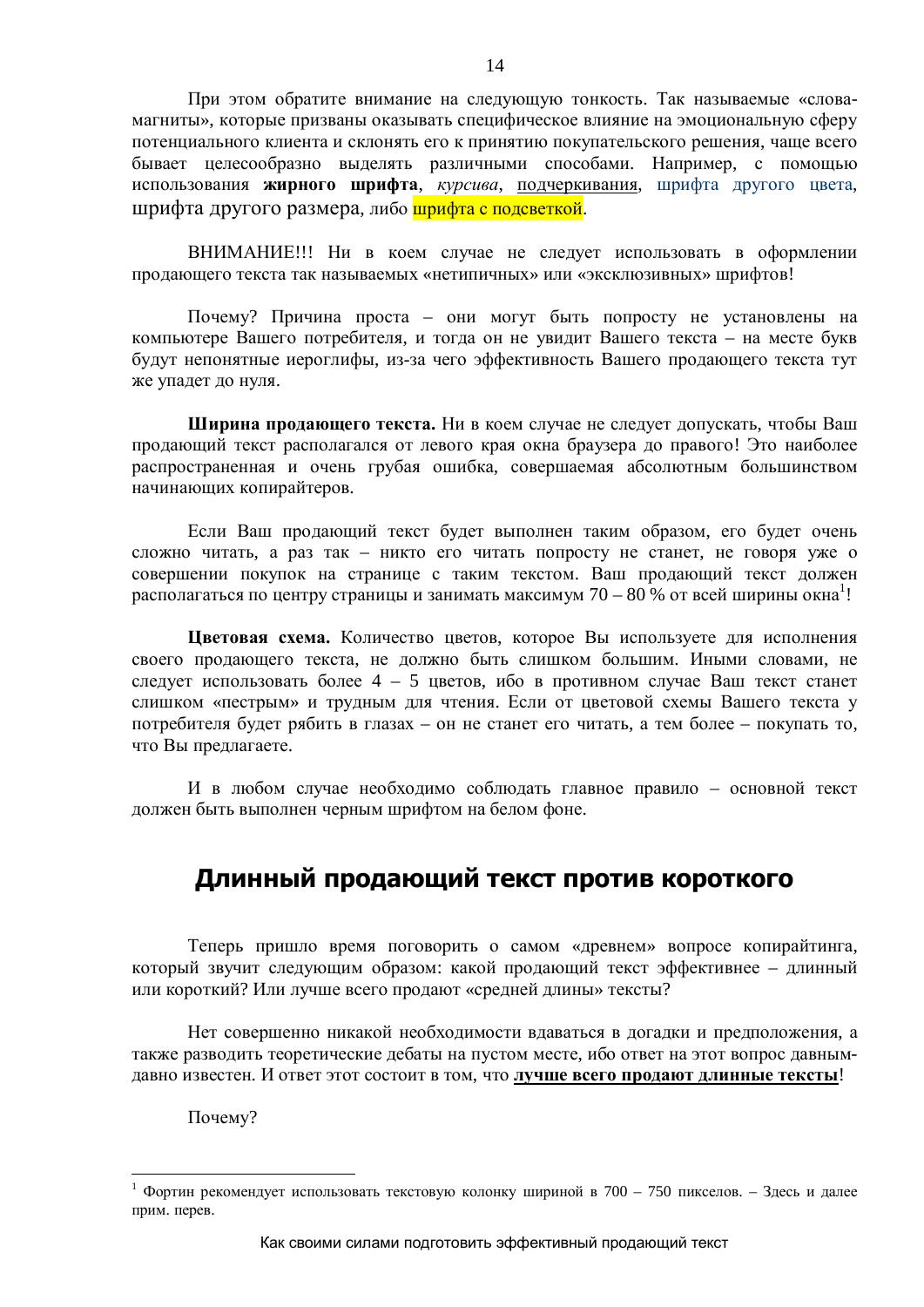Чем больше информации о выголах своего коммерческого предложения Вы **изложите в продающем тексте, тем лучше он будет продавать!** Споры о том, какой из текстов – длинный или короткий – эффективнее, продолжаются до бесконечности, но правла заключается в том, что ллинный пролающий текст, полробно и исчерпывающе отвечающий на все вопросы потребителя, всегда работает гораздо лучше, чем короткий, который не предоставляет в распоряжение покупателя практически никакой интересующей его информации.

Да, масса людей утверждает, что они никогда не читают и не будут читать длинных продающих текстов. Но это не означает, что короткие тексты работают лучше. Это просто означает, что данные люди – не Ваши клиенты, и они никогда у Вас ничего не купят, вне зависимости от того, какова ллина Вашего текста. Если они не желают полробно изучить всю нужную информацию о Вашем товаре – какая разница, какова длина текста? Они все равно не станут его читать, даже если он будет состоять всего из двух строк. И соответственно – никогда у Вас ничего не купят.

Скажите мне – разве это та категория потребителей, которая Вас интересует как продавца и предпринимателя? Сильно сомневаюсь.

Поэтому, даже не задумываясь о том, что «люди не любят длинных текстов» пишите свой продающий текст исчерпывающим образом, излагая в нем ответы на все без исключения вопросы потребителя, и не бойтесь сделать текст «слишком длинным»! Если потенциальный клиент будет находить в Вашем тексте ответы на все вопросы, которые его интересуют – он прочитает Ваш текст от начала и до конца, вне зависимости от того, какой он длины. А если при этом текст составлен грамотно – у потребителя обязательно сформируется покупательское решение, и он с удовольствием раскошелится на приобретение того, что Вы продаете.

Более того, убедившись в том, что Вы предоставили ему отличное решение его проблемы, он обязательно обратит внимание и на другие Ваши товары и услуги. Вот в чем состоит секрет настоящей прибыли – в повторных продажах новых товаров и услуг тем потребителям, которые у Вас уже покупали.

Ответ на все без исключения вопросы, которые на самом деле интересуют Вашего покупателя – это и есть подлинный ключ к успеху в написании эффективных продающих текстов. При этом длина текста не имеет ровным счетом никакого значения, важно лишь то, что покупатель сможет получить всю ту информацию, которая ему нужна для принятия покупательского решения. Это правило – основное для профессионалов копирайтинга и успешных онлайновых предпринимателей. Так почему бы и Вам не взять его на вооружение?

Отказ от этого правила был бы, наверное, самой большой глупостью, которую только может совершить начинающий копирайтер.

Кстати говоря, хочу обратить Ваше внимание на следующий важный момент. Несмотря на то, что ллина продающего текста, по большому счету, безразлична, если Вы работаете с целевыми потребителями и рассказываете им то, что они хотят знать, не следует забывать о том, что Вы пишете именно продающий текст, а не книгу и не брошюру. Книга и брошюра не имеют своим назначением ничего продать, они всего лишь информируют читателя о чем-либо. Но продающий текст имеет своей целью именно обеспечение продаж. Не забывайте об этом и постоянно чувствуйте разницу!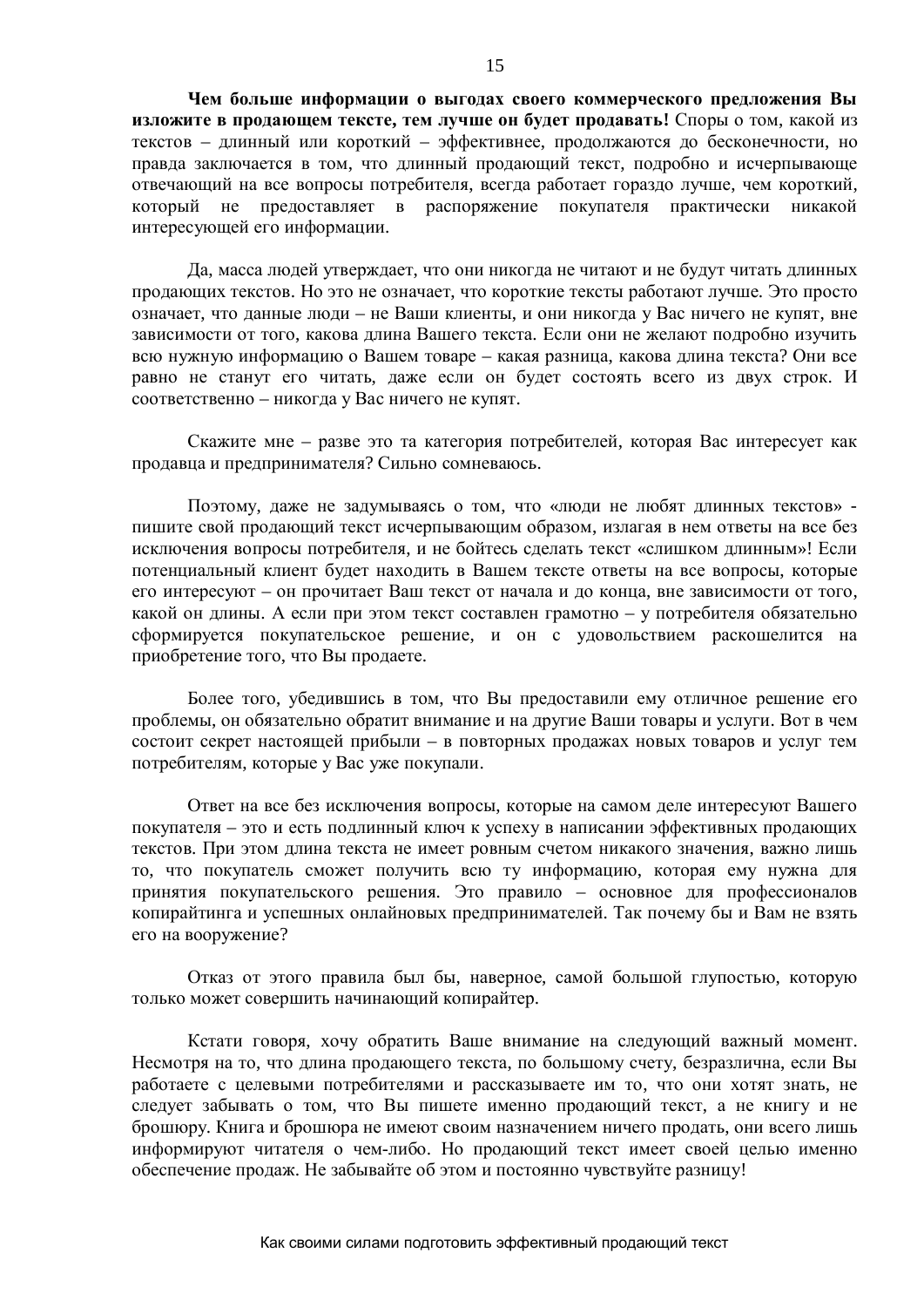### Количество страниц

Ваш продающий текст – целиком и полностью – должен располагаться на одной Web-странице. Никаких «На стр. 2», «Далее» и пр. ссылок в Вашем продающем тексте не должно быть и в помине! Разбивать текст на несколько страниц и заставлять потенциального клиента переключаться между ними – это очень грубая ошибка! Причина проста: потребитель попросту не станет этого делать.

Ваша задача – побудить его прочитать Ваш текст от начала и до конца. Ее успешное исполнение возможно только в том случае, если текст размещен на одной странице (пусть она и довольно длинная). Если же Вы разбиваете текст на несколько страниц и начинаете гонять потенциального клиента с одной страницы на другую, то шансы на то, что он остановится и не станет читать далее резко возрастают.

Более того, разбивать текст на отдельные страницы и помещать ссылки на эти страницы весьма нецелесообразно по причине, рассмотренной в следующем пункте.

### Ссылки в Вашем продающем тексте?

Запомните одно важное правило: кроме ссылки на страницу (или форму) заказа в Вашем продающем тексте не должно быть ровным счетом никаких ссылок!

Это очень важный ключ к эффективности продающего текста. Данное правило, помимо всего прочего, также означает, что в продающем тексте не должно быть ссылок на страницы «Обо мне», «FAQ», «Карта сайта» и пр. Точно так же ни в коем случае нельзя включать в Ваш продающий текст никаких баннеров, сторонних рекламных объявлений (например, из Google Adsense), в том числе – ссылок на другие Ваши продающие тексты.

Почему? Ответ снова банально прост: для того, чтобы Ваш продающий текст работал эффективно, Вам нужно поддерживать в потенциальном клиенте сосредоточенность на Вашем коммерческом предложении. А раз так – ни в коем случае не следует отвлекать покупателя от изучения информации о предлагаемом Вами товаре  $(yc<sub>Л</sub>y<sub>re</sub>)$ .

То есть, следует всячески избегать наличия в Вашем тексте всевозможных отвлекающих факторов - различных ссылок, рекламных баннеров, сторонней рекламы и пр. Ничего, кроме информации о Вашем коммерческом предложении продающий текст содержать не должен. В том числе и дополнительных ссылок.

Тем не менее, даже из этого важного правила существует ряд исключений, среди которых необходимо назвать следующие:

- страницы политики приватности и разъяснения различных юридических **тонкостей.** Если у Вас есть необхолимость использования ланных локументов при преподнесении потребителю Вашего коммерческого предложения – поместите ссылки на эти документы в самом низу страницы с продающим текстом и сделайте так, чтобы эти ссылки открывались в новом окне. Таким образом Вы сумеете предотвратить уход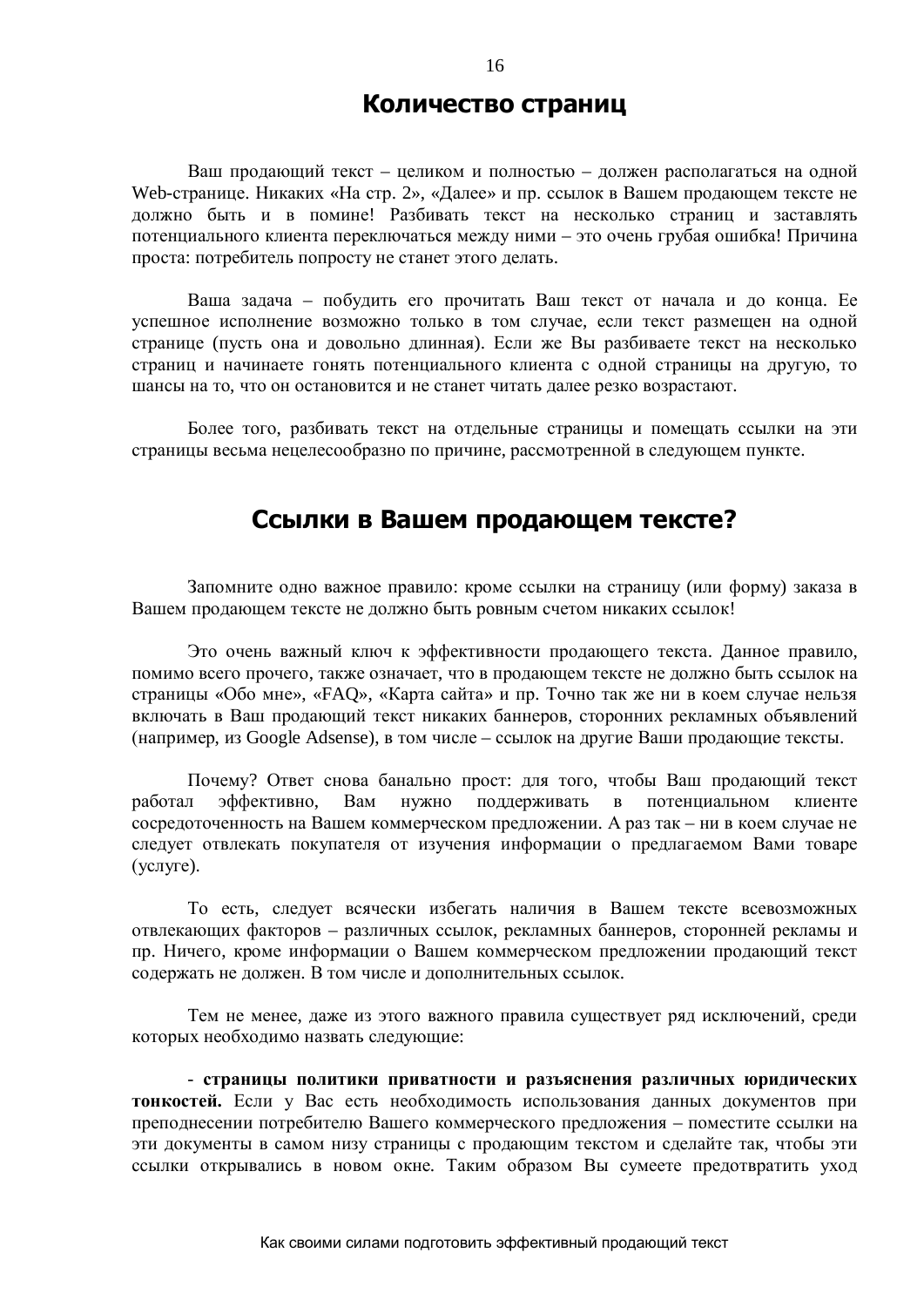потребителя со страницы продающего текста и не прерывать изучение информации о Вашем коммерческом предложении.

- Ваш контактный **e-mail.** Его следует указывать в обязательном порядке, ибо весьма вероятно, что у потенциального клиента какие-либо вопросы останутся неразрешенными после изучения Вашего продающего текста. Если в тексте указан Ваш адрес электронной почты – он сможет с Вами связаться и выяснить то, что его интересует. Но при этом помните – не следует прописывать в указанном адресе гиперссылку, ибо если она будет там присутствовать, то велика вероятность того, что Ваш адрес электронной почты будет «схвачен» СПАМ-роботами, собирающими адреса с Web-страниц для последующей рассылки по ним непрошенных писем.

- Ссылка на регистрацию в Вашей партнерской программе. В любом случае, каким бы ни был эффективным Ваш продающий текст, большая часть потенциальных клиентов, которые его посетят, покупки у Вас не сделают. Тем не менее, у Вас есть неплохие шансы на то, что они примут участие в Вашей партнерской программе и окажут Вам существенную помощь в продвижении на рынок и обеспечении продаж Ваших товаров и услуг. Ссылку на партнерскую программу также целесообразнее всего размешать в самом низу страницы с продающим текстом.

- Вход для членов. Данную возможность следует предусмотреть в том случае, если в данном продающем тексте Вы продаете подписку на сайт с платным членством. Лучше всего реализовать данный вариант при помощи установки формы входа в закрытую зону, расположив эту форму в правом или левом верхнем углу. Поскольку потенциальный клиент, не оплативший подписку, вряд ли заинтересуется данной формой, она не будет его отвлекать от изучения информации о Вашем коммерческом предложении.

Таков список исключений, и он может считаться исчерпывающим. Помимо данных вариантов, никаких ссылок на странице с Вашим продающим текстом быть не должно. Не следует сбивать потенциального клиента с толку и отвлекать его от изучения информации о Вашем коммерческом предложении!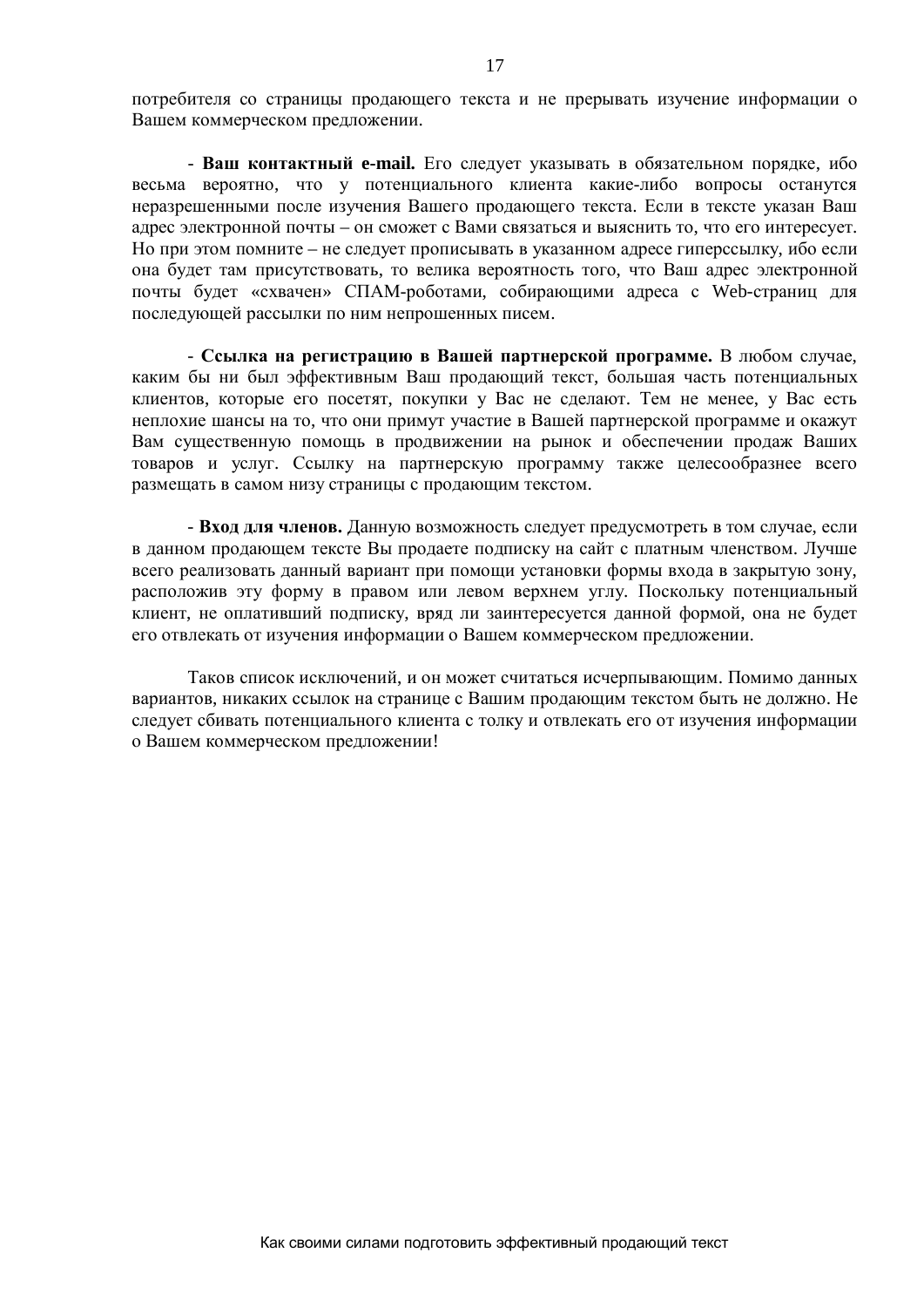# Подготовка и написание Вашего продающего текста

Теперь пришло время рассмотреть разработку и подготовку каждого элемента Вашего продающего текста – от самого начала до самого конца. Рассмотрим все необходимые элементы в том порядке, в котором они отображены в продающем тексте, и сделаем это как можно более конкретно и подробно.

### Заголовок

Ваша страница должна начинаться с того, чего не наблюдается на абсолютном большинстве сайтов и страниц Всемирной Паутины – с заголовка!

Запомните одно очень важное правило, не имеющее исключений – Ваш продающий текст и сама Web-страница, на которой он расположен, должны иметь заголовок. Заголовок – это первое, что наблюдает Ваш потенциальный клиент, когда открывает страницу с продающим текстом (равно как и любую Web-страницу вообще).

Задача, которую выполняет заголовок, весьма нетривиальна – он должен привлечь и удержать внимание потенциального клиента. В зависимости от того, насколько хорошо заголовок справится с Вашей задачей, шансы на совершение продажи возрастают (если задача выполнена на должном уровне) либо падают (если она выполнена плохо или не выполнена вообще). Проще говоря, заголовок может как сделать эффективным, так и убить Ваш продающий текст!

Размер шрифта, которым исполняется заголовок, должен быть, по общему правилу, значительно большим, чем шрифт, которым выполнен весь остальной текст. Кроме того, для эффективного привлечения и удержания внимания Вы можете использовать различные цвета шрифтов, а также эффекты – жирный шрифт, курсив, подчеркивание, зачеркивание и пр.

Поскольку заголовок – это тот самый элемент продающего текста, который входит в контакт с потребителем раньше остальных, он должен иметь мощное цепкое воздействие для выполнения возложенных на него задач. Каким образом чаще всего это выполняется? Как правило, с помощью анонсирования клиенту самой мощной выгоды Вашего коммерческого предложения, демонстрации в общих чертах того, что получит потребитель, если заключит с Вами сделку.

Наиболее распространенной классификацией заголовков для продающих текстов является их подразделение на следующие пять видов<sup>2</sup>.

1. Новостные заголовки. Этот тип заголовков сообщает потенциальному клиенту определенную информацию, которая до настоящего времени была потребителю

<sup>&</sup>lt;sup>2</sup> В трудах Михеля Фортина встречается другая классификация заголовков: 1) «Если... то», «Дайте мне тото, и я дам Вам это», «Кто еще хочет...», плюс заголовки комбинированных видов. Очевидно, разница в классификации обусловлена различными критериями, положенными в ее основу.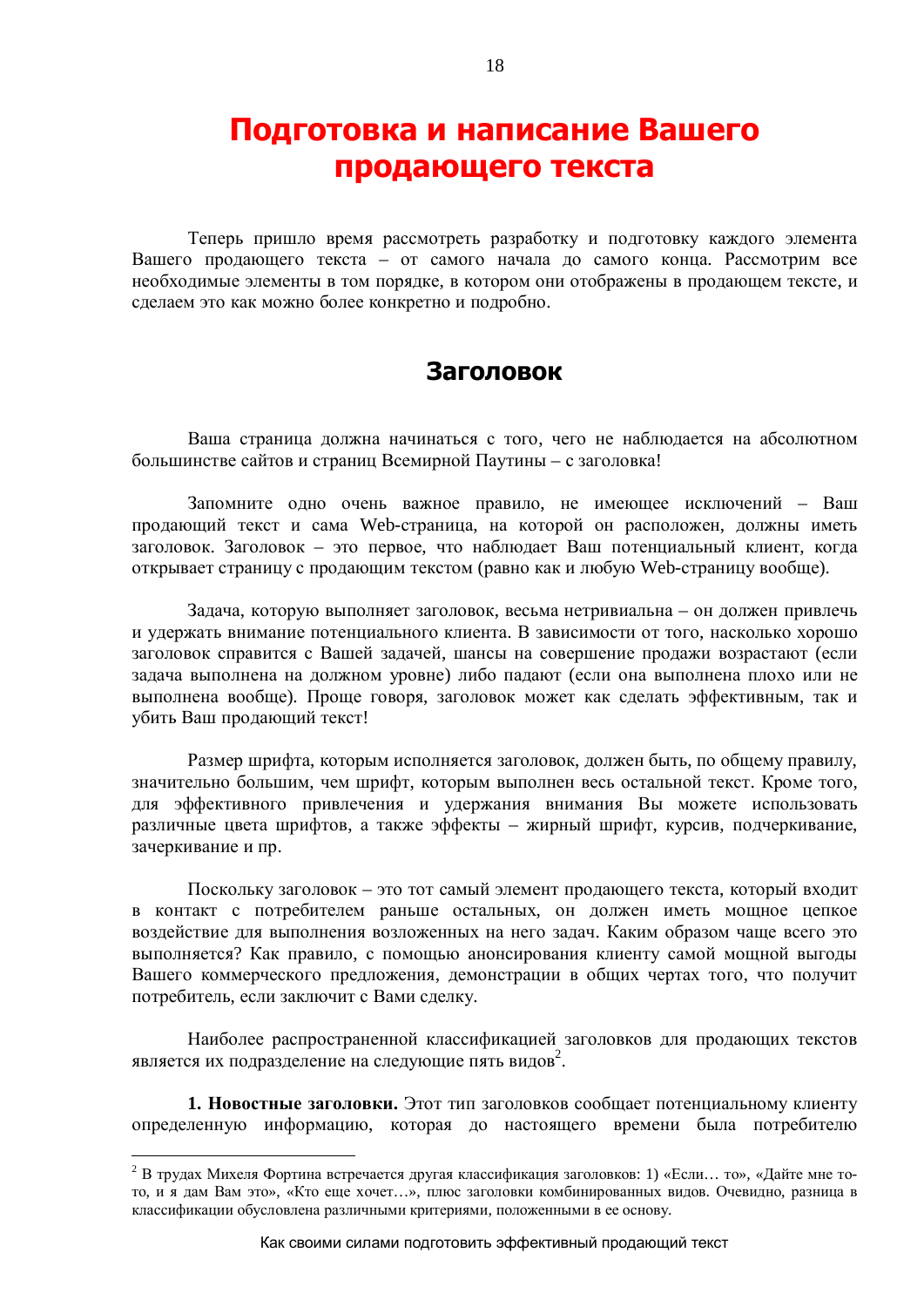неизвестна. Иными словами, новую для него информацию. Типичный пример заголовка данного типа – «Отныне у Вас есть возможность делать многоцветные копии документов с помощью наших цветных копировальных аппаратов!»

**2. Обещающие заголовки.** Данный тип заголовка предлагает потенциальному клиенту следовать чему-либо, или сделать что-либо, а затем дает определенное обещание в виде следствия принятия предложения. Типичный пример: «Следуйте моей методике и через 6 месяцев Вы будете потрясены собственной стройностью! – гарантированно!»

3. Избирательные заголовки. Заголовки данного типа обращаются к строго определенному сегменту целевой аудитории, то есть «выбирают» из всей массы посетителей тех, кто отличается определенными специфическими чертами – именно Ваших потенциальных клиентов. Типичный пример – «Всем, кто страдает от утечек в семейном бюджете!» или «Если Вы – бухгалтер коммерческой фирмы малого бизнеса, тогда Вам следует знать, что...»

Однако, используя заголовки данного типа, необходимо иметь в виду одну очень важную тонкость. Для успешного их применения необходимо определять в заголовке нужную Вам целевую группу очень осторожно и тщательно, чтобы не оставить «за бортом» тех, кто на самом деле является Вашим потенциальным клиентом, но «отсекается» Вашим избирательным заголовком. Это очень опасная ошибка!

4. «Любопытные» заголовки. Данный тип заголовков выполняет задачу привлечения и удержания внимания потенциального клиента путем вызова у него любопытства, побуждения интереса и как следствие – втягивания в чтение продающего текста. Типичный пример: «У Вас проблемы с принятием ванны перед сном из-за комплекса неполноценности?» Данные заголовки работают достаточно неплохо, однако их создатели часто перегибают палку и пишут не просто различный каламбур, а даже и откровенные глупости. В этих случаях, естественно, внимание потенциального клиента быстро рассеивается, и он прекращает чтение текста, составляя представление о его авторе как о несерьезном человеке или умственно неполноценной личности.

5. Требовательные заголовки. Данный тип заголовков предъявляет к потенциальному клиенту какое-либо требование, подстегивает к совершению какого-либо действия. Известно, что основную массу людей необходимо постоянно подталкивать к тому, чтобы они сделали то, что от них требуется. Если данная черта характерна для представителей Вашей целевой аудитории, тогда этот тип заголовков может принести Вам нужный результат. Типичные примеры - «Сегодня же получите свою копию данного руководства!» или «Сделайте один звонок – и обеспечьте свою будущее!». Необходимо отметить, что, используя такие заголовки, не следует слишком сильно давить на потребителя – это может дать обратный эффект. Помните золотое правило: все должно быть в меру.

Нельзя также не упомянуть и о том, что профессионалы копирайтинга достаточно редко используют какой-либо из перечисленных типов заголовков «в чистом виде». Причина этого предельно проста – лучше всего работают заголовки, представляющие собой продуманные, грамотные и удачные комбинации 2 – 3 из перечисленных типов.

Внимание!!! Не пишите свои заголовки исключительно заглавными буквами – такие заголовки очень трудно читать, соответственно, они плохо справляются с задачей привлечения и удержания внимания потенциальных клиентов.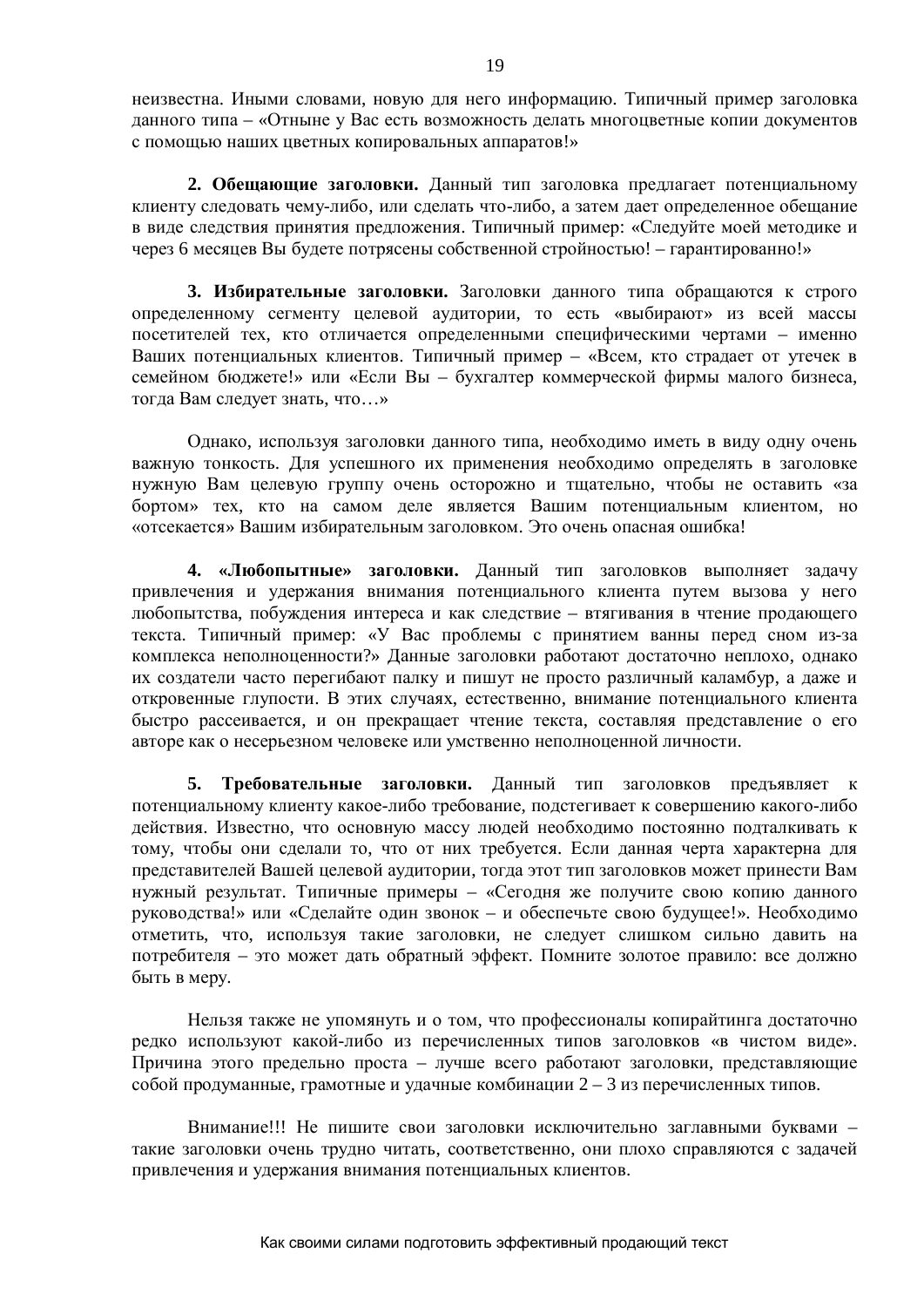Судите сами:

# ВАМ УДОБНО ЧИТАТЬ **ДАННЫЙ ТЕКСТ?**

ипи·

# Готов Поспорить, Что Этот Вариант Читается Гораздо Лучше!

Даже в том случае, если специфика Вашего коммерческого предложения или Вашей предпринимательской ситуации требует применения слов, написанных ТОЛЬКО ЗАГЛАВНЫМИ БУКВАМИ, всегда старайтесь свести количество таких слов к минимуму, а также убедитесь в том, что эти слова - так называемые «магниты», которые эффективно воздействуют на эмоциональную сферу потребителя, подводя его к покупательскому решению.

Но факт остается фактом: как бы там ни было, слов (а тем более – фраз и предложений!), написанных полностью заглавными буквами, следует избегать.

### Подзаголовок

Подзаголовок – следующий по важности элемент продающего текста после заголовка. Если главной задачей заголовка является привлечение и удержание внимания потенциального клиента, то подзаголовок призван закрепить привлеченное внимание, вызвать интерес потребителя и заставить его читать то, что Вы написали далее.

Как правило, подзаголовок содержит обобщенное изложение всех тех выгод, которые несет потенциальному клиенту Ваше коммерческое предложение, плюс к этому он должен побудить потребителя прочитать то, что написано в продающем тексте именно сейчас – не завтра, не послезавтра, а сию секунду. Проще говоря, подзаголовок также формирует ощущение срочности изучения предоставленной Вами в продающем тексте информации.

Подзаголовок, как правило, выполняется шрифтом меньшего размера, чем заголовок, но большего, чем весь остальной текст. И точно так же как в случае с заголовком, допускается осмысленное применение различных эффектов – выделение цветом, жирный шрифт, курсив, подчеркивание, зачеркивание и пр.

Типичный пример подзаголовка:

Отныне Правда, Известная Лишь Профессионалам, Изложена В Специальном РОГ-Документе Объемом В 212 Страниц,

Как своими силами подготовить эффективный продающий текст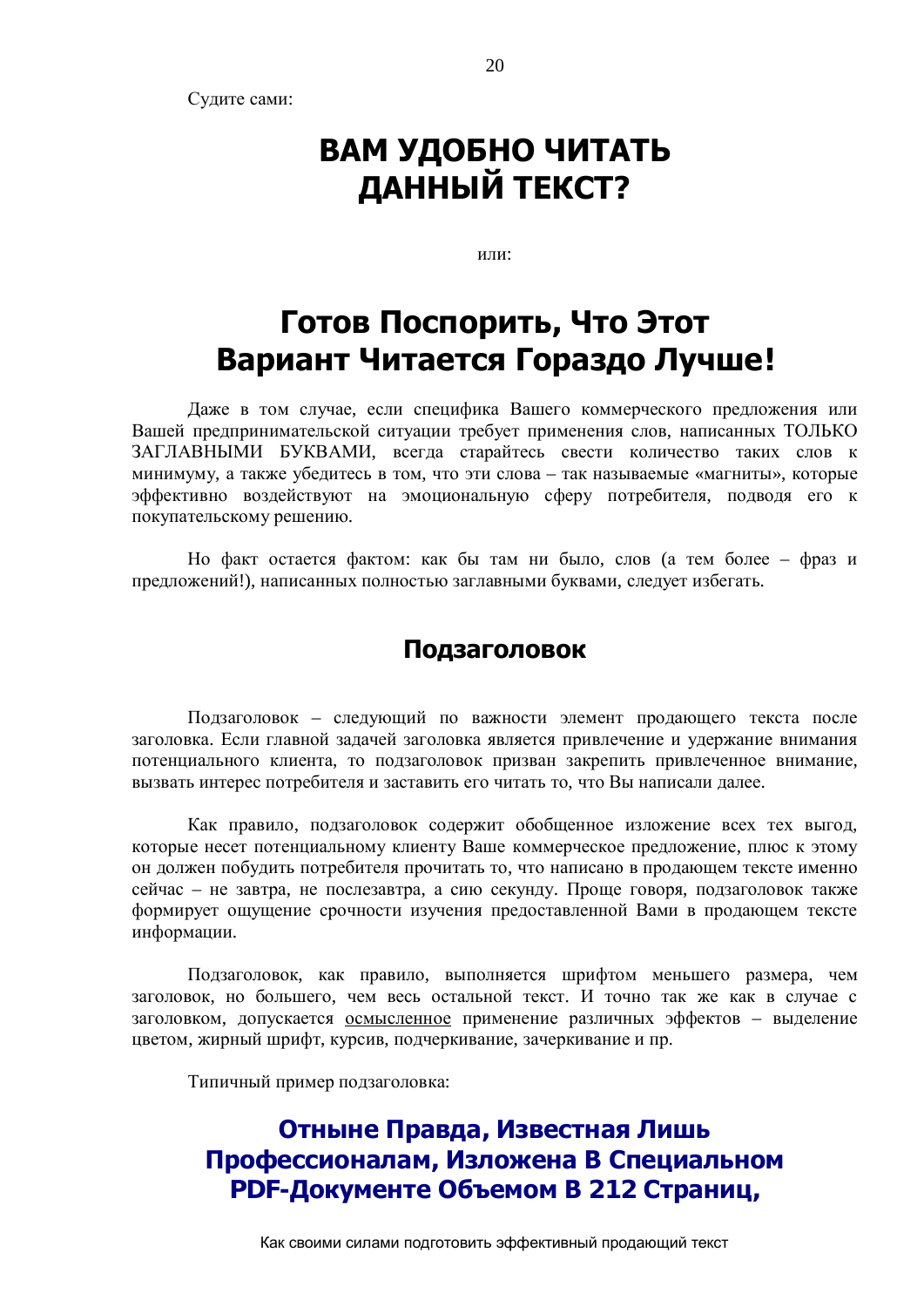# Который Вы Сможете Получить Только Сейчас И Только На Этой Странице!

### **ǨȌȘȍșȈȞȐȧȗȖȚȍȕȞȐȈȓȤȕȖȔțȒȓȐȍȕȚț**

После подзаголовка необходимо разместить своеобразные «адресные данные» Вашего коммерческого предложения, то есть указать, от кого (или откуда) оно исходит, дату коммерческого предложения, а также строку-приветствие, в которой Вы здороваетесь с потенциальным клиентом.

Как правило, это выглядит следующим образом:

**От:** [указывается Ваше имя в родительном падеже]

Дата: [указывается конкретная фиксированная дата или вставляется скрипт, подставляющий текущую сегодняшнюю дату]

Дорогой [указывается типичное название Вашего потенциального клиента]!

В первом поле Вы можете не просто указывать собственное имя, но и различные интересные (так называемые альтернативные) фразы и обороты, например:

- с клавиатуры [Ваше имя в родительном падеже];
- из компьютера [Ваше имя в родительном падеже];
- с ноутбука [Ваше имя в родительном падеже];
- и так лалее.

Самое главное здесь – чтобы потенциальный клиент точно и наглядно понял, откуда и от кого исходит коммерческое предложение, которое он наблюдает на данной странице.

Теперь давайте разберемся с датой коммерческого предложения. Вы можете установить в этом поле фиксированную дату, то есть ту, когда был написан и представлен в Сети Ваш продающий текст, а также подставить скрипт, который будет отображать в этом поле текущую дату. Что целесообразнее сделать именно в Вашей предпринимательской ситуации – решать, естественно, Вам.

Некоторые потребители и предприниматели считают, что использование подобных скриптов является неэтичным, якобы потому, что они «обманывают потребителя». На самом деле никакого обмана здесь нет, ибо поле «дата» предназначено не для того, чтобы показывать дату написания текста, а для того, чтобы показать дату коммерческого предложения. Иными словами, если Ваше коммерческое предложение, которое Вы полготовили и выложили в Сеть месяц назал, сеголня все еще справелливо и лействует – нет ничего зазорного в том, что в нем указана текущая дата.

Ведь если Вы, работая в прямом почтовом маркетинге, отпечатали продающий текст на бумаге и указали в нем не ту дату, когда он написан и отпечатан, а ту, когда было отправлено письмо (а они могут существенно отстоять друг от друга во времени!) – никто не считает это «обманом потребителя». Со скриптами в продающих текстах - ситуация точно такая же. J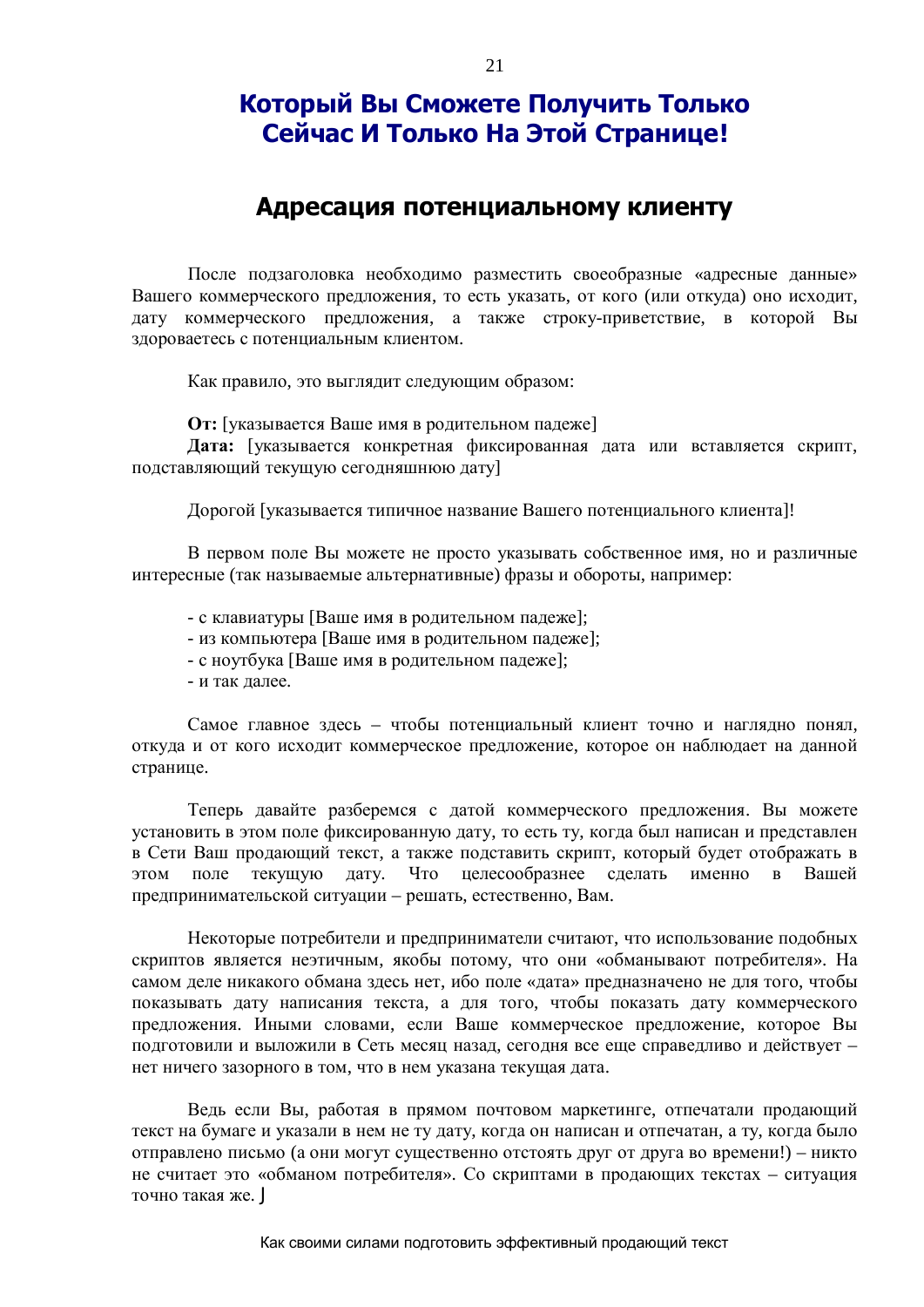Скрипты для отображения в продающем тексте (равно как и где угодно еще) текущей даты Вы можете найти в большом количестве на просторах Всемирной Паутины, причем совершенно бесплатно.

Теперь самое время поговорить о так называемой приветственной строке.

Кем бы ни были Ваши потенциальные клиенты, Вы можете обращаться к любому из них как «Дорогой друг!» Но при этом следует помнить, что подобное обобщенное обращение весьма и весьма редко приносит хорошие результаты.

Для того, чтобы результат был лучше, необходимо сфокусировать приветственную строку. Проще говоря, обращаться в ней именно к типичному представителю Вашей целевой аудитории. Каким образом это достигается? Ответ прост: путем употребления специального термина, который с достаточной точностью отображает специфику Ваших потребителей.

К примеру, если Ваше коммерческое предложение адресовано тем, кто занимается INTERNET-маркетингом, тогда целесообразно будет приветствовать потенциального клиента следующим образом: «Дорогой INTERNET-маркетолог!»

Если же Ваши потенциальные клиенты – любители-садоводы, тогда весьма неплохо будет составить приветственную строку так: «Дорогой садовод-любитель!»

И так далее. Надеюсь, принцип понятен. Ј

Вместе с тем, занимаясь фокусировкой адресной строки, необходимо помнить один важный нюанс: если Вы сузите свое обращение поспешно и непродуманно, Вы можете лишиться большого количества потенциальных покупателей, которые на самом деле входят в Вашу целевую аудиторию, но не укладываются в термин, помещенный Вами в приветственной строке. К примеру – возможно, Ваш товар (услуга) пользуется спросом не только у INTERNET-маркетологов, но и тех, кто занимается маркетингом в оффлайне?

Если же Вам, несмотря на все усилия, не удается подобрать нужный термин для использования в приветственной строке (лично я не верю в то, что такое возможно, скорее всего, дело в том, что этих усилий было приложено явно недостаточно!), тогда Вы всегда можете использовать «универсальный вариант» - «Дорогой друг!» Это обращение можно адресовать кому угодно, и каждому потребителю будет приятно сознание того, что Вы считаете его другом. J

# Вводный абзац

Данный элемент не менее важен, чем рассмотренные ранее, но располагается в продающем тексте после них. В общих чертах задача вводного абзаца заключается в том, чтобы «приклеить» потенциального клиента к Вашему продающему тексту окончательно путем идентификации его сознания с продающим текстом через ту проблему, которую испытывает потребитель, и решение которой Вы намереваетесь ему предложить в рамках своего коммерческого предложения.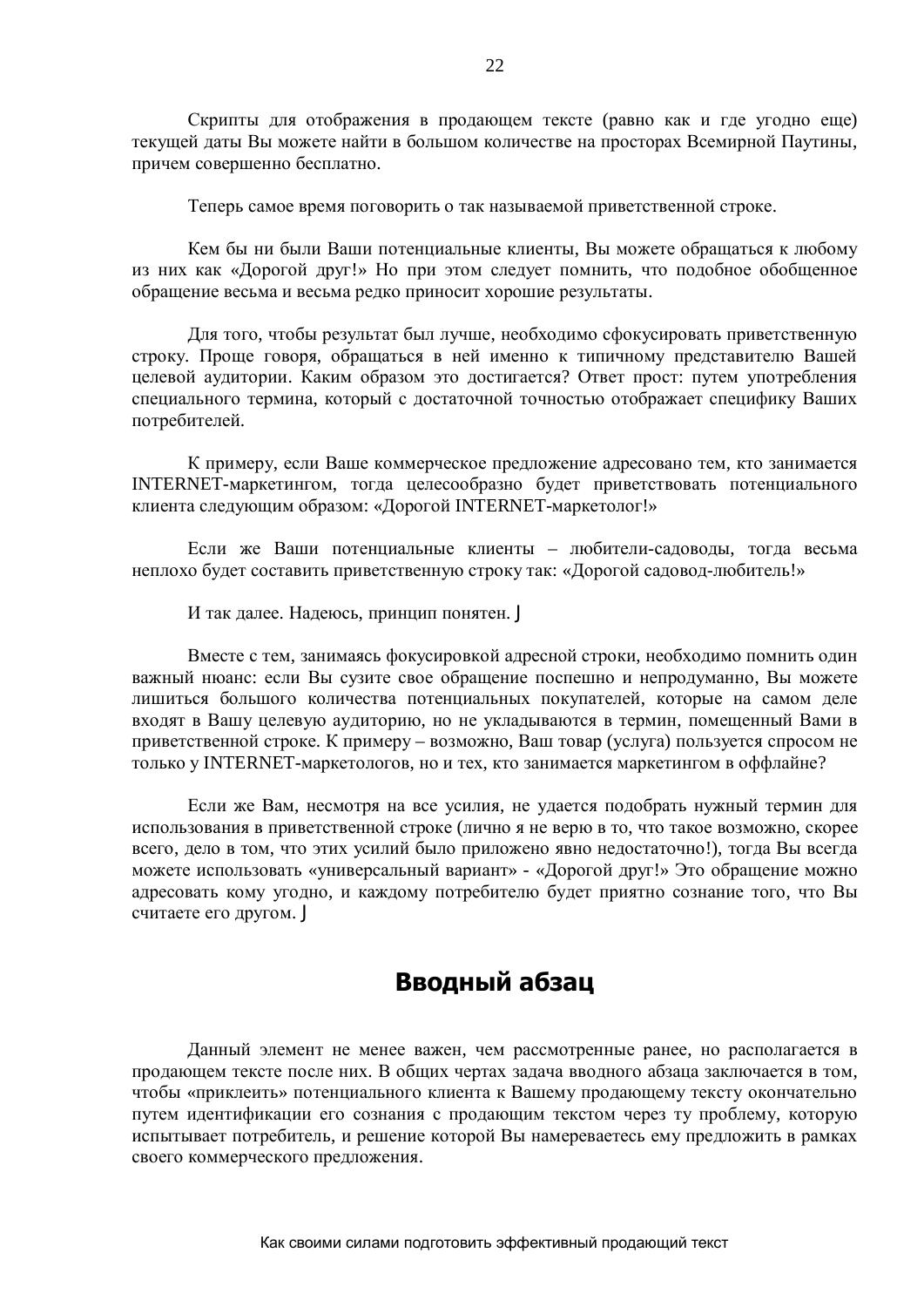Итак, самое главное во вводном абзаце – это его способность побудить потенциального клиента не просто втянуться в текст, а прочесть его – от самого начала до самого конца. Задача, согласитесь, весьма и весьма нетривиальная. И для ее решения очень важно помнить о том, что именно на сталии вволного абзаца потенциальный клиент задает вопрос: «Что здесь есть для меня?» и если не находит на него ответа – закрывает окно браузера и навсегда уходит от Вас.

Причем уходит он вместе с теми деньгами, которые Вы не получили от него из-за того, что сделка сорвалась по причине недостаточной подготовленности и продуманности вволного абзана.

Поэтому, первое, что нужно сделать – продемонстрировать потенциальному клиенту ту проблему, которую он испытывает, и решение корой Вы предлагаете, чтобы он идентифицировал себя с данной проблемой – это «приклеит» его к Вашему тексту. Нет, ни в коем случае не пытайтесь создавать проблему! Ведите речь лишь о той проблеме, которая уже имеется у Вашего потребителя.

Ваш потенциальный клиент, точно так же, как и любой другой человек на нашей планете, в настоящий момент времени испытывает массу самых разнообразных проблем. Одну из них Вы и предлагаете ему решить (либо же целый их комплекс – в зависимости от Вашего товара и Вашей ситуации). Убедите его в том, что все остальные проблемы на самом деле не так уж и важны, а та, которую предлагаете решить Вы – самая острая и опасная.

Если посетитель страницы с рекламным текстом на самом деле является Вашим потенциальным клиентом – при грамотном исполнении подобного подхода он обязательно идентифицирует себя с проблемой, что вызовет его интерес и «прилипание» к Вашему тексту.

В качестве примера приведу выдержку из продающего текста, написанного для людей, страдающих от астмы.

#### $\bm{\mu}$ дорогой друг, страдающий астмой!

Меня зовут Джон Ду, и я хочу кое о чем Вам рассказать.

В возрасте двух лет врачи поставили мне окончательный и бесповоротный диагноз: астма. Это событие ознаменовало начало моего трудного жизненного пути, основной сутью которого стала постоянная борьба с балансировкой между жизнью и смертью с короткими передышками, во время которых иногда начинало казаться, что все на самом деле в порядке. Но такие передышки случались редко и были недолгими. Весьма недолгими.

До сих пор перед моими глазами стоит вся та боль и глубина той агонии, через которые мне пришлось пройти. Такое нельзя забыть.

# **ǨșȚȔȈ, ǭșȓȐǩȣǺȣǩȣȓȈǿȍȓȖȊȍȒȖȔ, Я Бы Убил Тебя, Причем Сделал** Это Медленно – Твоя Смерть Была Бы Долгой И Мучительной!

Как своими силами подготовить эффективный продающий текст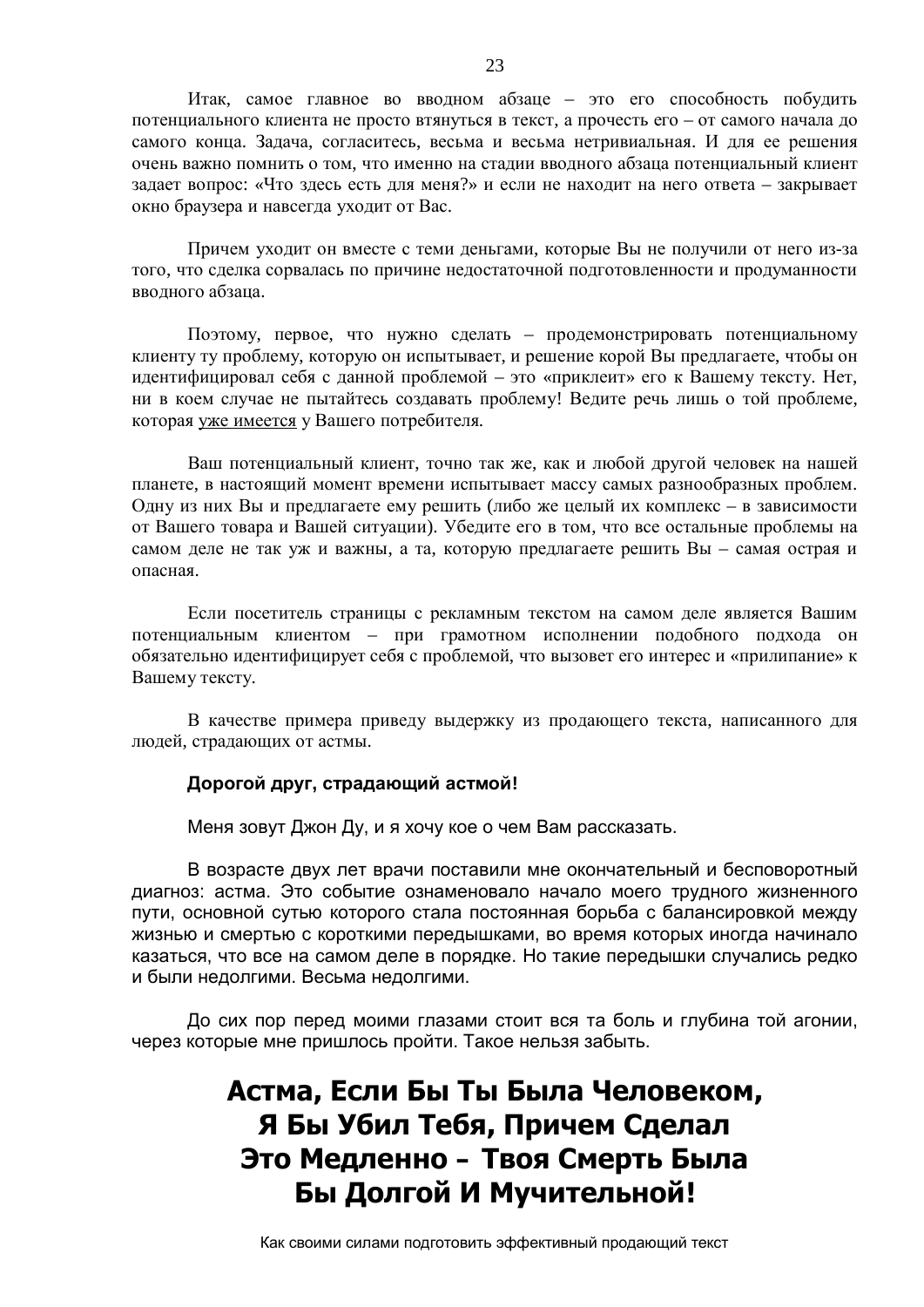Вероятно, Вас интересует, почему я говорю обо всем этом в прошедшем времени? Сейчас узнаете.

Бессонные ночи, постоянная одышка, нечеловеческая боль в груди и подобные проявления астмы вряд ли могут быть переданы словами. Ибо слова слишком бледны для того, чтобы описать этот кошмар неуправляемых страданий.

Я был лишен прелестей мальчишеского детства. Когда доходило до забав, связанных с физической активностью, моей участью было постоянное нахождение «за бортом» компаний веселящихся ребят. И, откровенно говоря, меня, помимо всего прочего, съедала зависть друзьям, которые были лишены моего страшного недуга.

Отсутствие возможностей участвовать в активной физической жизни, в том числе и спортивных мероприятиях, постоянные вынужденные пропуски занятий в школе и частое пребывание в больничной палате наносили моей психике все более и более сильную травму. Я страдал, я был одинок.

И у меня была мечта.

Я страстно желал **избавиться** от астмы, причем **раз и навсегда**. Я решил, что вести подобную жизнь и оставаться жалким подобием человека – слишком расточительно по отношению к самому себе. И, не откладывая дела в долгий ящик, начал искать способ исцелиться от всего этого кошмара.

В то время я еще не знал, как и за счет чего именно мне удастся побороть свой недуг, но в одном был твердо уверен – это возможно.

Конечно же, я был вынужден продолжать вести ту же самую жизнь, что и раньше, но вместе с тем я не терял из виду своей основной цели. И в деле избавления от астмы единственное, что у меня было в наличии – это несгибаемая вера в успех своего начинания.

После всех моих размышлений, проведенных исследований, гор перелопаченных книг, поездок в другие страны, встреч со специалистами в области здравоохранения и врачами, а также попыток практического применения всех мыслимых и немыслимых способов избавления от астмы, в один прекрасный день я почувствовал, что моя цель достигнута. Для того чтобы убедиться в результате, я решил пройти медицинское обследование. Это было нелегким решением.

Немало моих нервных клеток пострадало за время моего ожидания заключения медицинской комиссии. И когда я все-таки взял этот документ в свои руки и прочел то, что было в нем написано, мои страхи и переживания рассеялись как дым. Теперь у меня в руках имелось неопровержимое доказательство того, что моя цель достигнута. Сомнений быть не могло.

# **ȇȅȚȖǹȌȍȓȈȓ!**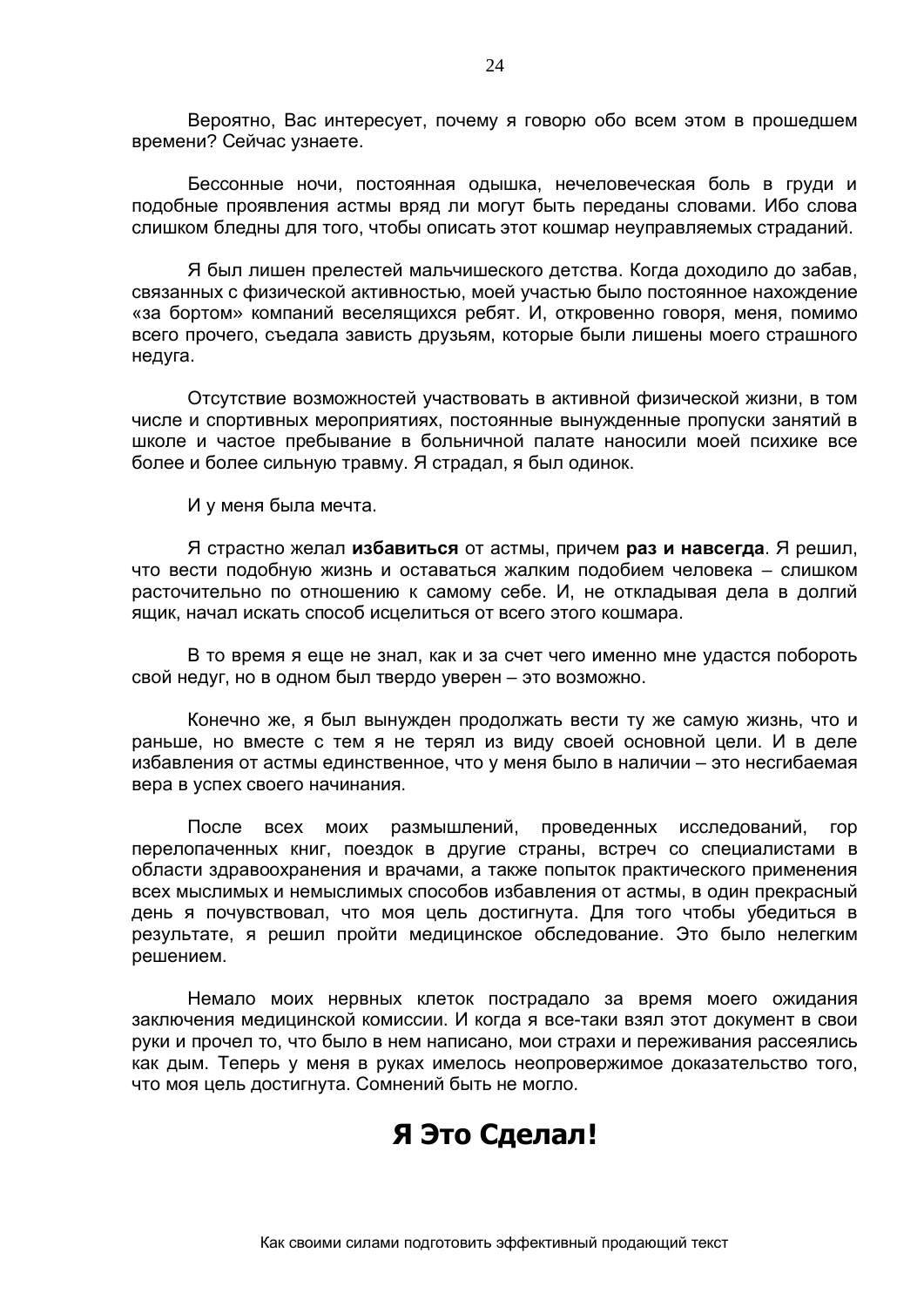Медицинское заключение немало удивило моих родных, друзей и близких. Откровенно говоря, я и сам был немало удивлен, но вместе с тем помнил и знал, чего стоил мне этот результат.

И мне уже было трудно поверить, что моя астма была врожденной, что я родился астматиком.

Тем не менее, я прекрасно знаю, что такое астма – такое не забывается. Это хроническое заболевание, представляющее собой непреодолимую пропасть между больным астмой и здоровым человеком, может быть понято и описано только теми, кто прошел через все ее ужасы и знает о ней не понаслышке.

Я – в числе таких людей. Мне прекрасно известно, как астма разрушает не только физическое, но и психическое здоровье, как портит людям жизнь и каким недосягаемым и призрачным представляется больному избавление от этого кошмарного недуга!

Но Вам, дорогой друг, страдающий астмой, с этого самого момента переживать не о чем!

Почему? Кроме того – почему я Вам все это рассказываю? Единственная цель того, что я поведал Вам свою историю – подчеркнуть, как я Вас понимаю и как Вам сопереживаю. Но это далеко не все. Самое замечательное состоит в том, что я не понаслышке знаю, что поиск избавления от астмы может стоить Вам не только многих лет, нечеловеческих усилий и непомерных расходов сил, времени и денег, но и жизни!

Так вот – Вам нет никакой необходимости предпринимать подобные поиски для того, чтобы избавиться от источника своих страданий. Ибо все это я уже давно сделал для Вас, и сейчас хочу предоставить в Ваше полное распоряжение готовое решение всех Ваших проблем и трудностей!

Вот такой любопытный пример. Я хочу, чтобы Вы еще раз прилежно перечитали приведенную выдержку и заострили внимание на следующих важных моментах:

- продавец адресовал свой продающий текст строго определенной группе людей, а данном случае – тем, кто страдает астмой. Целевая аудитория подобного коммерческого предложения более чем обширна – согласно статистики в мире насчитывается свыше 300 миллионов человек, страдающих этим заболеванием, причем весьма внушительное количество этих людей (а также – их родственников, друзей и знакомых) регулярно ищут во Всемирной Паутине избавление от этого недуга;

- продавец достаточно подробно и красочно описывает проблему, которой страдают представители его целевой аудитории – в данном случае это астма – прежде чем переходить к разговору об имеющемся решении. Таким образом, с самого начала отсеиваются нецелевые посетители, вель здоровый человек, либо человек, страдающий другими заболеваниями и не заинтересованный в исцелении от астмы, не станет читать этого текста:

- продавец очень умело устанавливает психологический контакт с потенциальным клиентом, описывая собственные переживания в недалеком прошлом, ибо он тоже был астматиком до тех пор, пока не избавился от этого недуга, а его переживания и страдания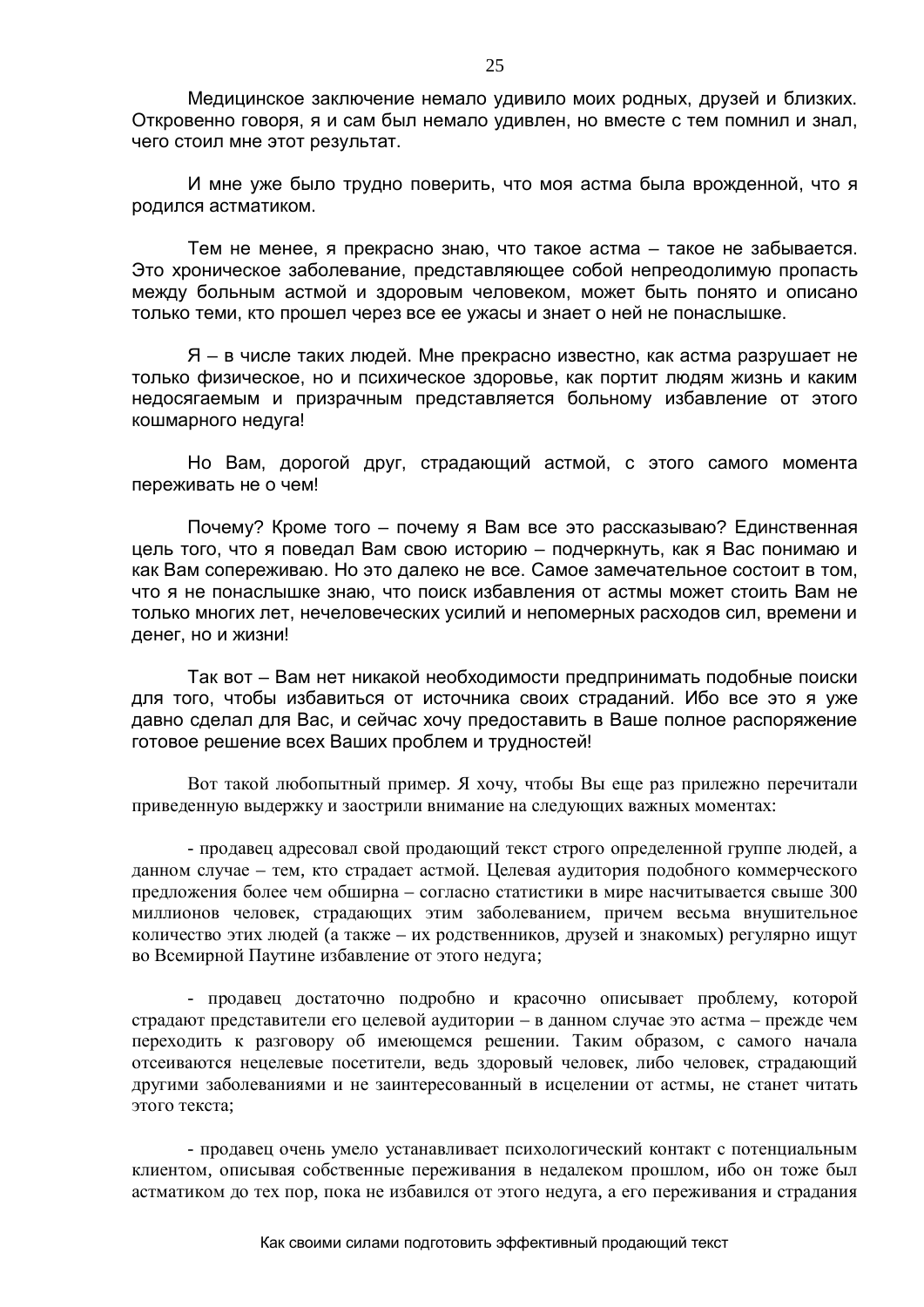очень близки (можно даже сказать – родны) каждому потенциальному клиенту. В результате все, что он излагает в продающем тексте, воспринимается целевой аудиторией легко и беспрепятственно и соответственно потенциальный клиент начинает очень внимательно и с большим интересом изучать продающий текст:

- вводная часть продающего текста более чем интересна каждому потенциальному клиенту – любой астматик так же желал бы прикончить астму, будь она человеком! Продавец рассказывает очень хорошую историю, начиная с переживаний своего детства и до прохождения медицинского теста – эта история, вне всякого сомнения снимает барьер покупательского скептицизма и недоверия в сознании потенциального клиента;

- но что самое важное – автору-астматику удалось исцелиться, и он теперь желает предоставить решение этой проблемы в распоряжение потенциального клиента. Скажите мне – будет ли это интересно человеку, испытывающему все те ужасы, которые пережил и описал автор?! Более чем!

Иными словами, только что приведенная выдержка – потрясающий пример для подражания. Ваши продающие тексты должны рассказывать истории и устанавливать психологический контакт с потенциальным клиентом в полобной манере, вне зависимости от того что, кому и по какой цене Вы продаете.

### **ǨȕȖȕșȐȘȖȊȈȕȐȍȘȍȠȍȕȐȧȗȘȖȉȓȍȔȣ**

Что дальше после всех вводных? Конечно же, преподнесение потенциальному клиенту того решения, ради которого он начал читать Ваш продающий текст. Вам надлежит выступить в роли человека, способного избавить потребителя от того, от чего он желает избавиться, начав изучать Ваше коммерческое предложение.

Как только Вы описали проблему потенциального клиента, вошли с ним в психологический контакт – самое время продемонстрировать ему вожделенное решение.

Форма такого решения может быть различной – товар (цифровой или нецифровой), услуга и т.п. - в зависимости от специфики Вашего коммерческого предложения и предпринимательской ситуации.

### Выгоды и возможности

Раздел 101 гипотетического учебника по копирайтингу, параграф 3: «Вопрос: Что происходит в том случае, когда Вы не объясняете в своем продающем тексте выгод коммерческого предложения? Ответ: **никаких продаж!»** 

Именно так. И для того, чтобы знать и понимать эту прописную истину, вовсе не обязательно быть лучшим копирайтером на планете. Но каким-то загадочным образом данную ошибку допускают более 90 % предпринимателей при подготовке своих продающих текстов.

Почему так происходит?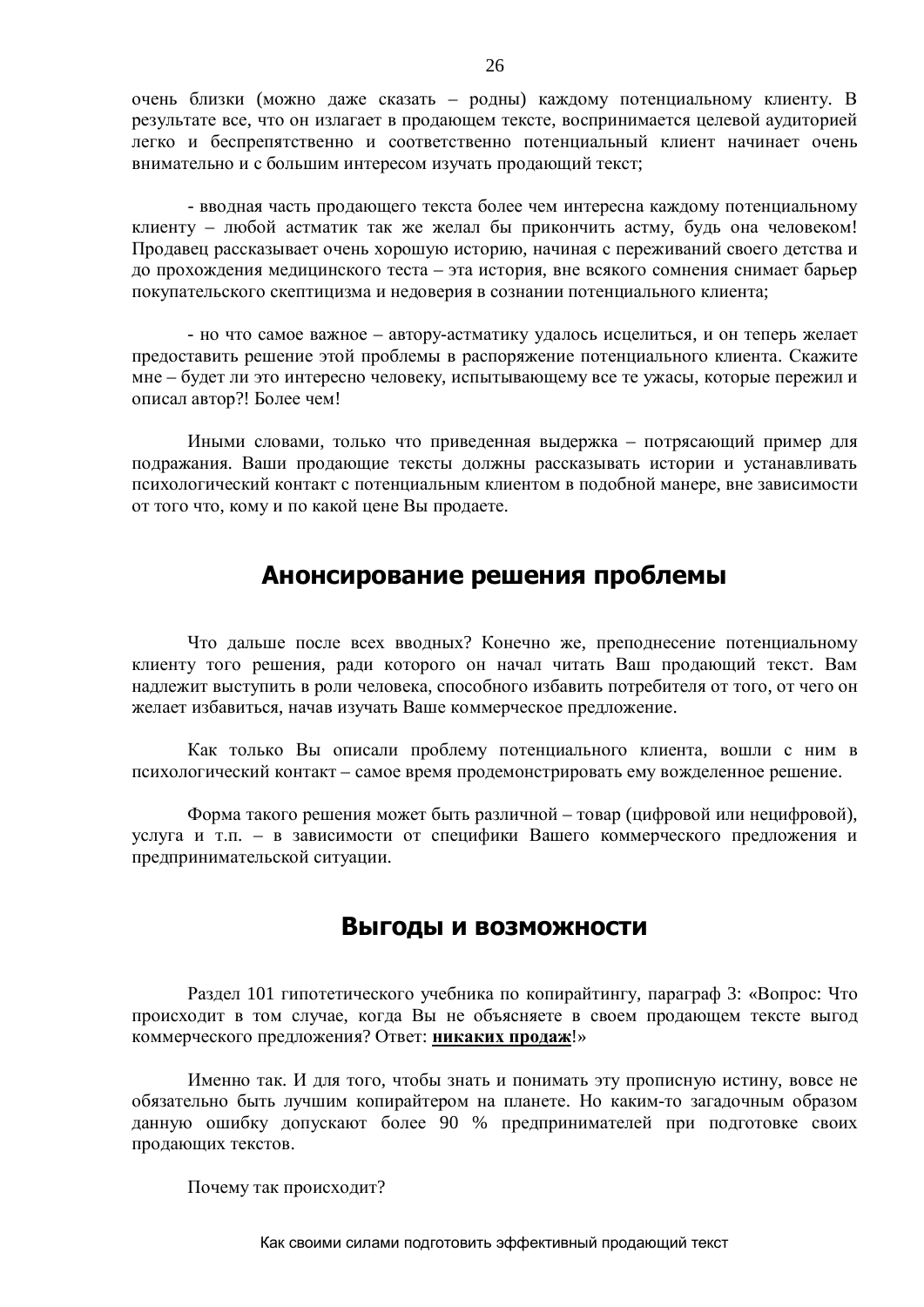Чаще всего под выгодами ошибочно понимаются возможности (т.е. физические и иные характеристики товара или услуги). Меня достаточно часто просили и просят оценить тот или иной продающий текст и, увы – повсюду я наблюдаю эту чудовишную ошибку.

Поймите: если бы я был потребителем, меня больше бы интересовало, какой прок мне от этого товара (услуги), чем то, как он выглядит. И точно так же мыслят все без исключения покупатели. Чтобы далеко не ходить - вспомните себя самого, когда Вы последний раз покупали тот или иной товар в онлайне или оффлайне. Почему Вы купили его? Потому что он имеет определенные характеристики или потому что он может разрешить ту или иную Вашу проблему или удовлетворить определенную потребность?

Абсолютное большинство предпринимателей не видят никакой разницы между возможностями (характеристиками) товара и той выгодой, которую он обеспечивает покупателю. Тем не менее, эта разница существует, и она достаточно весома. Сейчас я в общих чертах покажу Вам, что она собой представляет.

**Выгола** – это та польза, которую Ваш товар (услуга) принесет потребителю, то, каким образом он разрешит имеющуюся у покупателя проблему. К примеру, прочитав данную электронную книгу, покупатель сможет собрать аэроплан своими руками к великому удивлению родственников и знакомых.

**Возможность** – это характеристики, которыми обладает тот или иной товар. К примеру, Ваша книга имеет электронный формат, представляет собой PDF-файл, доступный для загрузки с той или иной страницы Вашего сайта.

Приведем еще несколько примеров для того, чтобы разница между выгодами и возможностями стапа Вам окончательно ясна

- допустим, Вы продаете специальный порошок для сжигания имеющегося в теле избыточного жира. Возможности (характеристики) Вашего товара в этом случае – легко усваивающийся организмом мелкий порошок в картонной коробочке. Выгода же - легкое и быстрое избавление от лишнего веса;

- лопустим. Вы продаете черепаший корм. Возможности Вашего товара – гигиеничные зеленые съедобные шарики для Вашей любимой домашней амфибии. Выгоды же – Ваша любимая домашняя амфибия всегда будет сыта, здорова и предрасположена поиграть с Вами и членами Вашей семьи:

- Вы продаете какой-либо информационный цифровой товар. Возможности Вашего товара – файл небольшого объема в PDF-формате, на который покупатель автоматически получает права перепродажи. Выгода же – быстрое получение данного товара, достижение нужного результата с помощью имеющейся в нем информации плюс дополнительный поток прибыли от продаж данного товара самим покупателем!

Естественно, в продающем тексте необходимо описывать и выгоды, и возможности товара (услуги), который Вы предлагаете в рамках своего коммерческого предложения. Но в абсолютно любом случае Вы должны продавать потребителю не сам товар, а решение его проблемы, выгоды, которые он получит от принятия Вашего коммерческого предложения!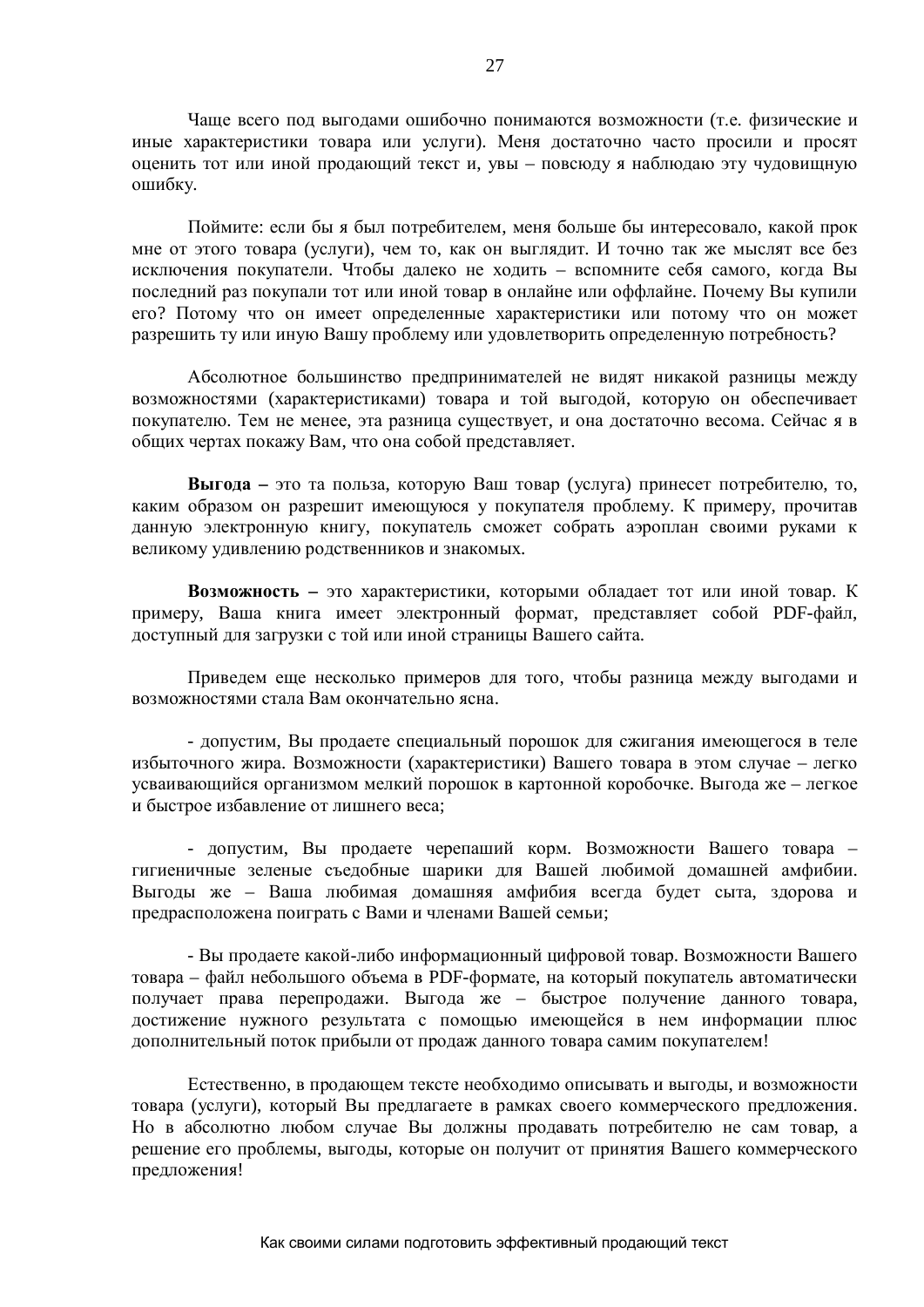Знаю-знаю! Все сказанное кажется Вам банальностью и бредом, но послушайте: Вы ведь не покупаете товар только потому, что он так-то выглядит и похож на то или на это, Вы покупаете его для того, чтобы решить какую-то свою проблему, удовлетворить какую-либо свою потребность. И точно так же поступает каждая особь homo sapiens, обитающая на нашей планете. Вы покупаете холодильник не потому что это – холодильник, белый и имеющий форму параллелепипеда, Вы покупаете его потому что он обеспечит Вам длительное хранение продуктов питания, не так ли?

Успешные предприниматели и грамотные копирайтеры знают этот важный принцип как «Отче наш» и свято его соблюдают. И высокие показатели их продаж объясняются как раз тем, что продают они не свои товары и услуги, а решения тех проблем, которыми страдают их потенциальные и действительные клиенты.

### **Отзывы и рекомендации**

Итак, Вы привлекли и удержали внимание потенциального клиента с помощью заголовка, побудили его начать читать Ваш текст подзаголовком, поприветствовали, рассказали о себе, описали проблему клиента и анонсировали решение. Все замечательно, но как Вы лумаете – в чем заключается слелующий момент, который интересует потребителя?

Ответ на самом деле предельно прост. Потенциальному клиенту интересно, каких результатов в решении указанной проблемы с помощью Вашего товара достигли те, кто уже купил у Вас то, что Вы предлагаете. И для того, чтобы не разочаровать потенциального клиента и получить шансы на успешное заключение сделки, Вам необходимо удовлетворить его любопытство.

Делается это с помошью демонстрации отзывов.

#### Итак, Вам нужны отзывы покупателей Вашего товара для их размещения в продающем тексте.

Надо отметить, что отзывы от Ваших счастливых и довольных клиентов – один из самых сильных маркетинговых инструментов в арсенале любого предпринимателя и копирайтера.

Что собой представляет отзыв? Как правило, это небольшой текст, написанный Вашим действительным клиентом, который купил и опробовал на собственном опыте Ваш товар (услугу), остался очень им доволен и пожелал выразить свое восхищение Вашим товаром, Вашим бизнесом и Вами самим.

#### Каковы характеристики качественных и эффективных отзывов? Они следующие:

- отзыв должен рассказывать в первую очередь о Вашем товаре, а не о Вас лично. Несоблюдение этого правила – ошибка достаточно распространенная. Отзывы о том. какой Вы замечательный и прекрасный человек – вовсе не то, что ищут на данном этапе ознакомления с Вашим продающим текстом потенциальные клиенты. Не поймите меня неправильно: несмотря на то, что отзывы лично о Вас укрепляют Вашу репутацию и помогают формировать доверие со стороны целевой аудитории, в случае с коммерческим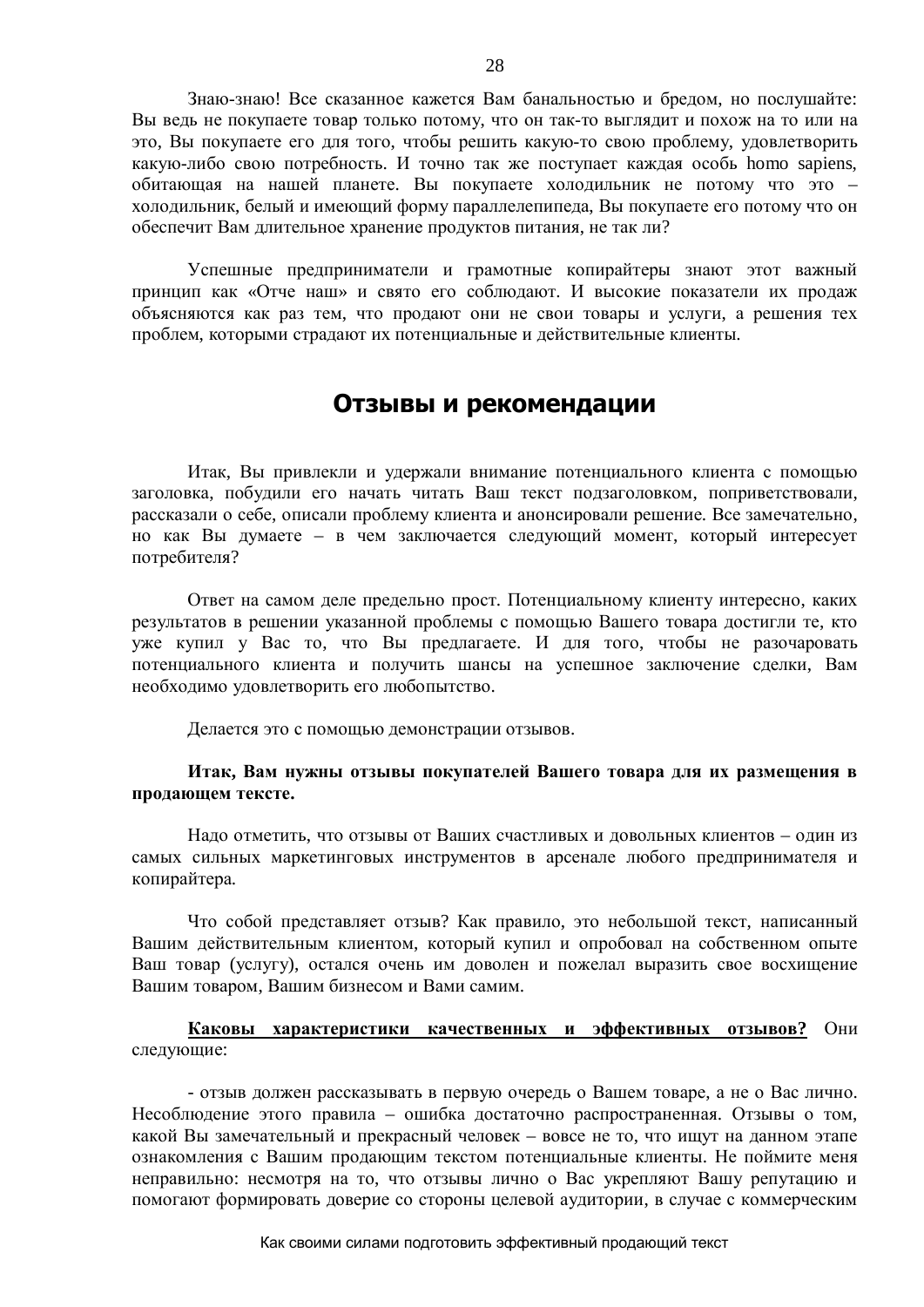предложением конкретного товара (услуги) они бесполезны. Потребителям интересно почитать о том, как другие люди решили свои проблемы с помощью Вашего товара (услуги), а не смотреть на то, как Вы тешите свое самолюбие;

- отзыв должен содержать описание конкретных результатов. Чем подробнее, детальнее и конкретнее будет это описание – тем лучше. Заинтересованные потенциальные клиенты желают знать как можно больше о конкретных результатах, которых можно добиться с помощью Вашего товара (услуги), и которых уже добились те, кто приобрел то, что Вы предлагаете;

правило количественно-качественного соотношения. Если Вам удастся заручиться рекомендациями самых известных людей в той сфере, в которой Вы работаете, для эффективного убеждения потенциальных клиентов вполне может хватить и нескольких подобных рекомендаций. Если же у Вас такой возможности нет – скорее всего, Вам придется «брать» потребителя количеством отзывов, написанных довольными клиентами. При этом, чем больше таких отзывов будет в Вашем распоряжении – тем более правдоподобным и убедительным будет выглядеть Ваш продающий текст;

- отзывы должны содержать контактные данные их авторов. Во-первых, это делает отзывы гораздо более правдоподобными и «весомыми» в глазах потенциальных клиентов, а во-вторых, сомневающийся клиент всегда сможет связаться с автором отзыва и лично убедится в том, что все сказанное в отзыве – правда. При этом, чем больше контактных данных будет в отзыве – тем лучше.

Включайте как минимум адрес электронной почты и сайта автора отзыва, а по возможности – и другую информацию (адрес, телефон, факс и пр.). Естественно, эту информацию необходимо включать только с разрешения авторов отзывов. И, конечно же, в обязательном порядке следует помещать их фотографии и факсимиле подписей – это придает отзывам гораздо более убедительный и достоверный вид.

Каким образом собрать необходимое количество отзывов для помещения в **свой продающий текст?** На самом деле способов, с помощью которых Вы можете обзавестись нужным количеством отзывов, достаточно много. Вот только некоторые (наиболее распространенные) из них.

- устройте среди своих подписчиков (посетителей) конкурс на лучший отзыв (лучший – в соответствии с только что перечисленными характеристиками качественного отзыва), учредите приз за лучший отзыв и т.п.;

- через некоторое время после покупки свяжитесь с клиентом и попросите его написать Вам отзыв о купленном товаре. Пытайтесь получить рекомендации у своих партнеров, поставщиков и пр., используйте эти рекомендации как в продающем тексте, так и в маркетинговой работе по продвижению на рынок Вашего коммерческого предложения;

- если Вы только начинаете свой бизнес, либо выволите на рынок совершенно новый товар (услугу), целесообразно предложить демонстрационную (ознакомительную) версию тем, кого Вы хорошо знаете – своим партнерам, коллегам, друзьям и т.п. для того, чтобы они ознакомились с ней и написали Вам отзывы. В подобных ситуациях это самая распространенная схема первичного сбора отзывов. Конечно, такие отзывы будут работать не так эффективно, как написанные непосредственно покупателями, но в любом случае Вам нужно с чего-то начинать;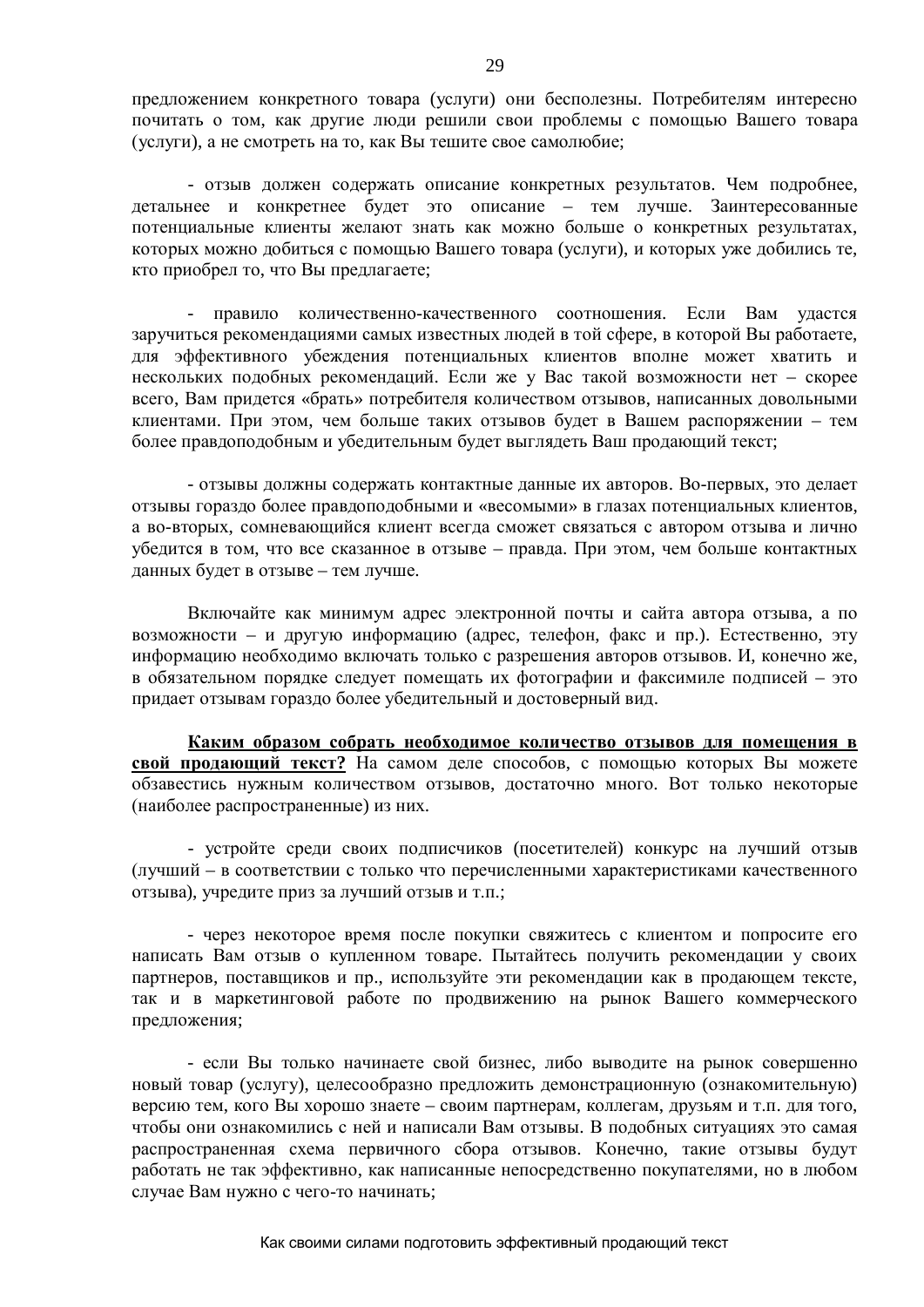- постарайтесь заручиться рекомендациями признанных специалистов в Вашей сфере деятельности. Если Вы их еще не знаете – выясните, кто является признанным профессионалом того дела, которым Вы занимаетесь (либо смежной сферы деятельности), отыщите их контактные данные (e-mail, адреса, телефоны и пр.), свяжитесь с этими людьми и предложите им бесплатно опробовать Ваш товар либо ознакомиться с ним в обмен на рекомендацию. Многие предприниматели смущаются и стесняются делать это, но... почему бы и нет?

- принимайте участие в многообразных форумах и других средствах онлайнового общения. Если Вы отыщете тематический форум, посвященный той же теме, что и Ваш товар (как правило, сделать это совсем нетрудно), то там Вы найдете именно тех, кто Вам нужен – активных и грамотных людей, чей портрет совпадает с портретом Вашего потенциального клиента. Свяжитесь с ними, предложите им ознакомительную версию Вашего товара (услуги) в обмен на отзыв и, как показывает практика, в абсолютном большинстве случаев Вы получите согласие, а затем – так необходимый Вам отзыв.

Собранные отзывы недостаточно просто «навтыкать» в рекламный текст где попало. Использовать их следует грамотно – только в этом случае Вы получите от их применения нужный результат. Прежде всего – каждый отзыв должен быть логически вписан в ту историю, которую Вы рассказываете потенциальному клиенту в своем продающем тексте. Отзывы должны быть размещены таким образом, чтобы каждый из них доказывал справедливость определенного Вашего утверждения, заявления и пр.

Более того – при изложении списка выгод самым эффективным подходом является помещение под описанием той или иной выгоды нескольких отзывов от довольных клиентов, описывающих получение именно той выгоды, о которой Вы только что говорили.

Иными словами, мало получить хорошие отзывы. Для достижения желаемых результатов нужно грамотно использовать в продающем тексте этот мощный и эффективный маркетинговый инструмент.

# Предоставление бонусов в рамках коммерческого предложения

Меня довольно часто спрашивают – стоит или не стоит прилагать к товару (услуге) какие-либо бонусы для повышения эффективности коммерческого предложения?

На самом деле на этот вопрос не существует однозначного ответа. Точно так же, как правильного и неправильного ответа. Слишком многое зависит от специфики как самого товара (услуги), так и той предпринимательской ситуации, в которой находится продавец при подготовке и разработке своего продающего текста.

Мне доводилось видеть бизнесменов, которые добиваются высоких показателей продаж исключительно благодаря большому количеству восхитительных бонусов, включаемых в коммерческое предложение. В то же время я знаю немало предпринимателей, которые очень довольны своими показателями продаж и прибылей, получаемых от продажи исключительного основного товара, без приложения к нему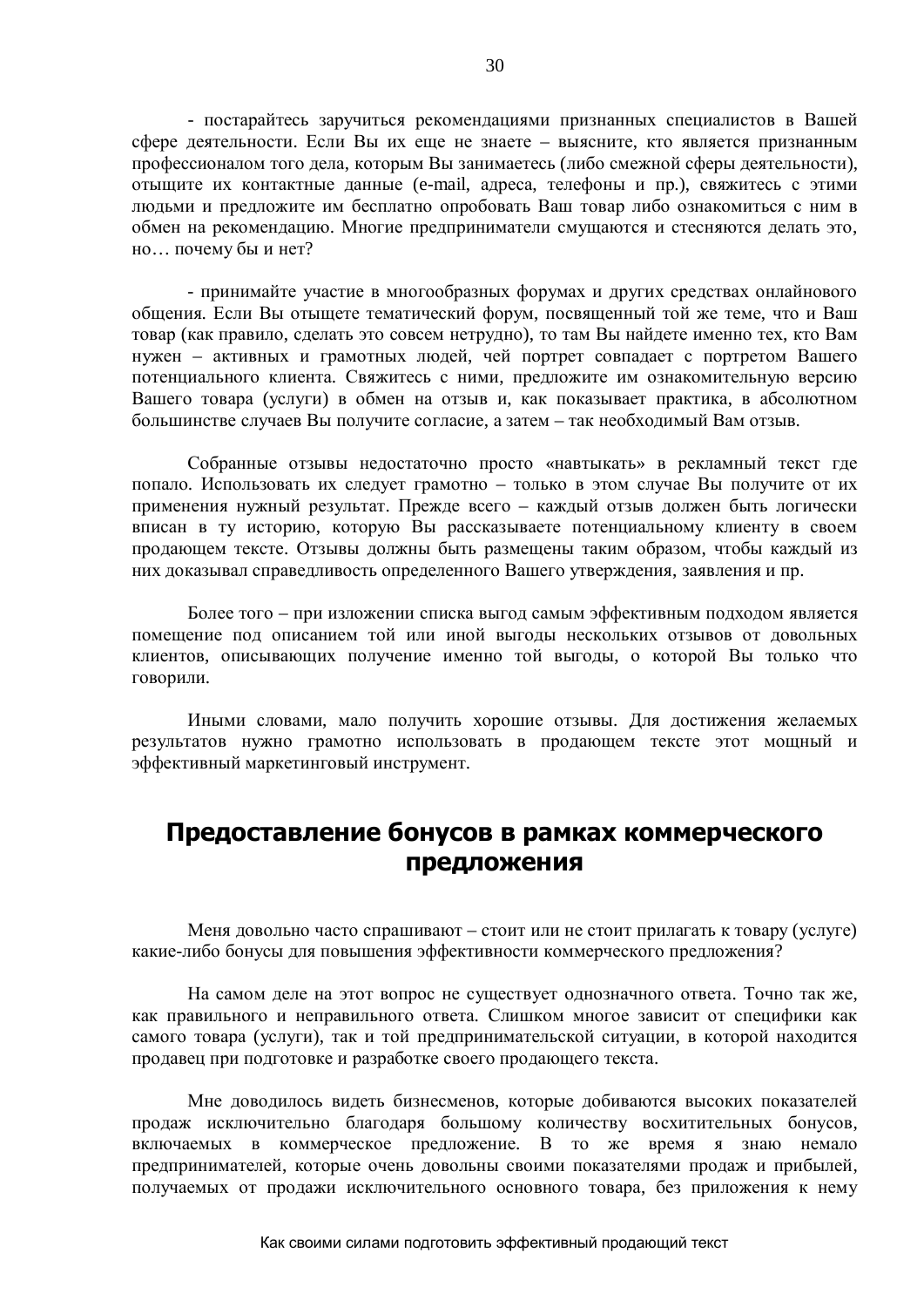каких-либо бонусов (более того – включение бонусов у них чаще всего влечет снижение уровня продаж).

Но вопрос остается... бонусы – включать их или не включать?

Если попытаться дать четкий ответ на этот вопрос, я бы ответил так: «На Ваше личное усмотрение» Ј. Мне приходилось продавать товары как с прилагающимися к ним бонусами, так и без таковых, и я на собственном опыте выяснил, что зависимость уровня продаж от бонусов – величина в целом непостоянная. Этот вывод подтверждается и опытом других продавцов. Включение бонусов в состав коммерческого предложения может быть как эффективным, так и губительным решением.

Еще раз повторю: слишком многое зависит от специфики того, что Вы продаете и Вашей конкретной ситуации. Но при всем этом Вам следует четко знать, для чего в коммерческое предложение включаются (если включаются) бонусы. Делается это с единственной целью – повышение воспринимаемой ценности коммерческого предложения в глазах потенциального клиента.

Таким образом, если Ваше коммерческое предложение остро нуждается в повышении его воспринимаемой ценности, а иначе никто у Вас ничего не купит – следует задуматься о добавлении в него бонусов. Если такой необходимости нет, наличие бонусов – факт далеко не критичный.

Лучше всего провести практическое сравнительное тестирование коммерческого предложения с бонусами против предложения без таковых, сравнить результаты и сделать выводы. Когда в Вашем распоряжении будут результаты такого тестирования, вопрос о том, включать Вам бонусы или нет, отпадет сам собой. Ј

Как бы там ни было – в любом случае Вам следует знать несколько очень важных правил относительно включения бонусов в Ваши коммерческие предложения. Правила эти универсальны, знать и соблюдать их – обязательно.

**Если Вы предлагаете бонусы в рамках Вашего продающего текста**, то они должны быть, во-первых, отличного качества и нести реальную пользу покупателю, а вовторых, должны быть напрямую связаны с предлагаемым основным товаром. Ибо бонусы призваны увеличивать ценность Вашего коммерческого предложения. Если же они не представляют собой ничего кроме как ненужную безделушку – какую ценность они смогут добавить к Вашему товару? Либо – если не будут иметь непосредственного отношения к Вашему товару – как Вы думаете, с какой стати потребитель должен думать, что таким – ненужным – бонусом Ваше предложение становится более привлекательным?!

Если Вы не предлагаете никаких бонусов, Вы должны быть на сто процентов уверены в качестве и востребованности Вашего товара, ибо инструмент повышения ценности коммерческого предложения в данном случае не используется. Впрочем, нельзя не отметить, что если Ваш товар отличный и востребованный – он не нуждается в бонусах, если же он никчемен – сколько бонусов не добавляйте, толку от этого не будет никакого.

Кстати говоря, последнее утверждение можно достаточно неплохо применить и в самом продающем тексте. В частности, объяснить потенциальному клиенту, что в данное коммерческое предложение не включены бонусы именно потому, что продаваемый товар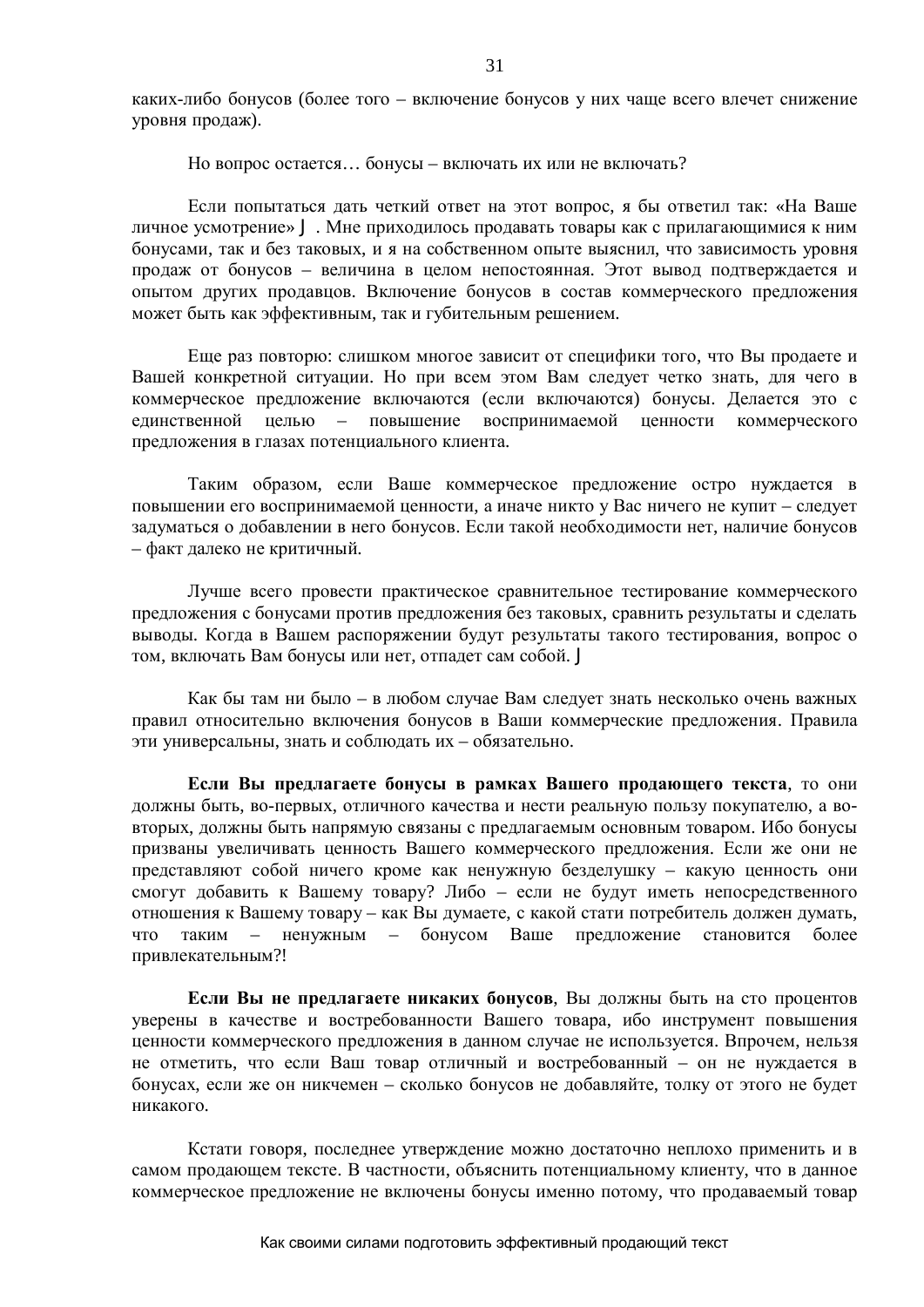не нуждается в инструментах повышения его воспринимаемой ценности. И добавить к этому, что если бы товар не был бы так хорош, то никакие бонусы не исправили бы ситуацию.

Другой вариант объяснения отсутствия бонусов может быть, к примеру, таким.

*Ʉɚɤȼɵɡɚɦɟɬɢɥɢ, ɹɧɟɩɪɟɞɥɚɝɚɸȼɚɦɧɢɤɚɤɢɯɛɨɧɭɫɨɜ. ɗɬɨɦɨɠɟɬȼɚɫɫɦɭɬɢɬɶ,*  $B$ едь мы привыкли получать вместе с товаром и кучу различных подарков. Но давайте посмотрим на ситуацию с несколько иной стороны: я добился от профессионального копирайтера, который взимает за свои услуги гонорар в размере \$ 10 000, чтобы он согласился поведать мне свои секреты и разрешил сделать из этой информации *ɷɥɟɤɬɪɨɧɧɭɸɤɧɢɝɭ, ɤɨɬɨɪɭɸɹɫɟɣɱɚɫɢɩɪɟɞɥɚɝɚɸȼɚɦɩɨɫɦɟɲɧɨɣɰɟɧɟɜ \$ 97.*

*ɋɤɚɠɢɬɟɦɧɟ: ɜɱɟɦȼɵɡɚɢɧɬɟɪɟɫɨɜɚɧɵɛɨɥɶɲɟ? ȼɬɨɦ, ɱɬɨɛɵɡɚɤɚɤɢɟɬɨ \$ 97* получить возможность научиться писать собственные эффективные продающие  $m$ ексты, не платя при этом \$ 10 000 за штуку, или в том, чтобы получить несколько *ɤɚɤɢɯɧɢɛɭɞɶɛɨɧɭɫɨɜ, ɤɨɬɨɪɵɟȼɵɧɚɜɟɪɧɹɤɚɞɚɠɟɜɡɝɥɹɞɨɦɧɟɭɞɨɫɬɨɢɬɟ?*

Подводя итоги сказанному, хочу еще раз подчеркнуть, что коммерческое предложение может быть эффективным как с бонусами, так и без него. Здесь все зависит от специфики того, что Вы продаете, от Вашей предпринимательской ситуации, а также от воспринимаемой ценности Вашего коммерческого предложения в глазах целевой аудитории.

### **Гарантия**

После того, как потенциальный клиент ознакомился со всеми прелестями Вашего товара, а также с тем, каким чудесным образом этот товар решит его проблему, перед ним встает один-единственный вопрос: «Да, это все здорово, но... должен ли я рисковать, отправляя деньги этому продавцу - мало ли что?»

Как Вы думаете, что потребитель ответит себе самому на этот вопрос? Не напрягайтесь, я скажу Вам. Ответ будет следующий: НЕТ!

Осуществление транзакций, платежей и покупок в онлайне всегда сопряжено с определенной долей риска. И ни в коем случае не следует перекладывать этот риск на плечи Ваших потребителей, если Вы не хотите остаться без клиентов, продаж и прибыли. Вель в Сети на самом леле полно илиотов, которые прикарманивают чужие ленежки и пропадают с ними. Понятия не имею, зачем они этим занимаются, ведь легальный онлайновый бизнес – намного более легкое, безопасное и прибыльное дело, но факт остается фактом: таких уродов хватает.

И именно из-за них внушительная масса потребителей опасается совершать онлайновые покупки и отказывается верить добросовестным продавцам.

Олнако существует способ решения и этой проблемы. В Вашем распоряжении имеется инструмент установления доверия между Вами и потенциальным клиентом, инструмент снятия с потребителя какого бы то ни было риска. И имя этому инструменту – гарантия.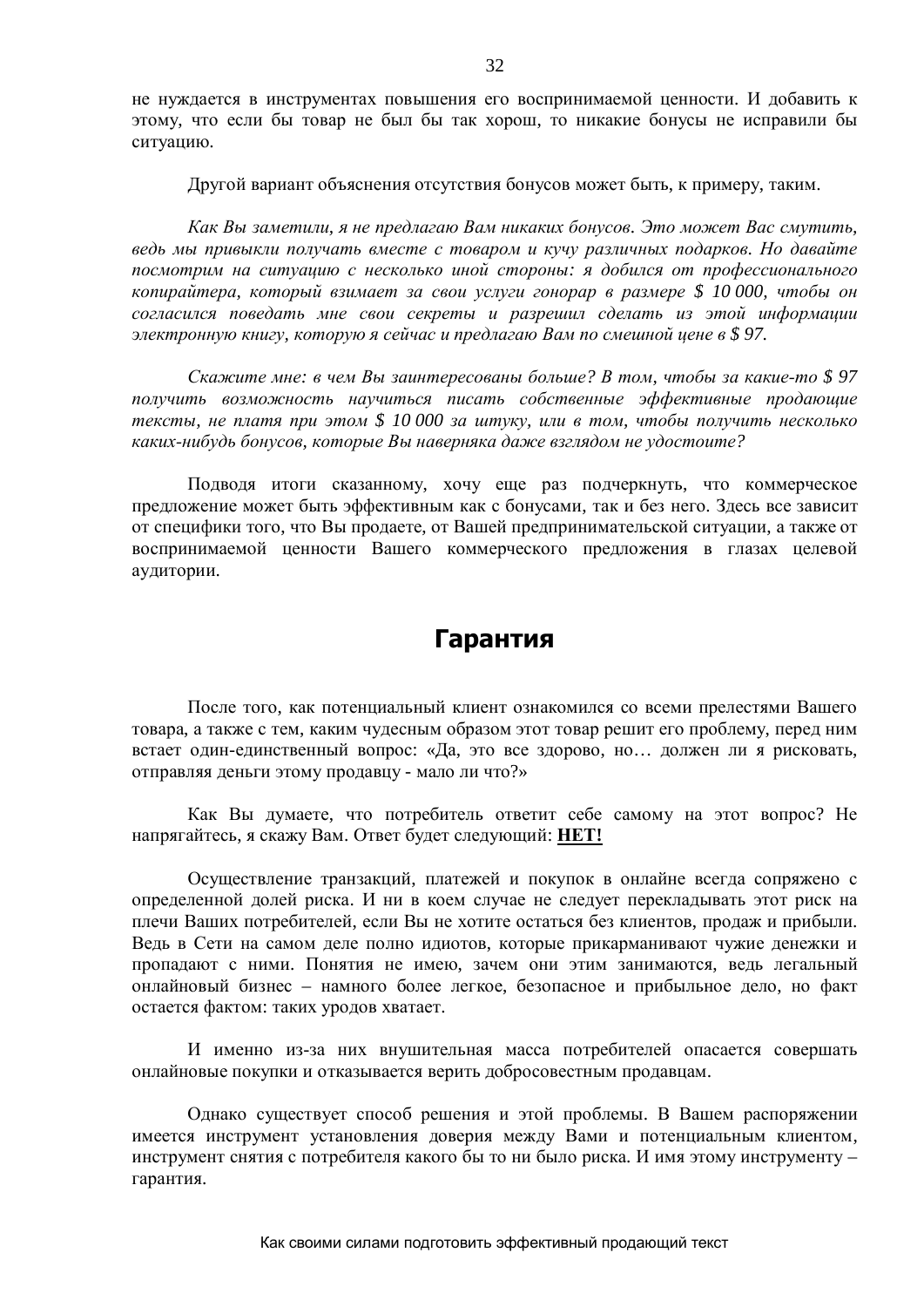Ваша первоочередная задача – доказать и показать потенциальному клиенту, что он и его интересы Вам не безразличны, что Вы переживаете за него, заботитесь о нем. Одним из самых эффективных средств обеспечения нужного результата в данном направлении является гарантия возврата денег в определенных случаях (как правило, недостижение заявленного в продающем тексте результата покупателем) и основанная на ней политика продаж.

Поскольку мы ведем речь о написании продающих текстов для онлайна, чаще всего это предполагает продажу информационных цифровых или нецифровых товаров. В этом случае средний «стандартный» срок подобной гарантии составляет 90 дней. Иными словами, в гарантии объявляется, что если потребитель выполнит все то, что сказано в информационном товаре, но не достигнет результата, ради которого товар приобретался – в течение 90 дней с момента покупки он может получить свои деньги обратно.

Таким образом, предлагая данную гарантию, Вы демонстрируете потенциальному клиенту, что весь риск по сделке снимается с его плеч и перекладывается на Ваши. Более того, предоставление подобной гарантии наглядно показывает потребителю Вашу непоколебимую уверенность в том, что предлагаемый товар (услуга) оправдает его ожидания. Получается ситуация, при которой покупатель, заплативший деньги за товар и обнаруживший, что купил не то, что ему нужно, может вернуть товар и получить свои деньги обратно (в случае с цифровым товаром – стереть его с жесткого диска своего компьютера).

При подобном раскладе потребитель не может проиграть и не подвергается никакому риску, и Ваша задача как продавца – как можно нагляднее и убедительнее ему это продемонстрировать.

Вместе с тем следует помнить, что среди Ваших потребителей могут найтись недобросовестные люди, которые покупают товар специально для того, чтобы затем под ложным предлогом недовольства товаром вернуть обратно деньги (и в случае с цифровыми товарами – оставить себе и товар, и деньги). Такие ситуации относительно редки, но они не исключаются. Конечно, если Вы продаете на самом деле качественный товар, вероятность подобного исхода резко снижается, но все же желательно принять соответствующие меры.

В частности, нецелесообразно гарантировать, что Вы вернете деньги по первому требованию недовольного клиента и не станете задавать никаких вопросов. Подобный подход сегодня практически полностью себя изжил, ибо развязывает руки недобросовестным покупателям. В гарантии необходимо предусмотреть конкретные условия возврата, например, предоставление покупателем доказательств того, что он сделал все в точности так, как описано в информационном товаре, а обещанный результат не наступил.

Но еще раз хочу подчеркнуть – самая лучшая защита от подобных недобросовестных покупателей – это безупречное качество товара и полное его соответствие тому, что Вы говорили потребителю в своем продающем тексте.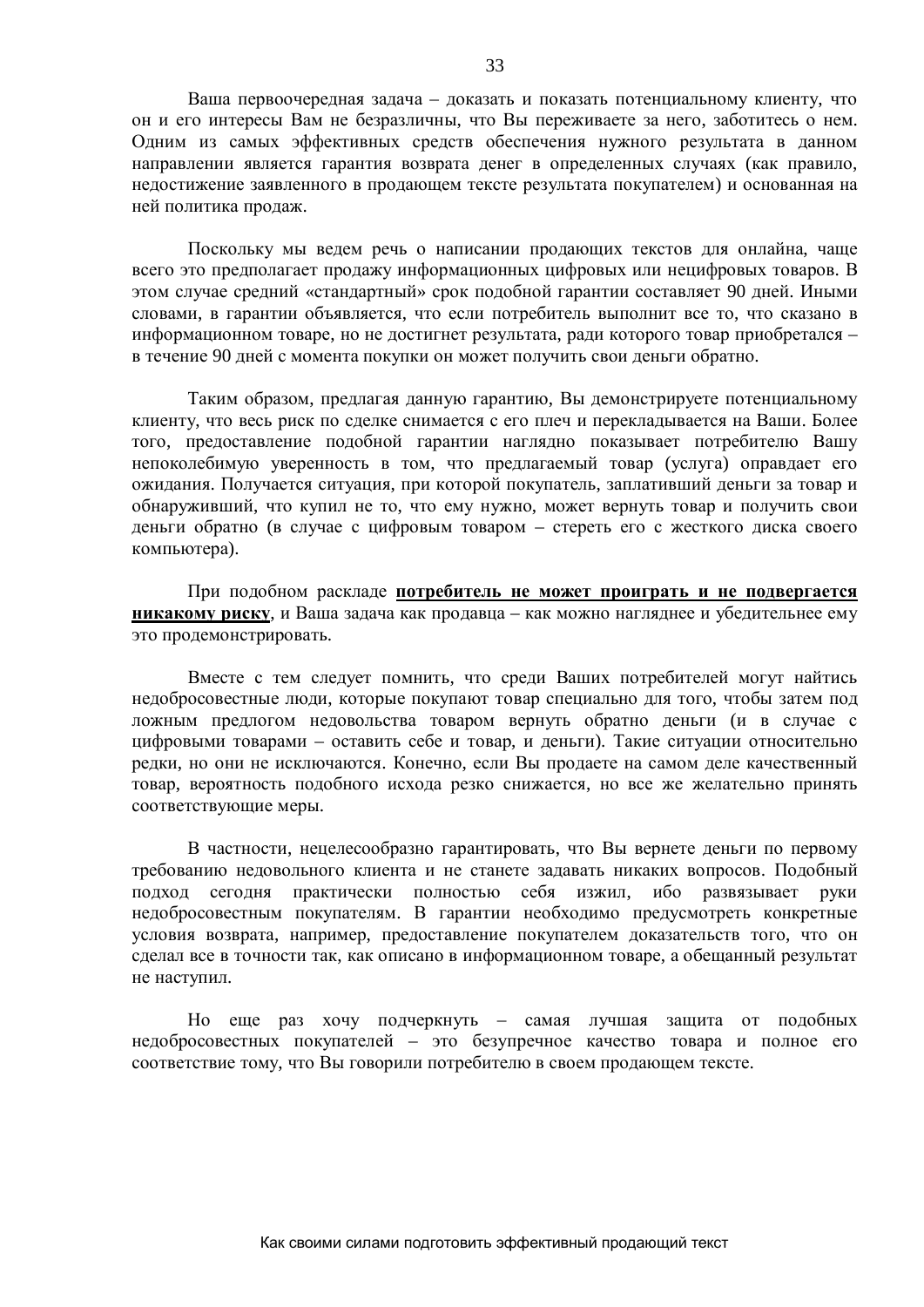## **ǹȚȐȔțȓȐȘȖȊȈȕȐȍȕȍȔȍȌȓȍȕȕȖȋȖȗȖȒțȗȈȚȍȓȤșȒȖȋȖ решения**

Итак, Вы описали потенциальному клиенту ту проблему, которой он страдает и от которой желает избавиться.

Вы представили потенциальному клиенту решение его проблемы (вне зависимости от того, какую форму оно имеет – будь то товар, услуга, подписка на что-либо и т.п.).

Вы привели красочные описания большого количества выгол, которые получит потенциальный клиент в том случае, если примет Ваше коммерческое предложение.

Вы продемонстрировали потенциальному покупателю великолепную коллекцию отзывов довольных и счастливых клиентов, наглядно подтверждающих, что то, что Вы предлагаете – действительно потрясающее решение проблемы, от которой необходимо избавиться.

Более того, Вы убедительно доказали с помощью своей гарантии, что, принимая Ваше коммерческое предложение, покупатель совершенно ничем не рискует. Все? Достаточно ли этого для того, чтобы потенциальный клиент совершил покупку и в мгновение ока превратился в клиента действительного или все же необходимо что-то eme?

Теперь наступает самый важный момент. Потенциальный клиент вплотную полошел к заключению слелки и Ваша залача на ланном этапе – не позволить ему уйти. отказаться от принятия покупательского решения или отложить его «на потом». Ибо это загадочное «потом» не наступит никогда.

Сделку необходимо заключить немедленно. Соответственно, перед Вами встает необходимость побудить потребителя к принятию немедленного покупательского решения. Что для этого необходимо?

В первую очередь, Вам нужен эффективный призыв к действию, который продемонстрирует потенциальному клиенту, что пришло время принимать решение, и подтолкнет его к этому решению. Делается это, как правило, с помощью соответствующего подзаголовка, например:

- «Получите Вашу копию немедленно!»;
- «Не откладывайте действуйте!»;
- «Самое время сделать свою жизнь лучше, не так ли?»;
- «Оформить заказ прямо сейчас!»;
- «Вы готовы?»;
- «Получите Вашу ознакомительную копию прямо сейчас!»;
- «Начните свой 30-дневный безрисковый тест немедленно!»;
- и так лалее.

Нелишним будет после такого подзаголовка поместить напоминание о том, что сделка лишена какого-либо риска для потребителя. Ибо, несмотря на то, что о гарантиях Вы рассказали потенциальному клиенту выше, он может снова напороться на барьер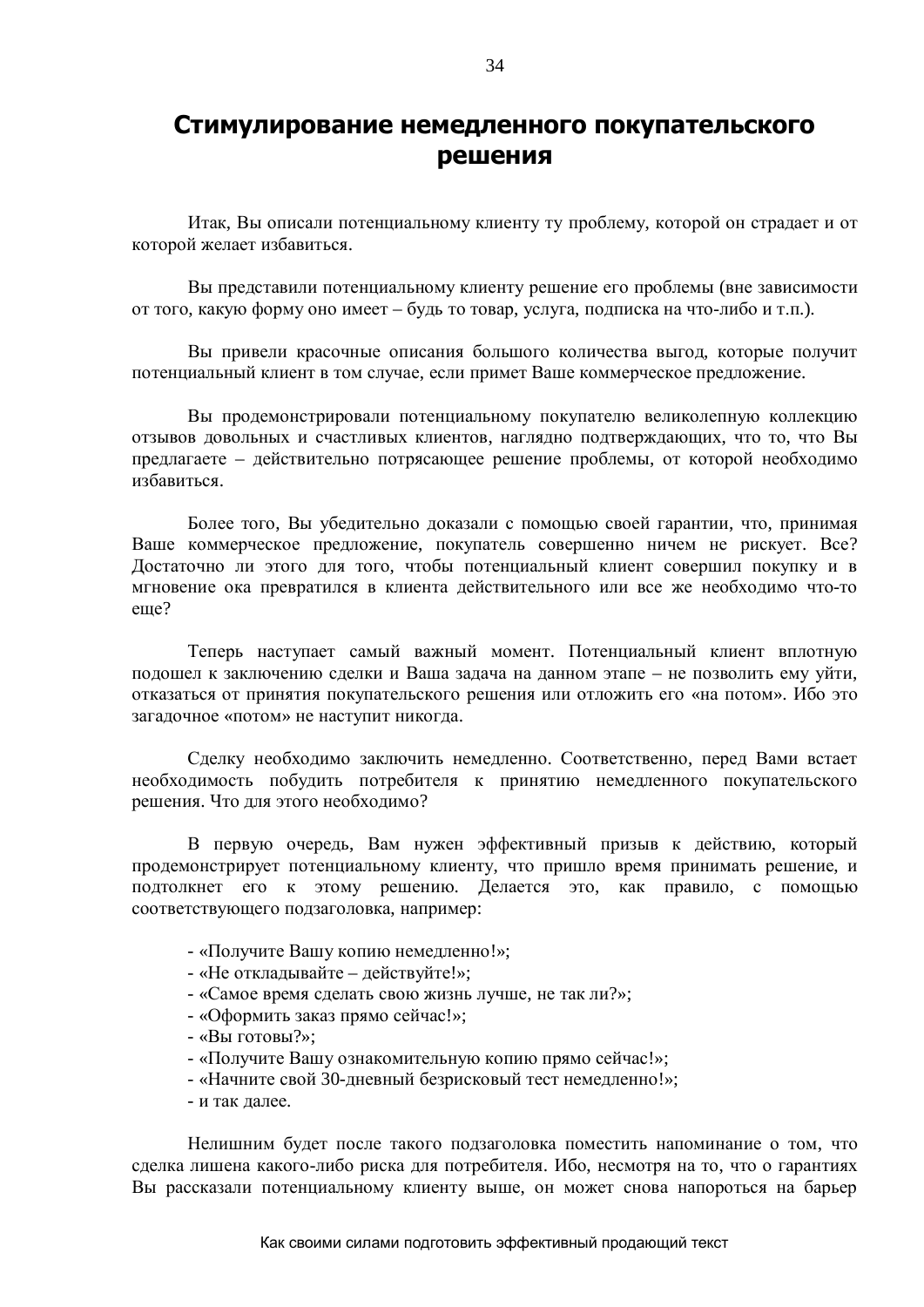собственного покупательского скептицизма, что для Вас будет означать срыв продажи и упущенную прибыль.

Если Вы до настоящего момента не назвали потенциальному клиенту цену Вашего товара (услуги) – сейчас как раз самое время сделать это. Но недостаточно просто назвать цену – необходимо обосновать ее. Наглядно продемонстрируйте, что та цена, которую Вы назначили за свой товар (услугу) – ничтожна по сравнению с реальной стоимостью тех выгод, которые получит покупатель.

Ибо если Вы не решите данную задачу – никто у Вас попросту ничего не купит. Потенциальный клиент должен четко видеть, что получаемые выгоды с лихвой перекрывают ценность тех денег, которые он должен за них выложить. Если же в его представлении указанная сумма будет более ценна, чем то что Вы предлагаете – с какой стати ему раскошеливаться на покупку Вашего товара?

Самый простой способ достичь нужного результата – привести прямо в рекламном тексте калькуляцию реальной стоимости получаемых потенциальным клиентом выгод (если, конечно, они могут быть выражены в денежном отношении, а это возможно практически всегда, если немного напрячь свои мозги и придумать, как это сделать), а затем сравнить полученные данные с предлагаемой ценой. Она должна выглядеть весьма символической по сравнению с Вашей калькуляцией - тогда в большинстве случаев потенциального клиента удается убедить без каких бы то ни было трудностей.

Приведем парочку примеров.

Допустим, Вы продаете комплект информационных товаров в количестве 10 штук, каждый из которых стоит порядка \$ 15, по цене в \$ 45. Просто разместите в продающем тексте калькуляцию: \$ 15 х 10 = \$ 150 и сравните с предлагаемой ценой - \$ 45. Такая демонстрация как нельзя лучше покажет покупателю, что сделка для него является на самом деле выгодной.

Если же Вы продаете один товар (допустим, электронную книгу ценой в \$30), а не товарный комплект, то действовать можно, например, следующим образом. Объясните потенциальному клиенту, что Ваша персональная консультация стоит, допустим, \$ 100 в час. Средняя продолжительность Вашей личной консультации составляет около 3 часов, иными словами, Ваша «среднестатистическая» консультация стоит \$ 300.

После этого объясните, что содержание электронной книги вмещает в себя информацию, аналогичную по объему и насышенности Вашей пятичасовой консультации, которая стоит, соответственно, \$ 500, и сравните данную цифру с ценой предлагаемой электронной книги. Выгода потребителя налицо, цена убедительно обоснована. Ј

Кстати, я бы добавил к этому еще и такое пояснение: «*Почему же я продаю эту* электронную книгу по цене в \$30 при стоимости включенной в нее информации в \$500? *На самом деле ответ предельно прост – в сутках всего 24 часа, из которых я могу*  $\theta$  $\theta$   $\theta$   $\theta$   $\theta$   $\theta$   $\theta$  *8.*  $\theta$   $\theta$   $\theta$  *8.*  $\theta$   $\theta$  *8.*  $\theta$   $\theta$  *8.*  $\theta$  *8.*  $\theta$  *8.*  $\theta$  *8.*  $\theta$  *8.*  $\theta$  *8.*  $\theta$  *8.*  $\theta$  *8.*  $\theta$  *8.*  $\theta$  *8.*  $\theta$  *8.*  $\theta$  *8.* дней в неделю, не требуя от меня никаких усилий. Соответственно, я и решил *y* $\alpha$ *нановить на нее подобную умеренную – и справедливую – цену».* 

И так далее. В любой ситуации можно разработать подобное обоснование цены, которое наглядно продемонстрирует потенциальному клиенту, что сделка является для него выгодной, помимо всего прочего, еще и в финансовом отношении.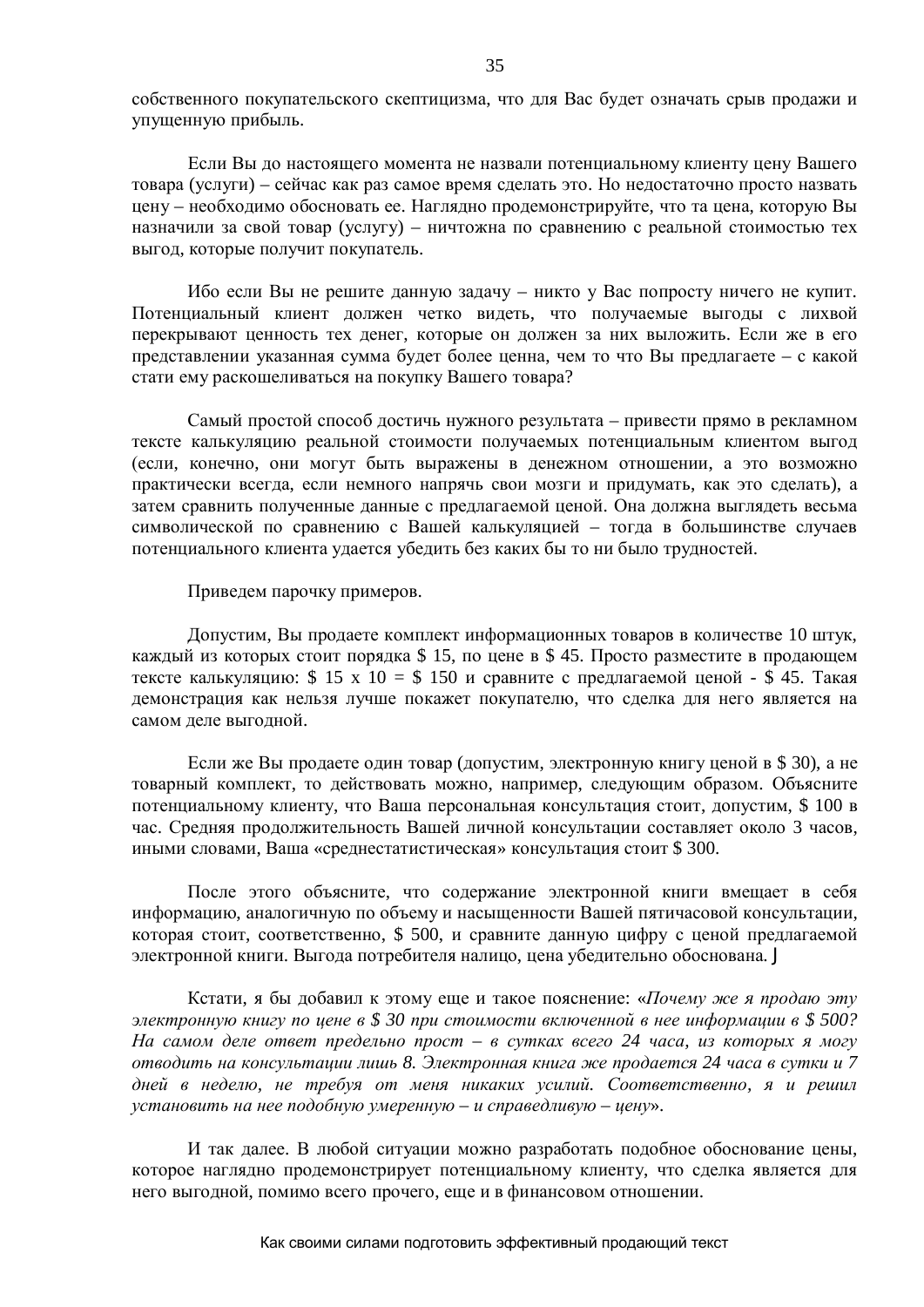Теперь самое время предоставить в распоряжение потенциального клиента либо непосредственно форму заказа, либо ссылку на страницу заказа, где расположена данная форма со всеми необходимыми инструкциями по оплате и получению товара или услуги.

Полезный совет: весьма целесообразно в данном месте продающего текста наглядно продемонстрировать потенциальному клиенту его будущее в том случае, если он приобретет предлагаемое Вами решение его проблемы, в противопоставлении с его будущим, которое его ждет, если он этого не сделает.

Приведем пример. Допустим, Вы продаете электронную книгу на тему о том, каким образом покупатель сможет быстро и без проблем избавиться от лишнего веса и обеспечить себе стройную фигуру. Итак, Вам нужно продемонстрировать ему два варианта будущего – с Вашей электронной книгой и без нее.

Вы помещаете в продающий текст, скажем, фотографию или картинку с изображением человека, обладающего стройной и привлекательной фигурой, пояснив, что это – будущее покупателя, следующего инструкциям, изложенным в Вашем руководстве. Таким образом Вы демонстрируете хорошее будущее.

И рядом нужно продемонстрировать плохое будущее – поместите фотографию или картинку с изображением человека, явно страдающего избытком веса, и поясните, что этот человек не читал Вашей книги, поэтому не имеет шансов сбросить вес быстро и легко, обеспечив себе стройную фигуру, и подчеркните, что то же самое ждет потенциального клиента, если он проигнорирует Вашу книгу и не прочитает того, что в ней написано.

Ибо, если он не купит Вашу книгу – ничего в его жизни не изменится. Он попрежнему будет страдать от избыточного веса и мечтать о стройной фигуре, но ни на шаг не приблизится к тому, чтобы сделать свою мечту реальностью.

Если противопоставление хорошего и плохого будущего выполнено грамотно, наглядно и учитывает психологию именно Вашего среднестатистического потенциального клиента – конверсия продающего текста значительно возрастет. Это – неопровержимый факт, доказанный многочисленными тестами и сравнительным применением продающих текстов.

# Постскриптумы (P.S.)

Многие предприниматели не используют постскриптумы в своих продающих текстах, чем совершают весьма и весьма грубую ошибку. Постскриптумы являются очень важным элементом, ибо, как правило, потенциальный клиент, попав на страницу с продающим текстом, читает вначале заголовок, подзаголовок, вводный абзац, затем прокручивает страницу до конца вниз, читает постскриптум, возвращается в начало и далее – от заголовка читает то, что написано далее – от строчки до строчки (если текст, конечно, написан грамотно и является эффективным).

Как видите, постскриптум является очень важным звеном в данной цепи. Поэтому разработке постскриптумов в Вашем продающем тексте Вы должны уделить особое внимание.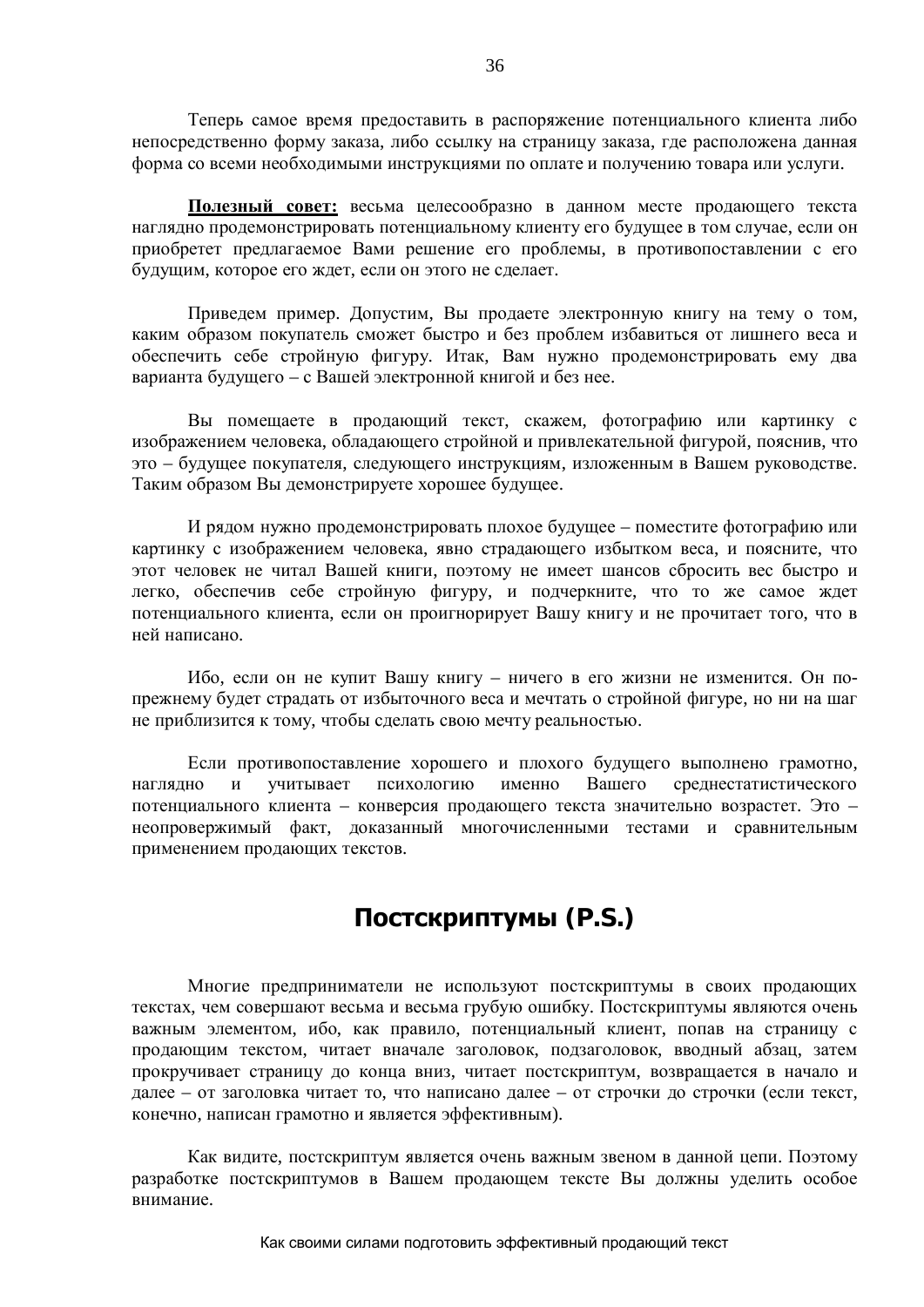Постскриптум выполняет две очень важные задачи, причем не одновременно, а по одной каждый раз, когда потенциальный клиент его читает. Какая из двух задач выполняется в конкретный момент времени – зависит от того, прочитал ли потребитель то, что написано в продающем тексте, или читает Ваш Р.S. сразу после заголовка.

Задачи эти следующие:

- если потенциальный клиент прочитал заголовок и вводный абзац, а затем прокругил текст вниз до конца – задача постскриптума заключается в том, чтобы вернуть потенциального клиента в начало текста и побудить его пристально изучить все то, что Вы написали:

- если потенциальный клиент прочитал весь текст и последовательно добрался до постскриптума – его задача состоит в том, чтобы кратко суммировать все сказанное выше и побудить потенциального клиента к принятию немедленного покупательского решения.

Разрабатывая постскриптумы для своих продающих текстов, необходимо иметь в виду потребность в одновременном решении этих двух задач. Успешность их решения во многом определяет конечный показатель эффективности Вашего рекламного текста.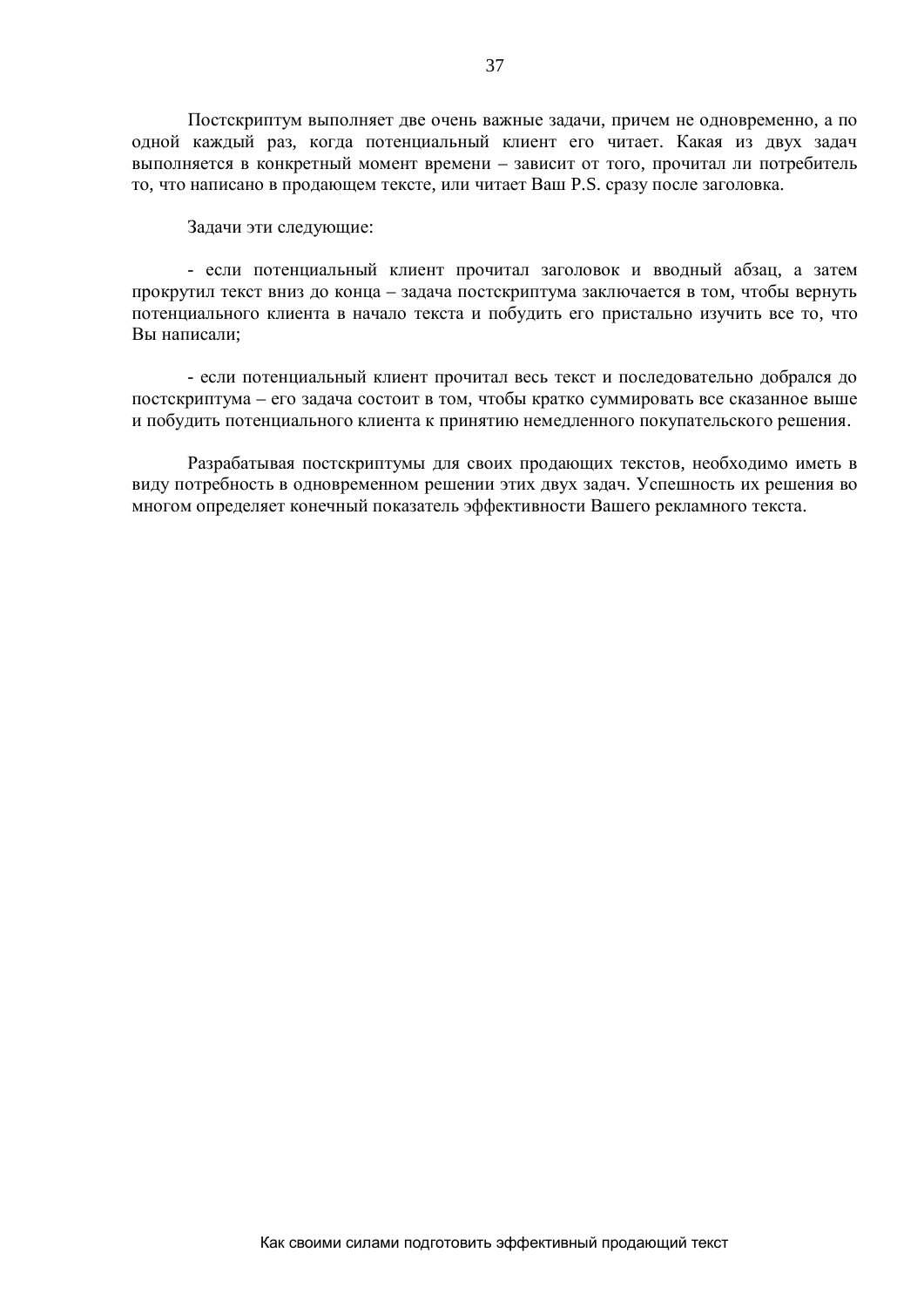# Полезности для Ваших эффективных продающих текстов

### Выдерживайте свой личный стиль

Итак, изучив два предыдущих раздела настоящего учебного пособия (первый раздел можно назвать «для начинающих», второй – «для продолжающих изучение»), мы подошли к очень интересному разделу – «для совершенствующихся». В настоящем разделе мы коснемся некоторых очень важных моментов, которые Вы должны в обязательном порядке учитывать, если желаете, чтобы Ваши продающие тексты были на самом деле эффективными.

Давным-лавно, в самом начале своей прелпринимательской карьеры, на одном из семинаров по сетевому маркетингу я услышал очень хороший совет: «Разговаривая с потенциальным покупателем, выдерживайте свой личный стиль». Применительно к теме нашего руководства, этот совет можно перефразировать следующим образом: «Занимаясь написанием продающего текста - выдерживайте свой личный стиль».

Не пишите напыщенных, «официальных» и «солидных» текстов! Мало того, что их до ужаса скучно и невыносимо читать, изложение Вашей торговой презентации в подобном ключе будет отвращать от Вас покупателей по той простой причине, что каждый из них – живой человек, и на просторах Всемирной Паутины также ищет встречи с живым человеком, который испытывал бы те же эмоции и переживания, что и он сам.

Как говорится, «рыбак рыбака вилит излалека». Вылерживая свой персональный стиль, Вы тем самым привлекаете к своим продающим текстам тех людей, которые Вам нужны, которые действительно понимают, что Вы говорите, и симпатизируют Вам. Если Вы – неунывающий оптимист-весельчак по жизни, пишите свои продающие тексты в неунывающе-оптимистической манере. Если Вы - серьезный деловой человек выдерживайте в рекламном тексте характерный лично для Вас серьезный тон (но не делайте его слишком серьезным, ибо это может привести к только что рассмотренным послелствиям!).

Помните важное правило: подобное тянется к подобному. Не бойтесь демонстрировать свой личный стиль. Вы будете удивлены размером тех дивидендов, которые Вам станет выплачивать Ваша персональность, воплощенная в продающих текстах!

Будьте дружественны. Да, мы занимаемся бизнесом, все мы что-то продаем, но это не означает, что мы должны быть холодными, бездушно-рассчетливыми и «солидными». Простой пример - обращайтесь к потенциальному клиенту «Дорогой друг!», а не «Уважаемый господин!»

Выдерживайте свой личный стиль, и при этом не забывайте искать те точки соприкосновения, которые существуют между Вами и каждым Вашим потенциальным клиентом, иными словами, те общие черты, которые характерны и Вам, и ему. Именно на основе воплощения в продающем тексте этих черт лучше и эффективнее всего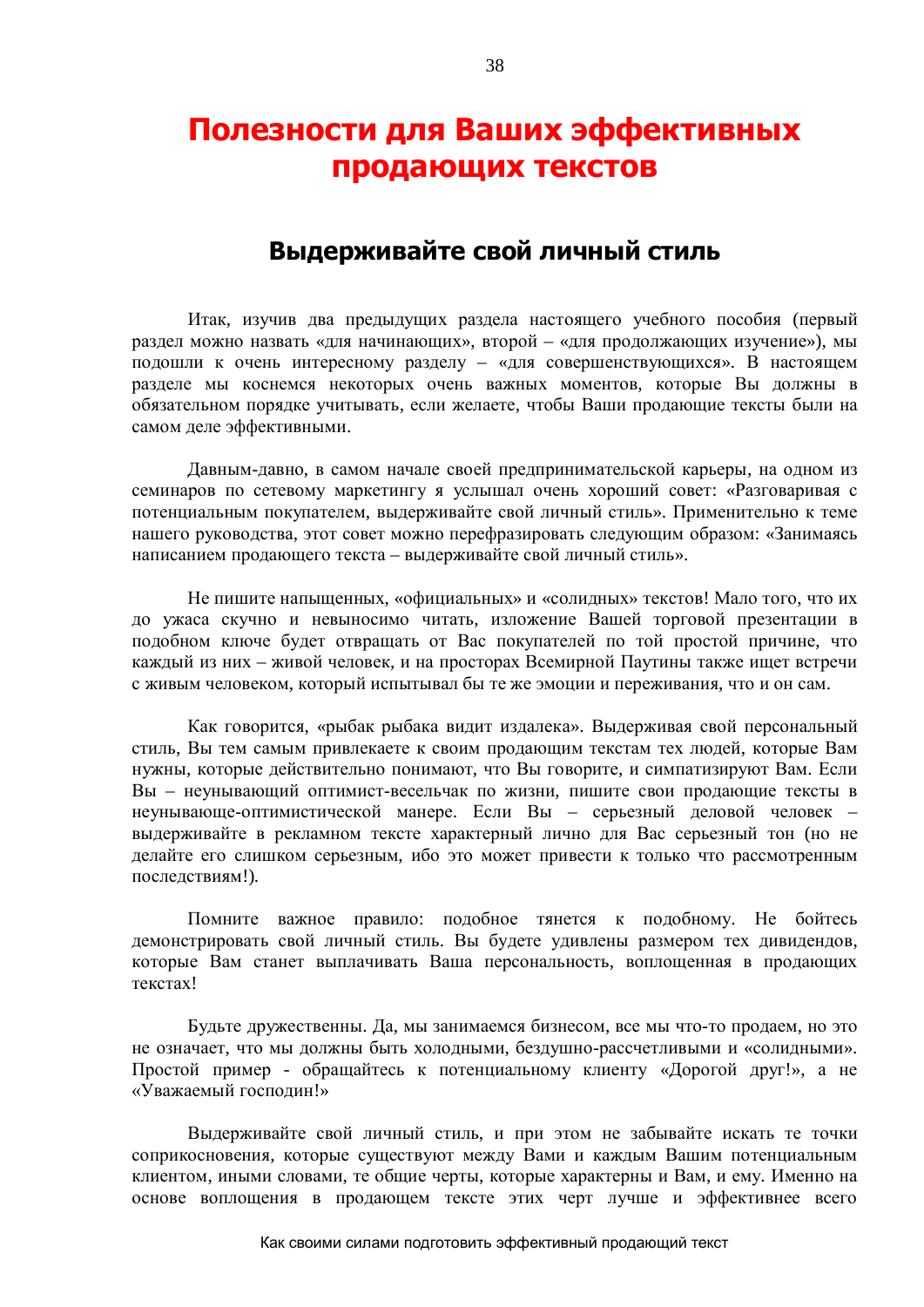устанавливается и налаживается психологический контакт с потенциальным клиентом, так необходимый для обеспечения эффективности продающего текста.

Особенно это важно на начальных элементах пролающего текста – в тех местах. где Вы описываете ту проблему, которая терзает потребителя, и решение которой Вы вскоре ему предложите. Без выдержанного личного стиля качественно и эффективно исполнить этот элемент текста попросту невозможно.

Распространенная ошибка: изучая продающие тексты, написанные новичками онлайнового бизнеса, я часто замечаю, что они стараются излагать коммерческое предложение от лица группы людей или какой-нибудь крупной и «солидной» компании. Соответственно, они говорят о себе во множественном числе и употребляют местоимение ©ɦɵ».

Подобный подход – грубейшее нарушение правила персонального стиля. Не следует пытаться «спрятаться» за имиджем крупной компании или группы людей. Это напрочь убивает Вашу персональность, делает Ваш продающий текст безликим и в результате отталкивает потребителя. Всегда пишите текст от первого лица, используйте местоимение «я» - это слелает Ваш текст более личностным, персональным.

А о важности персональности в установлении и налаживании психологического контакта с потенциальными клиентами на предыдущих страницах было сказано более чем лостаточно.

Помимо личного стиля, персональность в Ваш продающий текст можно привнести и рядом других эффективных способов. Естественно, в первую очередь это помещение в текст Вашей фотографии (разумеется, качественной и со вкусом исполненной), а также графического факсимиле Вашей подписи.

Кстати говоря, по поводу множественного числа... может возникнуть ситуация, в которой коммерческое предложение будет исходить от нескольких лиц – например, от Вас самого и Вашего партнера или нескольких партнеров. И даже в этом случае следует стремиться излагать продающий текст от первого лица, оперируя местоимением «я», а не ©ɦɵ».

Как такое возможно? В первую очередь – с помощью правильной адресации. К примеру, вместо того, чтобы в поле «От» писать:

**От:** Лжона Луи Лжей Ли

гораздо лучше указать:

**От:** Джона Ду с Джей Ди

Разница, на первый взгляд, весьма невелика, но на самом деле она огромна. Ибо во втором случае я могу продолжать писать продающий текст от лица одного человека (так как второй партнер представлен подтверждающим), тогда как в первом придется писать от обоих (ибо они представлены как выступающие в продающем тексте одновременно).

Еще парочка примеров.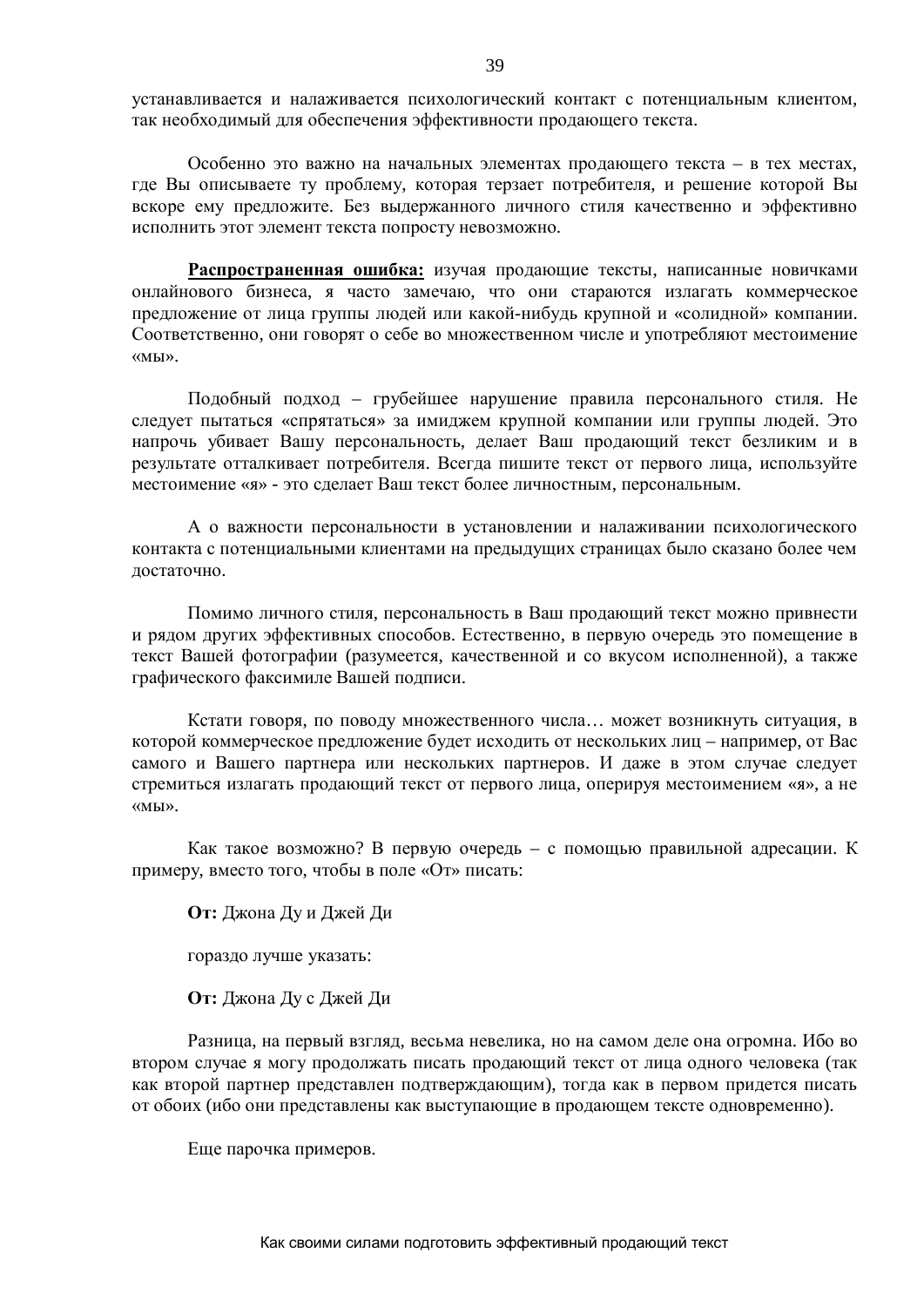Если у Вас два партнера по коммерческому предложению, то для того чтобы получить возможность излагать текст от первого лица, лучше всего оформить данную строку адресации следующим образом:

**От:** Джона Ду с Джей Ди и Робертом Смитом

Если у Вас имеется целая команда партнеров, тогда пишем так:

**От:** Джона Ду с командой «АБВ»

И так далее. Иными словами, всегда изыскивайте возможность изложения текста от первого лица с выдерживанием Вашего личного (персонального) стиля.

# Ваш продающий текст обращается к одному человеку

Итак, теперь Вы знаете, что писать продающий текст нужно в личном персональном стиле. Но плюс к этому необходимо знать также и то, что в своем продающем тексте Вам следует обращаться к одному человеку, а не к группе людей, и уж тем более – не ко всей целевой аудитории одновременно.

Ибо, несмотря на то, что на странице с Вашим продающим текстом могут одновременно находиться много потенциальных клиентов, каждый из них читает Ваш текст, не контактируя с другими. Иными словами, каждый раз Ваш текст читает один человек. К нему Вы и должны обращаться, излагая свое коммерческое предложение.

Не обращайтесь к потенциальным клиентам «все вы» и т.п. Обращайтесь к одному человеку – «Вы». Ибо, во-первых, потенциальный клиент будет чувствовать себя так, словно Вы разговариваете с ним один на один, словно данный текст написан специальной для него. А, во-вторых, могу побиться об заклад, что вряд ли кому-либо из покупателей будет приятно получить напоминание о том, что он - не один на данной странице в текущий момент времени.

Внимательно изучайте специфику проблемы, которой страдают Ваши потенциальные клиенты и решение от которой Вы предлагаете. Для каждого из Ваших покупателей основные характеристики этой проблемы будут одинаковыми, поэтому можете смело обращаться, оперируя данными характеристиками, к одному человеку – и быть уверены в том, что эффективно работаете одновременно и со всеми сразу и по отдельности – с каждым.

Приведем пример. Допустим, Вы продаете какое-либо средство, позволяющее избавиться от лишнего веса. В этом случае каждому из Ваших потенциальных клиентов свойственная одна и та же проблема – они хотят сбросить лишний вес, сжечь лишний жир в своем теле – и Вы предлагаете решение этой проблемы.

Ваш продающий текст в этой ситуации может начинаться следующим образом:

#### «Дорогой друг!

 $Kozda$  я учился в школе, одноклассники дразнили меня «жирным Бом-Бомом». Эта кличка каждый раз, отдаваясь у меня в голове, будто резала меня ножом по сердцу. Со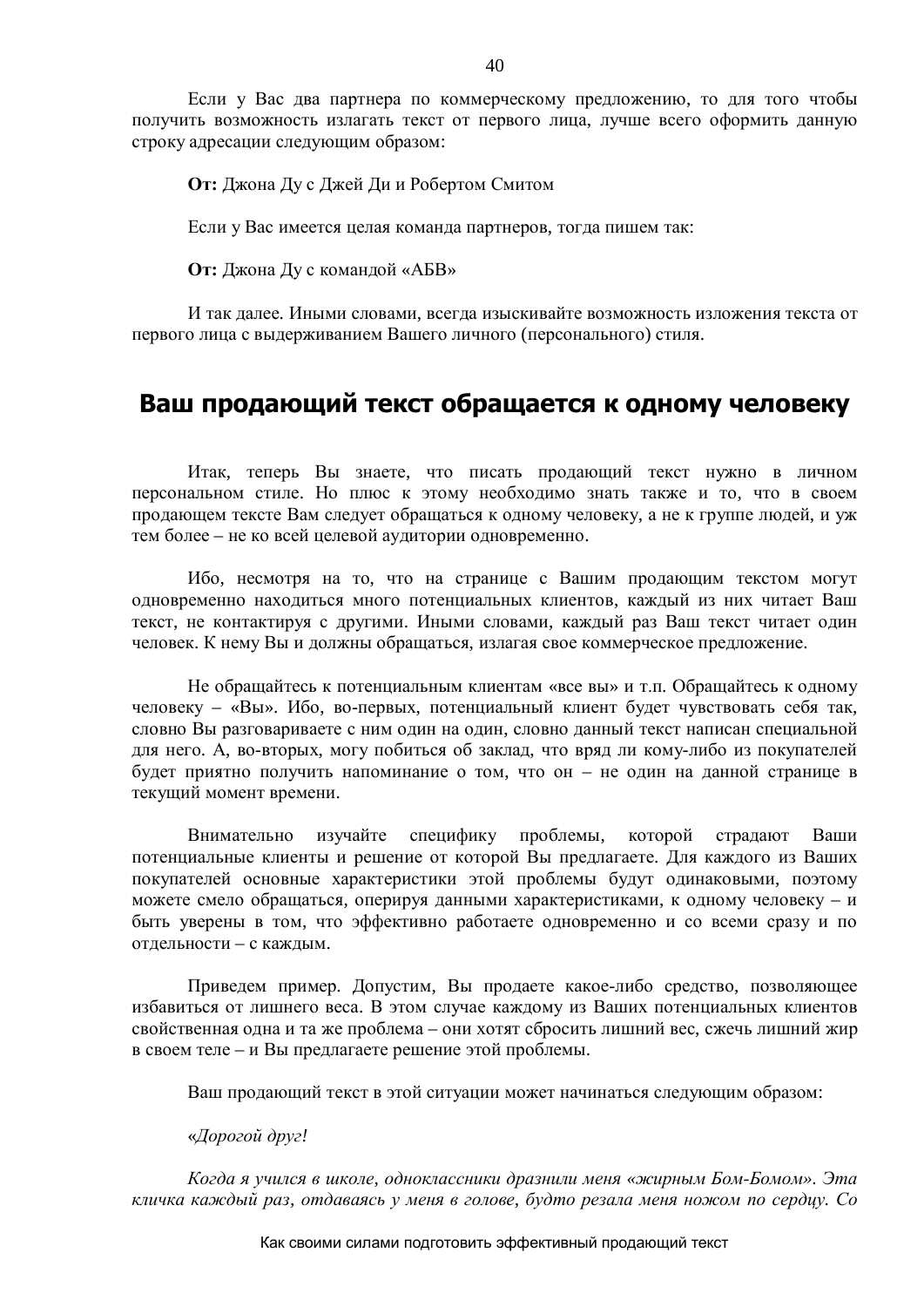$MHO\tilde{u}$  никто не хотел дружить, надо мной смеялись и дразнили, а найти человека, с  $x_0$ *которым я мог бы дружить, было очень сложно. И у меня появилась мечта...* 

Вот как начинается личное письмо, написанное Вами для одного конкретного человека! Подчеркнем слово «личное». В этой ситуации потенциальный клиент, страдающий той же проблемой, что и названная Вами, обязательно Вас поймет и войдет с Вами в психологический контакт (естественно, не с Вами лично, а с Вашим присутствием в продающем тексте). Ведь Вы только что в своей личной манере описали ему точь-в-точь ту ситуацию, в которой он, более чем вероятно, находится и сам!

Если и не в точности – то очень близко.

Продолжим J

«Я знал, что я – не такой уж плохой человек, чтобы заслужить все это. Тогда почему я должен быть похожим то ли на шар, то ли на куб?! И я начал искать решение своей проблемы, которое позволило бы мне избавиться от всех этих бед. Я перепробовал  $M$ ассу различных средств и снадобий – одно за другим, но ничего не помогало. И до сих лор, когда я вижу рекламу подобной дряни, меня передергивает до тошноты...»

Все это Ваш потенциальный клиент прочтет на одном дыхании, ибо Вы в точности описали все его переживания, только с Вашей личной позиции. Наверняка, каждого из тех, кто ищет средство избавления от лишнего веса, передергивает от указанной рекламы не меньше Вашего. Таким образом, мы только что рассмотрели один очень важный момент – искусство установления сопереживания в рамках продающего текста за счет идентификации потенциальным клиентом того, что Вы написали, с тем, что он испытывает сам.

Подобный момент, будучи грамотно исполнен, существенно повышает эффективность любого продающего текста. Ибо позволяет быстро и беспрепятственно обойти все барьеры покупательского скептицизма и существенно облегчает подведение потенциального клиента к покупательскому решению.

Еще одна важная тонкость, напрямую касающаяся установления психологического контакта с потребителем – излагайте Ваш продающий текст простым и понятным языком. Пренебрежение этим правилом является достаточно распространенной ошибкой, особенно со стороны тех предпринимателей, которые работают в узкоспециализированных нишах.

Они, как никто другой, тяготеют к употреблению в продающем тексте специфического (зачастую – профессионального) жаргона, различных специальных терминов и пр. Делать этого не следует ни в коем случае, даже если Вы на сто процентов уверены, что каждому из Ваших потенциальных клиентов прекрасно известно значение того или иного термина или жаргонного выражения.

Практика показывает, что на самом деле в абсолютном большинстве случаев это не так. Поэтому, если Вы желаете сделать свои тексты на самом деле понятными для каждого своего целевого потребителя - избегайте специальных терминов и жаргона, излагайте текста простым и понятным языком. Используйте только те слова, которые действительно понятны всем и каждому.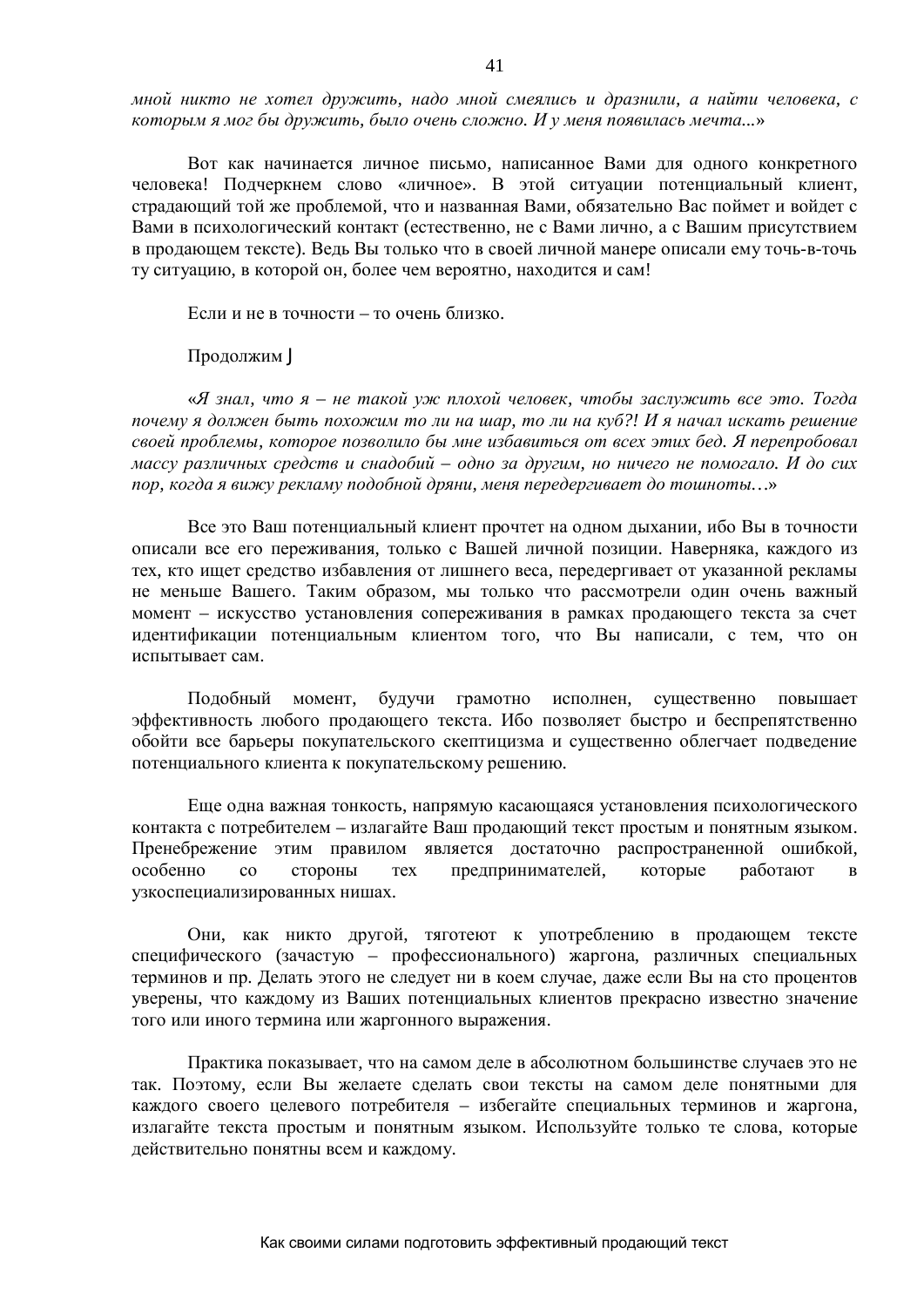### Важнейшие вопросы потребителя

Ваш продающий текст в обязательном порядке должен предоставлять потребителю исчерпывающие ответы на все вопросы, которые могут у него возникнуть в ходе ознакомления с Вашим коммерческим предложением.

Да, я знаю, что конкретный набор вопросов, которые могут волновать Вашего потенциального клиента, зависят от специфики товара (услуги), который Вы продаете, а также от Вашей ситуации и коммерческого предложения в целом. Все это так. Но вместе с тем существует достаточно устоявшийся набор «универсальных» вопросов, которые возникают у всех без исключения покупателей, вне зависимости от того что, кому и по какой цене Вы продаете.

Это самые важные, ключевые вопросы, на которые Ваш продающий текст должен четко, ясно и прямо отвечать. Подчеркну: отвечать именно четко, прямо и ясно, а не в завуалированной или отвлеченной форме. Не следует наивно полагать, что «покупатель сам догадается». Он не догадается, по крайней мере, не станет пытаться. Ответы на все эти вопросы должны быть черным по белому изложены в Вашем продающем тексте. Они должны быть понятны и убелительны.

А сами «универсальные» вопросы следующие:

- почему я должен покупать у Вас? Почему я должен верить тому, что Вы говорите?

- почему я должен покупать именно Ваш товар, а не товар кого-либо из других продавцов?

- почему я должен доверять Вам?

- почему я должен покупать товар именно по той цене, которую Вы предлагаете?
- почему я должен покупать именно сейчас, а не позже?
- каким образом Ваш товар решит мою проблему?

Если Вы не в состоянии ответить на эти вопросы в своем продающем тексте, можете не тратить времени и сил на попытки что-либо продать. Шансы на успешное обеспечение продаж в данном случае резко устремляются к нулю.

### Нажимаем «горячие клавиши»

Одним из самых важных залогов эффективного воздействия на эмоциональную сферу потенциального клиента посредством продающего текста является правильный подбор слов для изложения Вашего коммерческого предложения. Специалисты в области продаж называют эффективное использование слов «нажатиями горячих клавиш». Вам следует использовать эти «горячие клавиши» в своих продающих текстах, ибо они как ничто иное позволяют повысить эффективность Вашего коммерческого предложения и сделать его непреодолимым.

Различными исследованиями было выявлено определенное количество слов, оказывающих наиболее сильное влияние на эмоциональную сферу человека.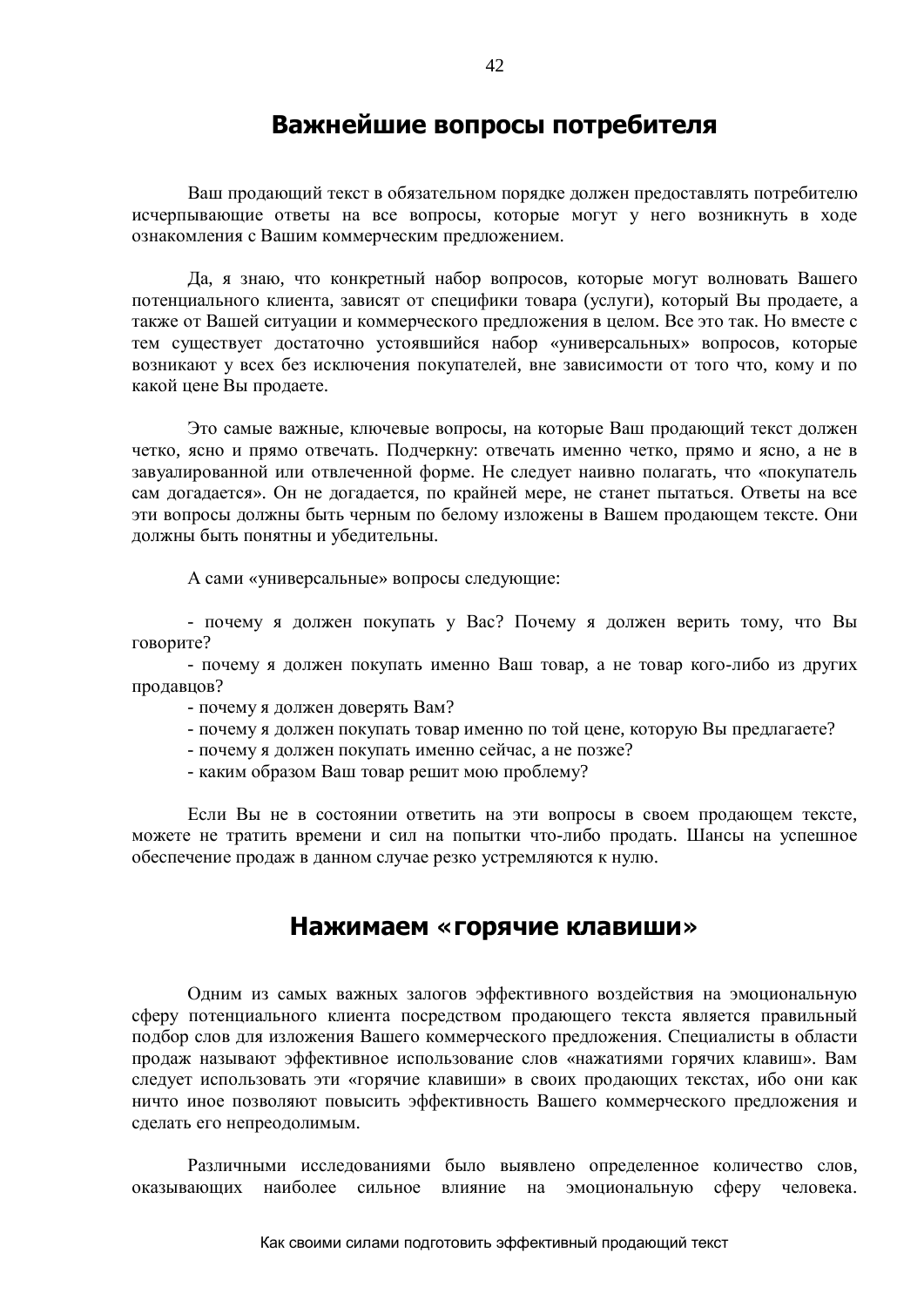Соответственно, эти слова Вам необходимо использовать для повышения эффективности Ваших продающих текстов.

Рассмотрим некоторые из них.

#### **Вы**

Ничего не замечаете? «Вы» - это не «я». Ваш продающий текст должен рассказывать потребителю о его выгодах, а не о Ваших, оперировать его интересами, а не Вашими. Вы выступаете лишь в качестве человека, предоставляющего потребителю решение его проблемы. Использование данного местоимения не только делает текст более личным и адресованным конкретному человеку (о чем мы только что говорили), оно, помимо всего прочего, демонстрирует потребителю, что Вы всецело сосредоточены на цели оказания ему помощи, а не просто тешите свое самолюбие, рассказывая о том, какой Вы весомый и значимый, если располагаете данным товаром или можете оказать данную үслүгү.

#### **Открытие**

Часто бывает так, что потенциальный клиент считает имеющуюся у него проблему неразрешимой. Это довольно распространенное явление. Тем не менее, несмотря на свою уверенность в неразрешимости проблемы, потребитель продолжает надеяться на то, что «было бы очень неплохо найти нужное решение». В этой ситуации слово «открытие» представляет собой потрясающий инструмент нажатия на одну из самых горячих «клавиш» в сознании потенциального клиента и соответственно его целесообразно использовать в продающем тексте для повышения его эффективности. Простой пример: если Вы (не дай Бог, конечно!) сталкиваетесь с ситуацией, когда назревает развод с Вашим супругой (супругом) и боитесь того, что Ваша «половина» запросто оттяпает 50 % заработанного Вами кровью и потом имущества, наверняка Вы будете надеяться на то, что есть какой-либо способ избежать этого. А если Вам подвернется подобное «открытие»? Вне всякого сомнения, Вы за него ухватитесь!

#### Защищенность

Абсолютное большинство людей по своей натуре не любят рисковать и полвергаться опасности. Если ланная черта характерна лля Вашего типичного потенциального клиента, то «защищенность» и «безопасность» становятся двумя мощными «горячими клавишами», с помощью которых Вы можете многократно повысить эффективность своего коммерческого предложения. К примеру, продавая какой-либо продукт для достижения определенного результата с человеческим телом, не забудьте подчеркнуть, что он прошел многочисленные тесты и на 100 % безопасен для здоровья.

#### **Ⱦɟɧɶɝɢ**

Деньги, деньги, деньги... Чего там греха таить – все мы вне зависимости от своего материального и социального положения заинтересованы в том, чтобы у нас были леньги, и желательно – в повышенном количестве. Соответственно, данное слово в большинстве случаев представляет собой отличный способ «нажать» на одну из самых мощных «горячих клавиш». Особенно эффективными являются словосочетания «заработать деньги», «сэкономить деньги», «приумножить те деньги, которые у Вас уже имеются» и T.Π.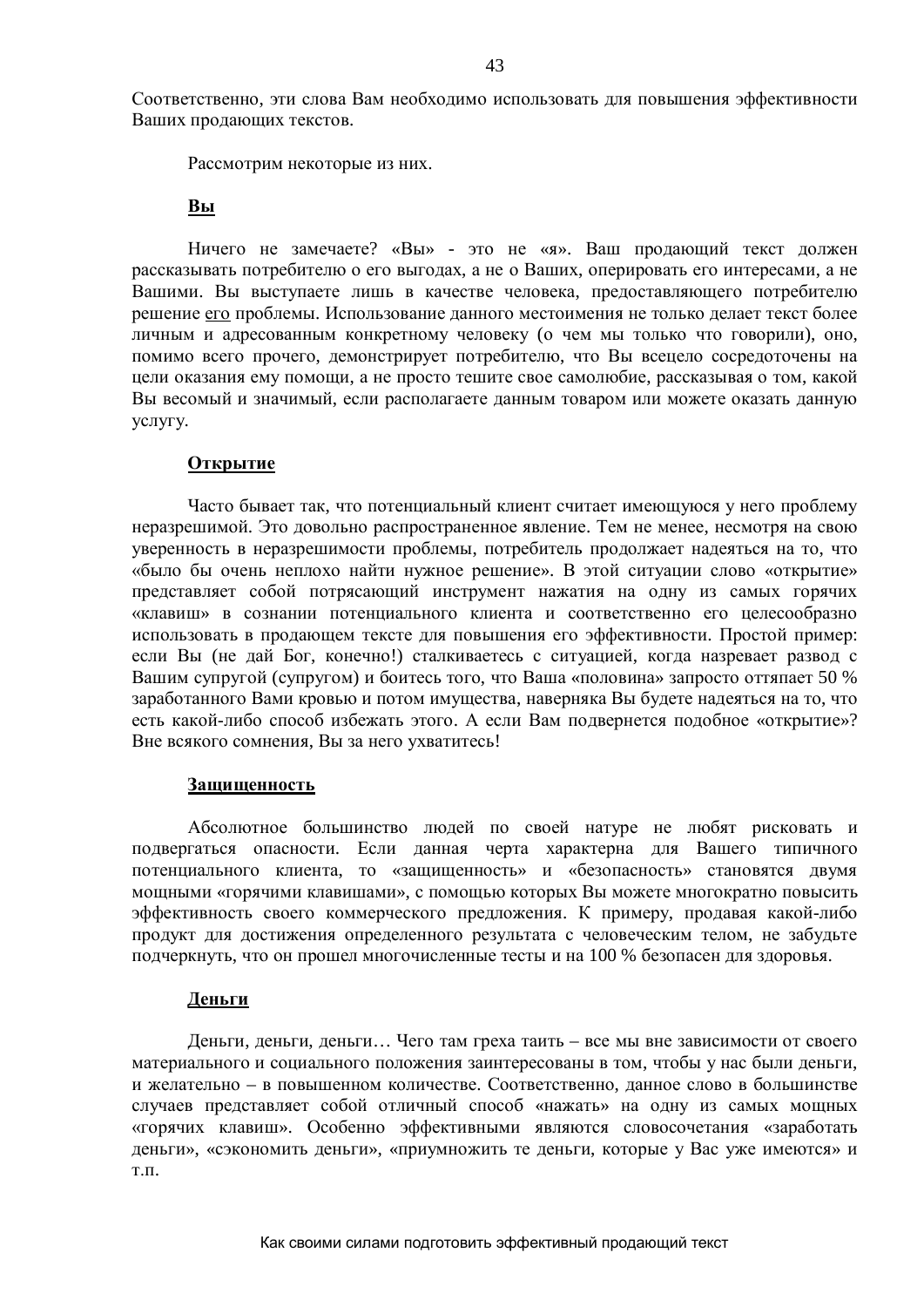#### Проверено

Часто бывает так, что для эффективного преподнесения потенциальному клиенту коммерческого предложения необходимо убедить его в том, что данный товар (услуга) был многократно проверен и доказал свою действенность и результативность, прежде чем был предложен вниманию широких масс. Основная масса потребителей не желает (и справедливо) подвергать себя риску и тратить собственные деньги и время на эксперименты по установлению качества и нужности Вашего товара. Соответственно, они ищут такие решения своих проблем, которые уже были многократно проверены и доказали свою эффективность. А раз так, то указанное слово – отличный инструмент нажатия на потрясающую «горячую клавишу» в сознании Вашего потребителя, если для него характерна подобная черта.

#### Результат

Неважно, как сильно и убедительно Вы расхваливаете собственный товар (услугу) – в ряде случаев потребитель ни на йоту не поверит Вам, если Вы не продемонстрируете ему результаты использования на практике Вашего товара (услуги), которых уже добились те, кто приобрел то, что Вы предлагаете, ранее. Если это так – Вам необходимо использовать эту «горячую клавишу» - демонстрировать потенциальному клиенту отзывы довольных покупателей, а также собственные результаты (разумеется, с доказательствами) и постоянно подчеркивать гарантированность и проверенность результата.

#### **Любовь**

Обращение к этому прекрасному чувству, которое живет в сердце любого представителя любой целевой аудитории, в большинстве случаев является отличным нажатием на очень «горячую клавишу». При этом данное слово можно употреблять не только в контексте «для тех, кого Вы любите», но также и другими способами, например: «Полюбилась бы Вам жизнь с массой свободного времени и солидными доходами, не требующими Вашего активного участия в делах?»

#### $\Gamma$ арантировано

Я уже неоднократно говорил об этом выше, но считаю своим долгом еще раз подчеркнуть очень важный момент: абсолютное большинство людей не любят рисковать. Они предпочитают идти проверенными путями, действовать наверняка. К тому же вряд ли кому-то хочется быть пушечным мясом или подопытным кроликом. Как уже упоминалось, одним из инструментов воздействия на подобных потребителей является гарантия безрисковой сделки. Но вместе с этим можно употреблять слово «гарантировано» и в других элементах продающего текста. Естественно, с доказательствами того, что Вы за это слово целиком и полностью отвечаете.

#### Экономия

Одной из характерных черт человеческой природы является тяга к экономии. Мы стремимся экономить все, что только можно сэкономить. Мы стремимся экономить деньги, экономить время, экономит силы. Соответственно, данное слово является очень хорошим инструментом работы с данной «горячей клавишей». Его необходимо использовать в продающем тексте, ибо потребитель желает застраховаться от напрасной растраты своих ресурсов – будь то время, деньги, усилия либо что-то еще. Никто не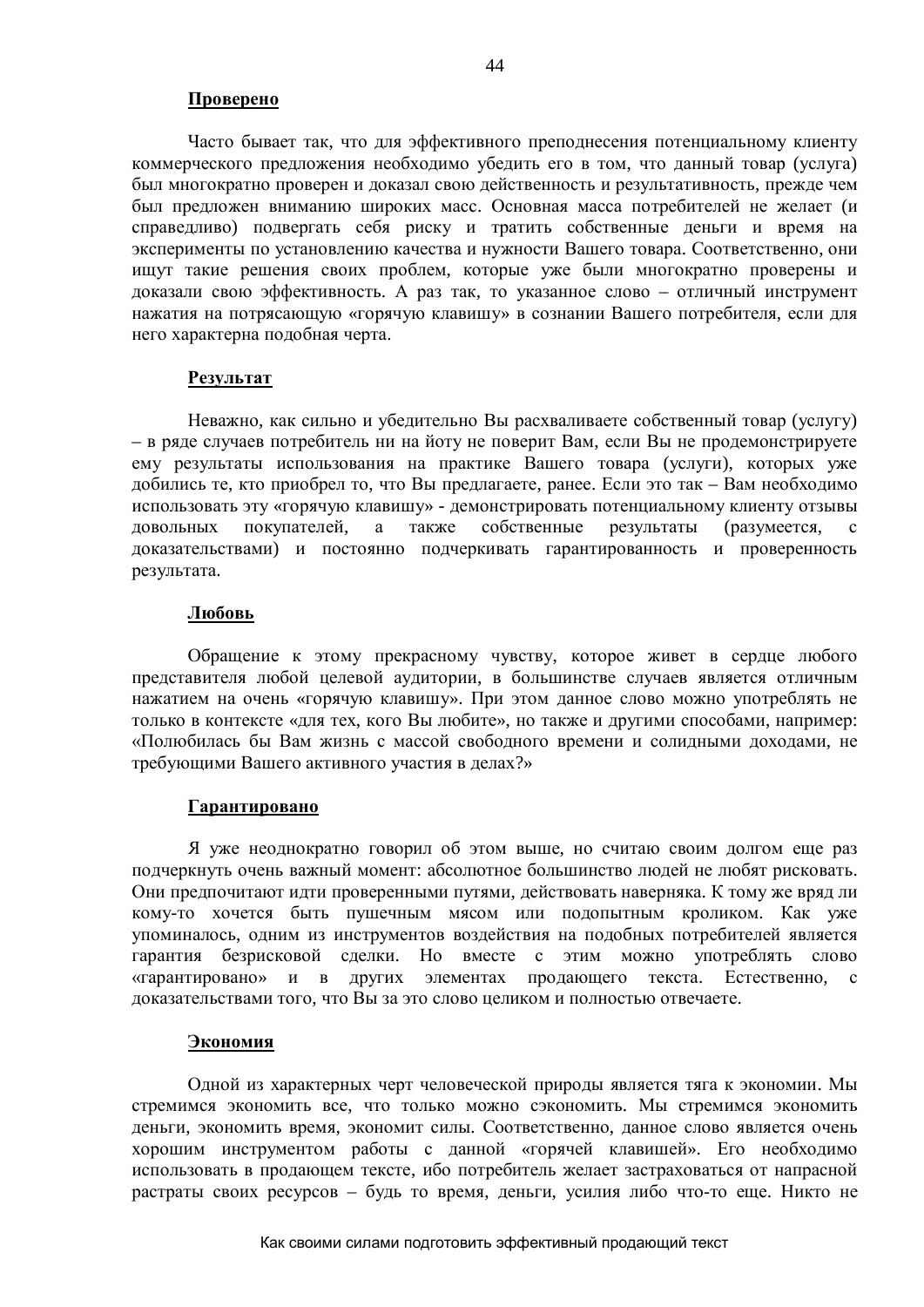желает тратить лишние деньги, лишнее время и выполнять лишнюю работу, поэтому Вам следует обратить на возможность использования данного слова довольно пристальное внимание.

#### **Новое**

Все мы стремимся к чему-то новому, такому, что сделает нашу жизнь лучше, поднимет ее на качественно-новый уровень. Соответственно, здесь кроется еще одна достаточно эффективная «горячая клавиша». Плюс к этому «новое» означает крах «старого» и начало очередного витка в развитии, на что многие люди также обращают внимание. К примеру, раньше если Вы, желая разместить свою статью в 1000 статейных архивов, вынуждены были выполнять всю эту работу вручную, то после того, как на рынке появилось новое программное обеспечение, предложенное предпринимателем А, эту задачу стало возможным решить одним кликом мышки. «Новое» таким образом побило «старое» - и так происходит каждый раз.

#### **Легко**

Не слелует делать веши сложнее, чем они есть на самом деле. В конце концов, каждый человек ищет легкое решение собственной проблемы. Если оно не может быть легким по определению – он ищет такое решение, чтобы оно было как можно легче. Это неотъемлемая часть человеческой натуры. Поэтому, если Ваше решение на самом деле легко в применении – Вам надлежит подчеркивать это в своем продающем тексте, нажимая таким образом очень мощную «горячую клавишу» в сознании Ваших потенциальных клиентов.

#### Здоровье

На самом деле тема здоровья представляет собой одну из самых обширных и перспективных ниш в онлайновом бизнесе. В настоящее время все больше людей начинают испытывать проблемы со здоровьем, определенный «вклад» в эту негативную ситуацию вносит и научно-техническая революция. Но вместе с тем слово «здоровье» само по себе является достаточно мощным инструментом нажатия на весьма «горячую клавишу» и должно использоваться везде, где это возможно, даже в том случае, если Ваш товар (услуга) напрямую с темой здоровья не связан. Здоровыми хотят быть все.

Вот такой любопытный список. Не заметили ничего интересного? Наверняка, заметили. Ј В этом списке нет слова «бесплатно».

#### Почему не «Бесплатно»?

Слово «бесплатно» не является инструментом нажатия на «горячие клавиши». Более того, в целом ряде случаев оно представляет собой попытку активного воздействия на весьма «холодную» клавишу. Его можно использовать в том случае, если Вы предлагаете аудитории какую-либо бесплатность (например, в маркетинговых целях), либо анонсируете бонусы в своем коммерческом предложении, но основной Вашей целью является извлечение прибыли, не так ли?

Почему Вы занимаетесь бизнесом? Одна из причин – для того, чтобы зарабатывать деньги. Поэтому, когда дело доходит до коммерческих предложений, слово «бесплатно» вряд ли окажет Вам хорошую услугу. На одних бесплатностях денег не заработать.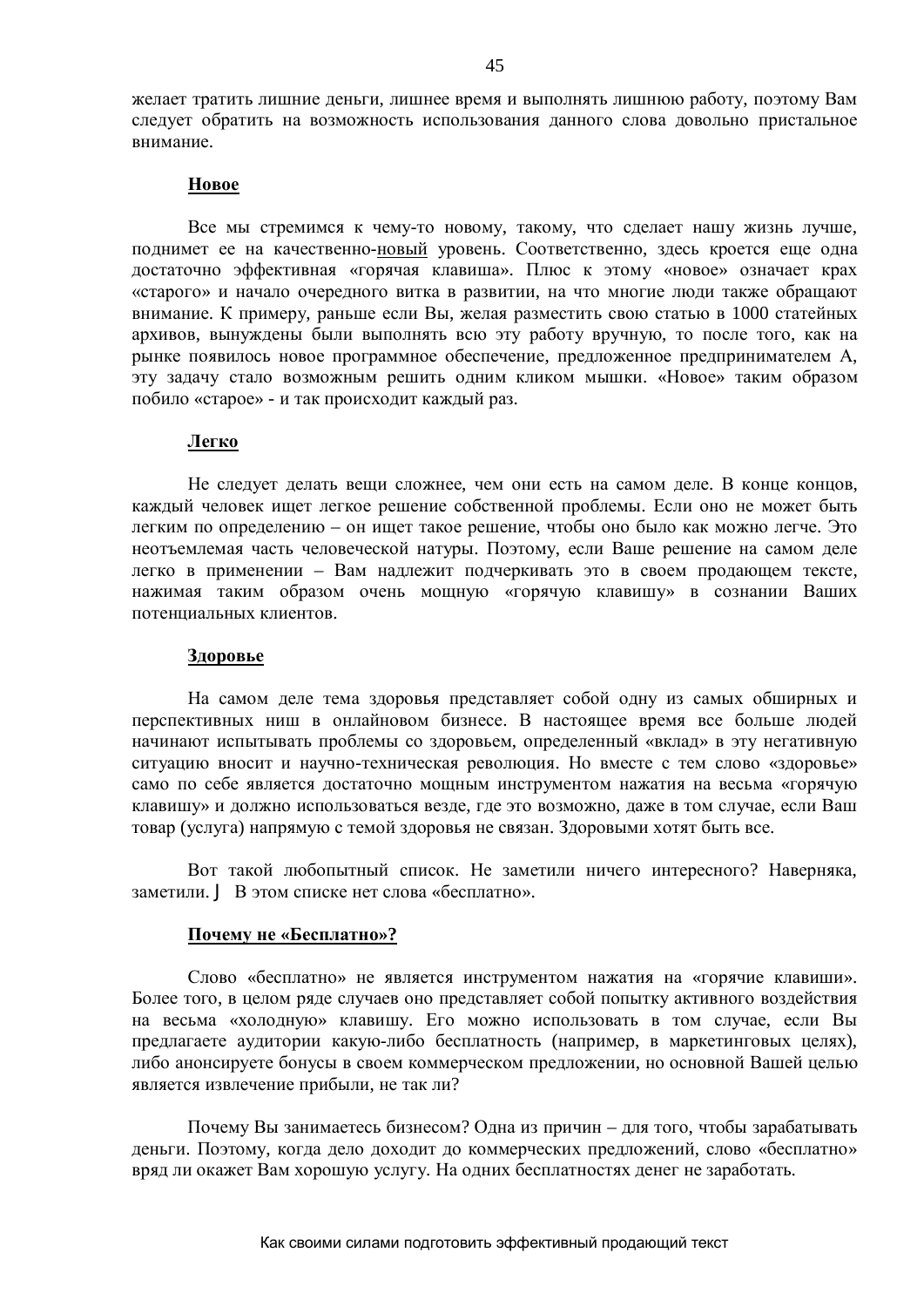И если кто-то из потребителей ищет у Вас только бесплатного, а при упоминании о сделке купли-продажи бежит с Ваших страниц как ошпаренный, знайте одно – это не Ваш к пиент!

# Слова, которых следует избегать

Наряду со словами, которые предпочтительно использовать в своих продающих текстах для повышения их эффективности, существуют также и такие слова, которых слелует всячески избегать, чтобы не разрушить (а то и вовсе уничтожить) конверсию.

В первую очередь необходимо упомянуть о так называемых «оревных» продающих текстах, которые представляют собой пародии на рекламные тексты, написанные пустыми и громкими словами и фразами. К таким словам относятся «супер-мега-гига-убойное» и пр. Если Ваш продающий текст переполнен подобной чушью вместо того, чтобы четко, ясно и внятно объяснять потенциальному клиенту все выгоды Вашего решения его проблемы – продаж Вам не видать как своих ушей.

Подобное «орево» только отпугивает потребителей, наглядно демонстрируя им, что Вам попросту нечего сказать о своем коммерческом предложении по сушеству. А если это так – с какой стати человек должен покупать то, что Вы ему предлагаете?

Письменные слова – очень мощный инструмент воздействия на людей. Они могут порождать не только позитивные эмоции и желание принятия покупательского решения, но также и отвращение и желание поскорее убраться с Вашей страницы. Все зависит от того, какие именно слова и в каком контексте Вы используете. Соответственно, для достижения нужного результата Вам необходимо стремиться к первому и избегать **BTOPOFO.** 

Ниже приводится таблица слов, которых Вам следует избегать в своем продающем тексте, чтобы не разрушить его эффективность и не мешать потенциальному клиенту склоняться к покупательскому решению. Все необходимые комментарии также приведены в таблице.

| Вместо того, чтобы | Используйте                 | Пояснения                                                  |
|--------------------|-----------------------------|------------------------------------------------------------|
| писать             |                             |                                                            |
| Продаю             | Помогаю, предоставляю       | Люди очень не любят, чтобы<br>что-либо<br>продавали,<br>им |
|                    |                             | несмотря на то, что купля-                                 |
|                    |                             | продажа<br>является                                        |
|                    |                             | неотъемлемой частью нашей                                  |
|                    |                             | жизни. Поэтому вместо слова                                |
|                    |                             | «продажа» и его производных                                |
|                    |                             | используйте в своих текстах                                |
|                    |                             | указанные заменители и им                                  |
|                    |                             | подобные слова                                             |
|                    |                             | Указанные слова-заменители                                 |
| Цена, стоимость    | Вложение, инвестиция, сумма | побуждают потенциального                                   |
|                    |                             | клиента чувствовать, что его                               |
|                    |                             | кровно заработанные деньги                                 |
|                    |                             | были потрачены на нечто                                    |
|                    |                             | стоящее. С другой стороны,                                 |
|                    |                             | уплата цены или стоимости                                  |
|                    |                             | заставляет<br>потенциального                               |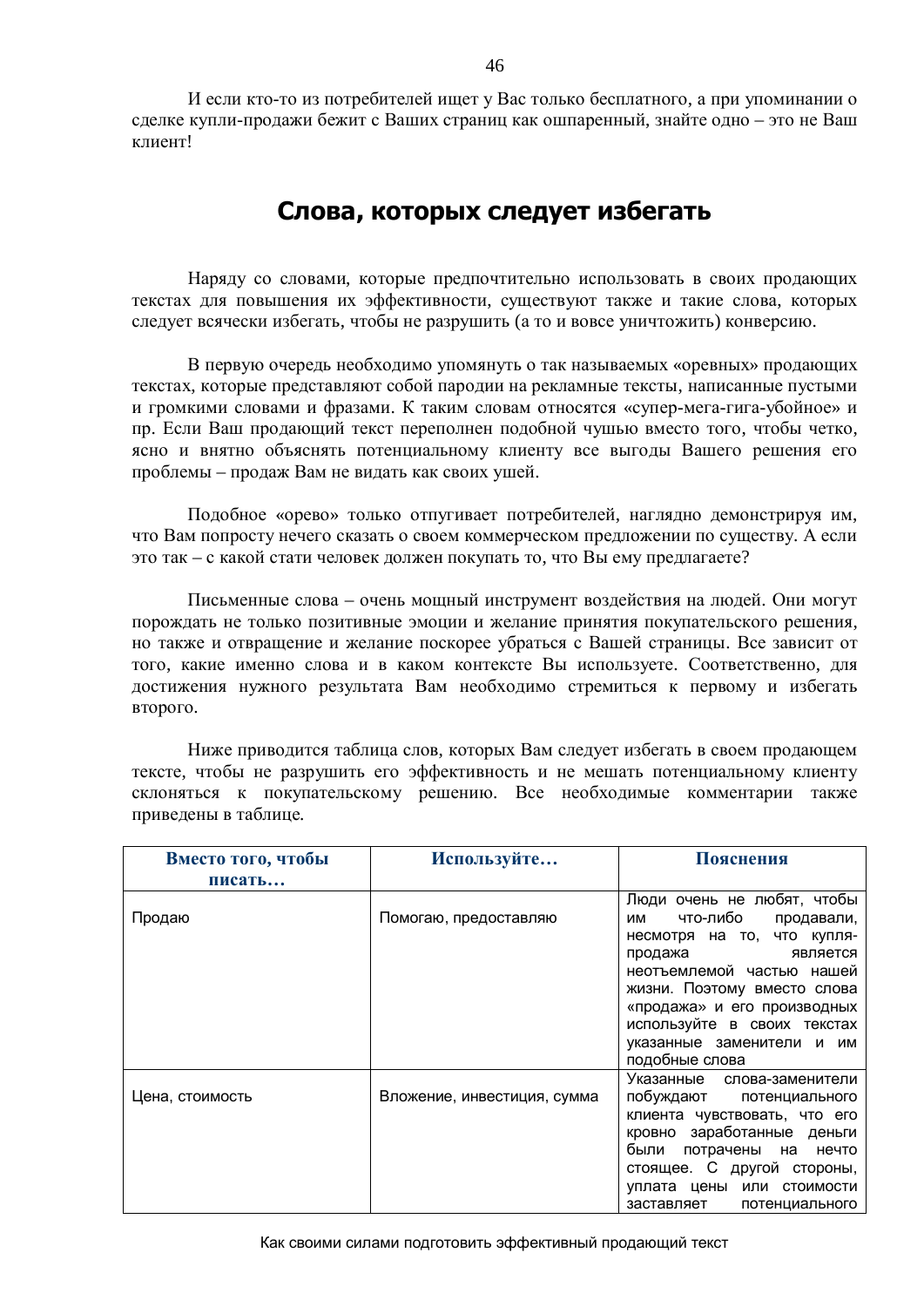|                                        |                                             | клиента<br>испытывать<br>негативные<br>эмоции<br>из-за<br>потраченных денег.                                                                                                                                                                                                     |
|----------------------------------------|---------------------------------------------|----------------------------------------------------------------------------------------------------------------------------------------------------------------------------------------------------------------------------------------------------------------------------------|
| Ежемесячная (ежегодная и пр.)<br>плата | Ежемесячная (ежегодная и пр.)<br>инвестиция | He<br>следует<br>заставлять<br>потенциального<br>клиента<br>чувствовать, что он оплачивает<br>выставляемые<br>ему<br>счета.<br>Будет гораздо лучше, если он<br>ЧТО<br>считает,<br>выполняет<br>ежемесячные<br>инвестиции<br>(вложения) во что-либо очень<br>ценное для него.     |
| Покупать                               | Получать в свое распоряжение                | «Покупать»<br>означает<br>для<br>Вашего<br>потенциального<br>клиента<br>трату<br>кровно<br>заработанных денег, тогда как<br>«получение<br>свое<br>B.<br>распоряжение» автоматически<br>ассоциируется<br>C<br>приобретением чего-либо<br>очень ценного                            |
| Сделка                                 | Возможность                                 | «Заключение<br>сделки»,<br>по<br>общему правилу, отталкивает<br>потенциального клиента, тогда<br>как шанс получить хорошую<br>наоборот<br>ВОЗМОЖНОСТЬ<br>привлекает                                                                                                              |
| Проблема                               | Затруднение                                 | V.<br>каждого человека<br>собственных проблем более<br>чем достаточно и вряд ли<br>кому-то будет приятно, когда<br>его «тычут носом» еще в одну.<br>А вот помощь в преодолении<br>различного рода затруднений<br>воспринимается очень даже<br>положительно и с большой<br>охотой |
| Дешево                                 | Экономично                                  | Дешевизна<br>воспринимается<br>большинством людей как знак<br>более низкого качества, тогда<br>как возможность сэкономить<br>вызывает<br>ТОЛЬКО<br>положительные<br>ЭМОЦИИ<br>и<br>удовлетворение                                                                                |

### Тестирование и отслеживание результатов

После того, как Вы подготовили продающий текст в соответствии с тем, что было сказано на страницах данного руководства, и запустили его в работу – пришло время заняться активным отслеживанием результатов и тестированием с целью повышения результативности и уровня продаж.

Самый первый показатель, на который Вам надлежит обратить самое пристальное внимание – это конверсия Вашего текста, то есть процент покупателей во всей массе посетителей. От этого показателя Вы в дальнейшем и будете «танцевать» при тестировании всех элементов продающего текста.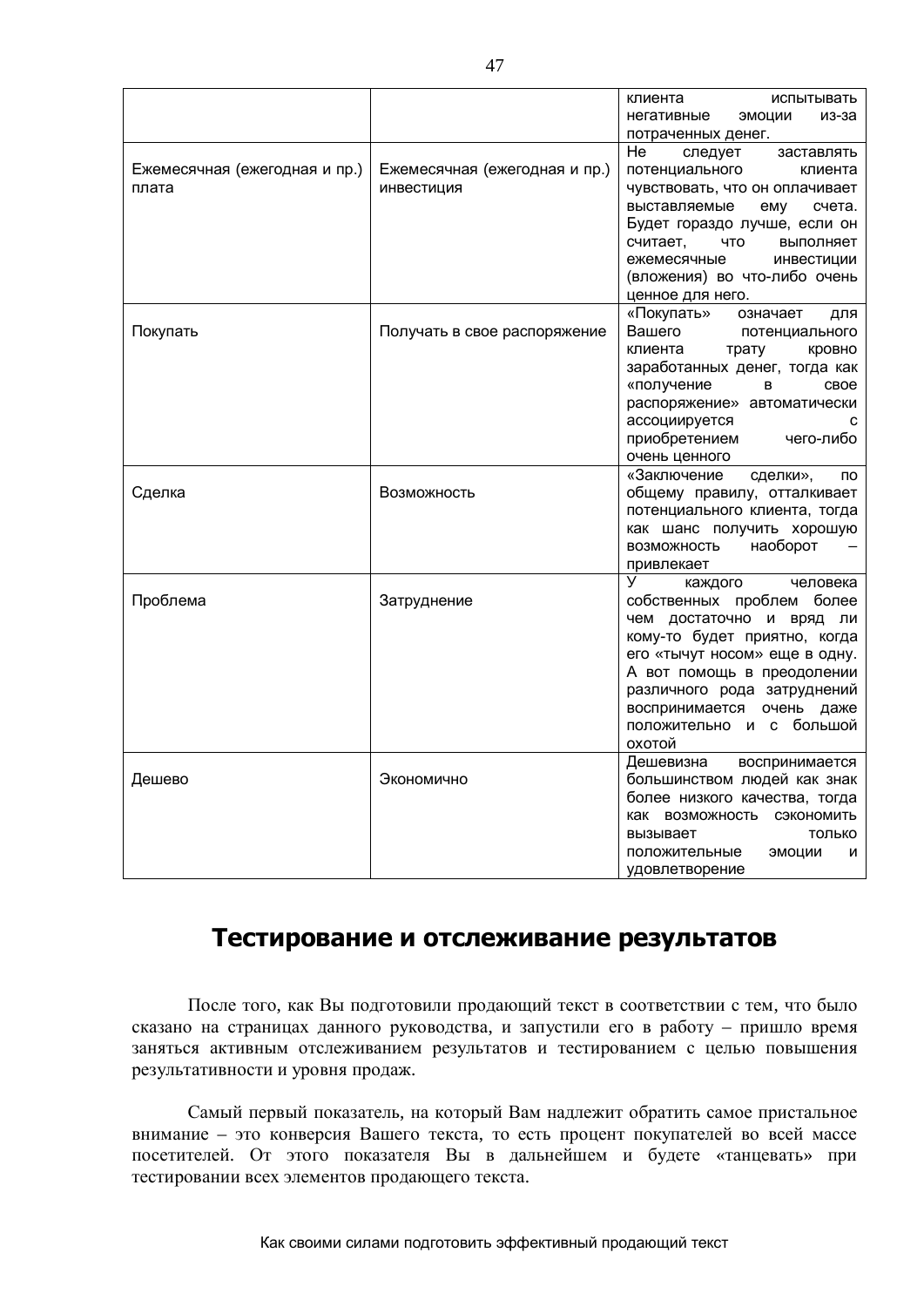Постоянно занимайтесь сплит-тестированием. К примеру, возьмите два варианта Вашего продающего текста, различающиеся только заголовками, и посмотрите, какой из вариантов приносит наилучший результат. Затем оставьте этот вариант и переходите к тестированию лругих элементов, постепенно повышая конверсию и ловоля пролающий текст до ума.

Постоянное тестирование и отслеживание результатов – ключ к максимально высокому уровню продаж и извлекаемой прибыли.

### **Заключительные штрихи**

Многие начинающие предприниматели часто задают мне вопрос – какой должна быть примерная конверсия эффективного продающего текста? Если называть нижний порог подобной конверсии, то она характеризуется показателем в 2 – 4 % и никак не меньше. Естественно, очень многое зависит от специфики Вашего товара (например, конверсия текстов, продающих дорогие и очень дорогие товары, всегда будет ниже, чем текстов, предлагающих нечто достаточно дешевое), но указанная цифра – необходимый минимум.

Если же Вы выяснили, что конверсия Вашего текста составляет менее 2 % - пора бить тревогу. Такой текст принесет Вам больше расходов, нервных растрат и разочарований, чем прибыли. Необходимо принять соответствующие меры для того, чтобы сделать его более эффективным.

Что это могут быть за меры? Опять же, однозначного ответа на данный вопрос не существует.

В качестве примеров подобных мер-корректировок можно назвать следующее:

- изменение формулировок основных утверждений и описаний в Вашем продающем тексте (в первую очередь – выгод);

- переработка и изменение заголовка;

- изменение цветовой гаммы;

- добавление различных абзацев, более детально описывающих то, что Вы хотите сказать потребителю, либо наоборот – улаление тех, которые выглялят лишними;

- и так далее.

Но что бы Вы ни делали, помните одно – результаты Ваших корректировок следует постоянно отслеживать. Если они на самом деле помогают повысить конверсию оставляйте их в силе, если же конверсия падает – верните старый вариант на прежнее место. И никогда не прекращайте дорабатывать свои продающие тексты – только в этом случае Вы сможете получить максимальное количество продаж и извлекаемой с их помощью прибыли!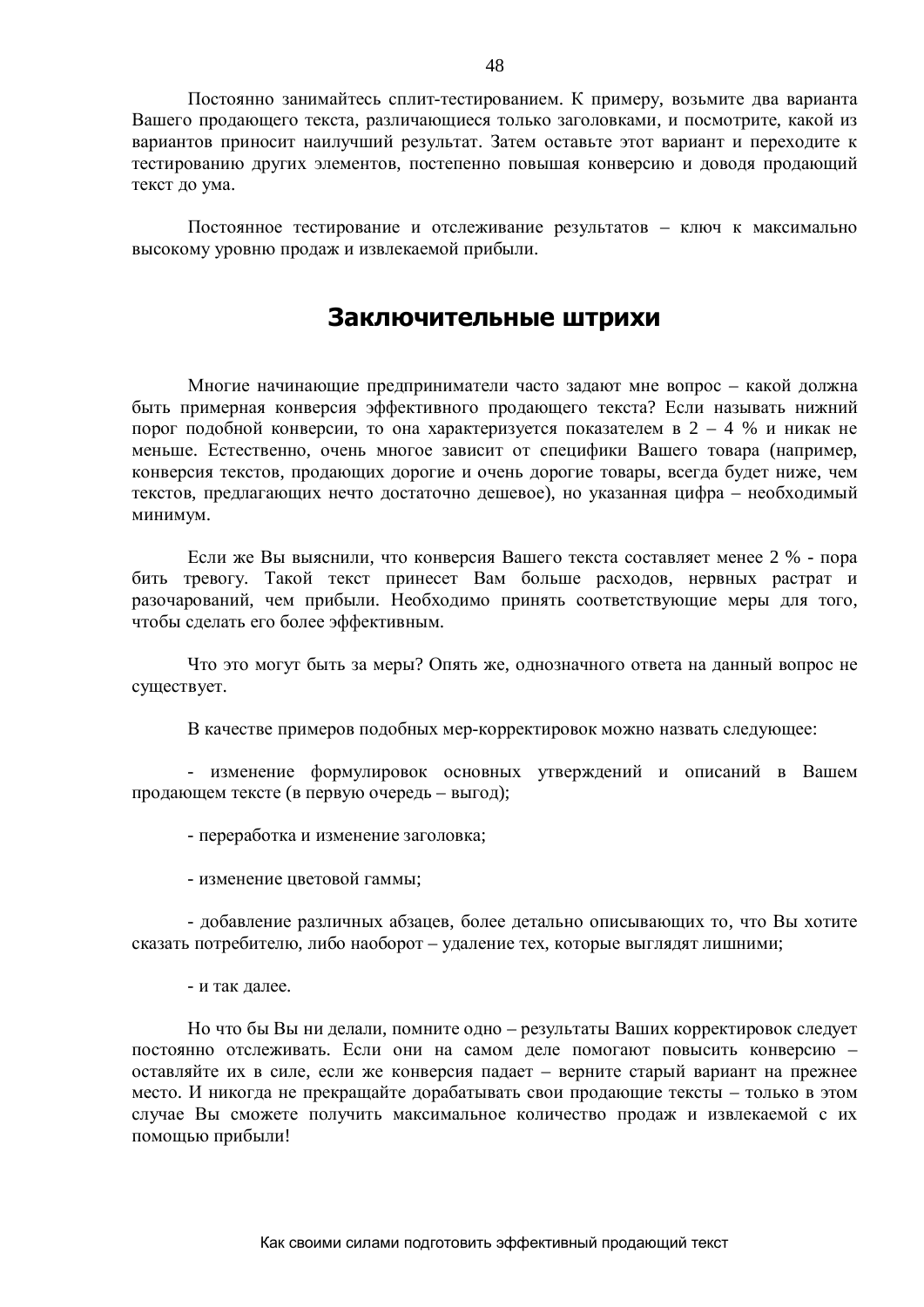### **Что дальше?**

Если профессиональный копирайтер может запросить весьма нетривиальный гонорар за свои услуги, то Вы, обладая знаниями, изложенными в настоящем руководстве, вполне можете справиться с задачей самостоятельной подготовки продающего текста для Вашего товара (услуги), который обеспечит Вам минимальную конверсию в 2 – 4 %. Затем, дорабатывая текст и отслеживая приносимые им результаты, Вы сможете существенно повысить этот показатель.

Соответственно, я хочу, чтобы Вы по достоинству оценили информацию, которую я предоставил Вам на страницах данной книги. Но что гораздо более важно – чтобы Вы не сидели, сложа руки, и не заставляли данный учебник пылиться на книжной полке или жестком диске Вашего компьютера, а приступили к работе и добились того, чтобы Ваши устремления стали реальностью!

Естественно, данное руководство не претендует на 100 % исчерпываемость в рассмотренных вопросах. Все сведения из области копирайтинга изложены в данной книге в сжатом и общем виде – вполне достаточном для того, чтобы Вы смогли собственными силами изготовить пролающий текст с начальной конверсией. Но явно недостаточном для того, чтобы сделать Вас профессиональным копирайтером (впрочем, данная цель при подготовке книги мной и не ставилась).

Если Вы желаете добиться потрясающих успехов в деле написания эффективных продающих текстов, Вам следует постоянно учиться этому нелегкому искусству, пополнять свою интеллектуальный багаж и накапливать опыт. Учитесь, работайте – и все у Вас получится, благо, потрясающей информации по данным вопросам имеется немало – как бесплатной, так и платной.

Но для начала, естественно, Вам необходимо разработать продающий текст для того товара (услуги), который Вы в настоящее время продаете. Поэтому, не откладывая дела в долгий ящик, начинайте применять все, что было сказано на страницах данной книги, в практике своей предпринимательской деятельности.

Одним словом – за работу!